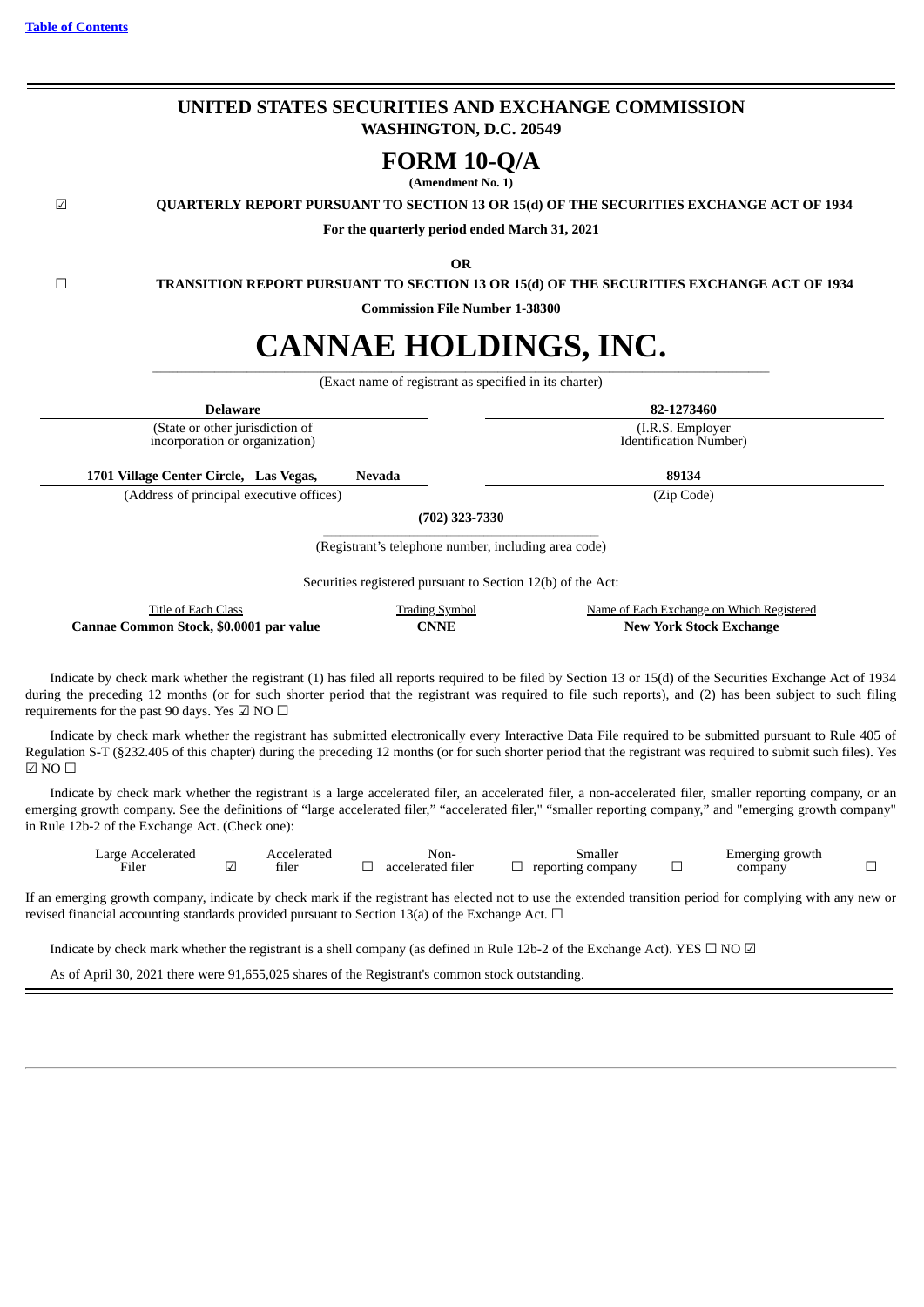### **EXPLANATORY NOTE**

This Amendment No. 1 (the "Amendment") on Form 10-Q/A is being filed with respect to the Quarterly Report on Form 10-Q for the fiscal quarter ended March 31, 2021 filed by Cannae Holdings, Inc. (the "Registrant") with the Securities and Exchange Commission (the "SEC") on May 10, 2021 (the "Original Form 10-Q"). This Amendment is being filed solely to correct inadvertent omissions to the certifications filed as Exhibits 31.1 and 31.2 to the Original Form 10-Q.

The certifications previously filed as Exhibits 31.1 and 31.2 to the Original Form 10-Q are hereby replaced in their entirety with Exhibits 31.1 and 31.2, respectively, filed herewith.

<span id="page-1-0"></span>The Original Form 10-Q is hereby included and re-filed in its entirety. Except for the revisions to correct the inadvertent omissions in Exhibits 31.1 and 31.2, this Amendment does not purport to amend, restate, or otherwise update the information contained in the Original Form 10-Q, or reflect any events that have occurred after the Original Form 10-Q was filed. Accordingly, the Original Form 10-Q, as amended hereby, continues to speak as of the initial filing date of the Original Form 10-Q, and this Amendment should be read in conjunction with the Original Form 10-Q and the Registrant's other filings with the SEC.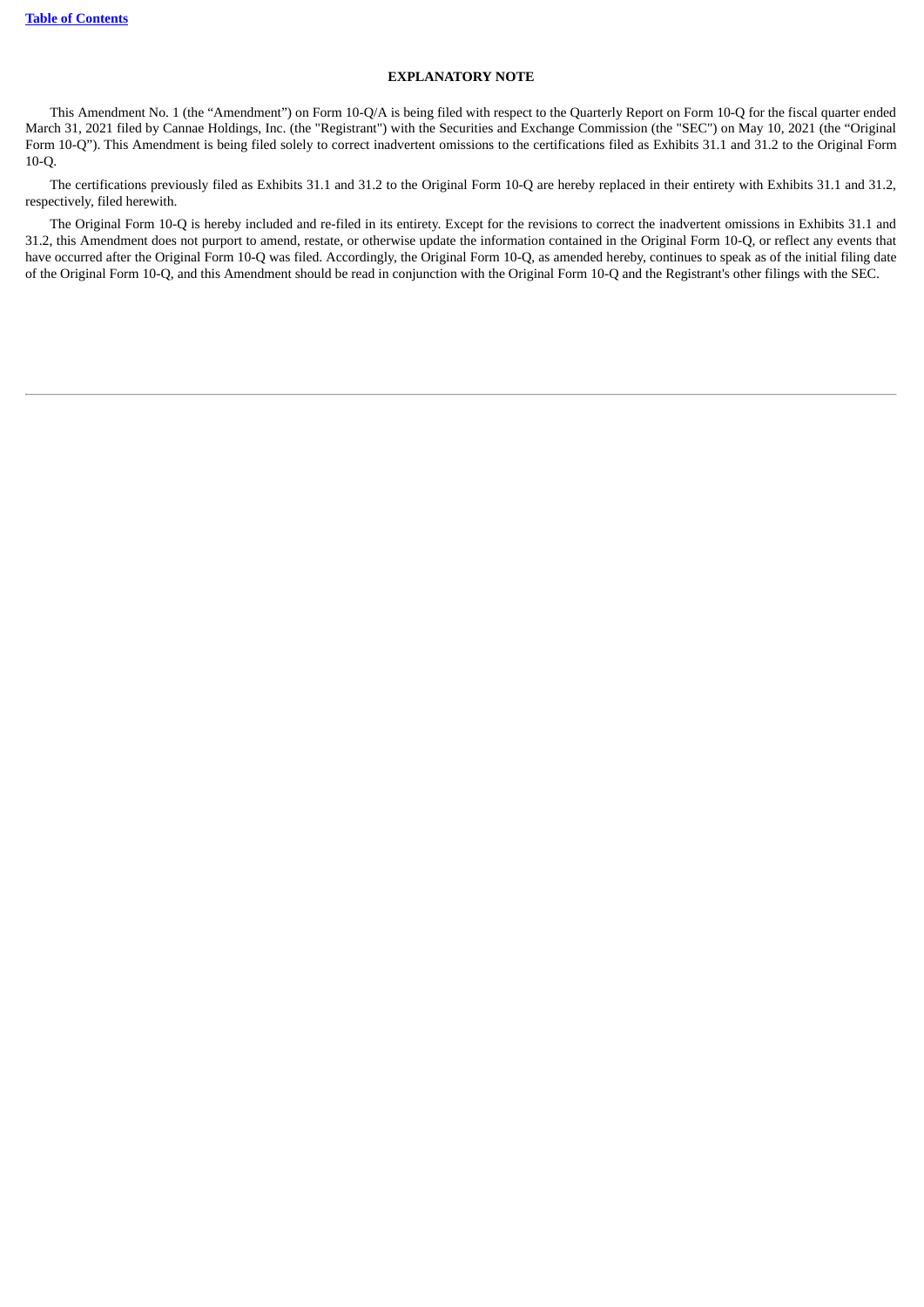# **FORM 10-Q QUARTERLY REPORT Quarter Ended March 31, 2021 TABLE OF CONTENTS**

<span id="page-2-0"></span>

|                                                                                                                            | Page            |
|----------------------------------------------------------------------------------------------------------------------------|-----------------|
| <b>Part I: FINANCIAL INFORMATION</b>                                                                                       |                 |
| <b>Item 1. Unaudited Condensed Consolidated Financial Statements</b>                                                       |                 |
| A. Condensed Consolidated Balance Sheets as of March 31, 2021 and December 31, 2020                                        |                 |
| B. Condensed Consolidated Statements of Operations for the three-month periods ended March 31, 2021 and 2020               |                 |
| C. Condensed Consolidated Statements of Comprehensive (Loss) Earnings for the three-month periods ended March 31, 2021 and |                 |
| 2020                                                                                                                       |                 |
| D. Condensed Consolidated Statements of Equity for the three-month periods ended March 31, 2021 and 2020                   |                 |
| E. Condensed Consolidated Statements of Cash Flows for the three-month periods ended March 31, 2021 and 2020               |                 |
| F. Notes to Condensed Consolidated Financial Statements                                                                    | <u>6</u>        |
| Item 2. Management's Discussion and Analysis of Financial Condition and Results of Operations                              | $\overline{28}$ |
| <b>Item 3. Quantitative and Qualitative Disclosure About Market Risk</b>                                                   | <u>36</u>       |
| Item 4. Controls and Procedures                                                                                            | 36              |
| <b>Part II: OTHER INFORMATION</b>                                                                                          |                 |
| Item 1. Legal Proceedings                                                                                                  | <u>37</u>       |
| Item 2. Unregistered Sales of Equity Securities and Use of Proceeds                                                        | <u>37</u>       |
| Item 6. Exhibits                                                                                                           | 38              |
|                                                                                                                            |                 |
|                                                                                                                            |                 |
|                                                                                                                            |                 |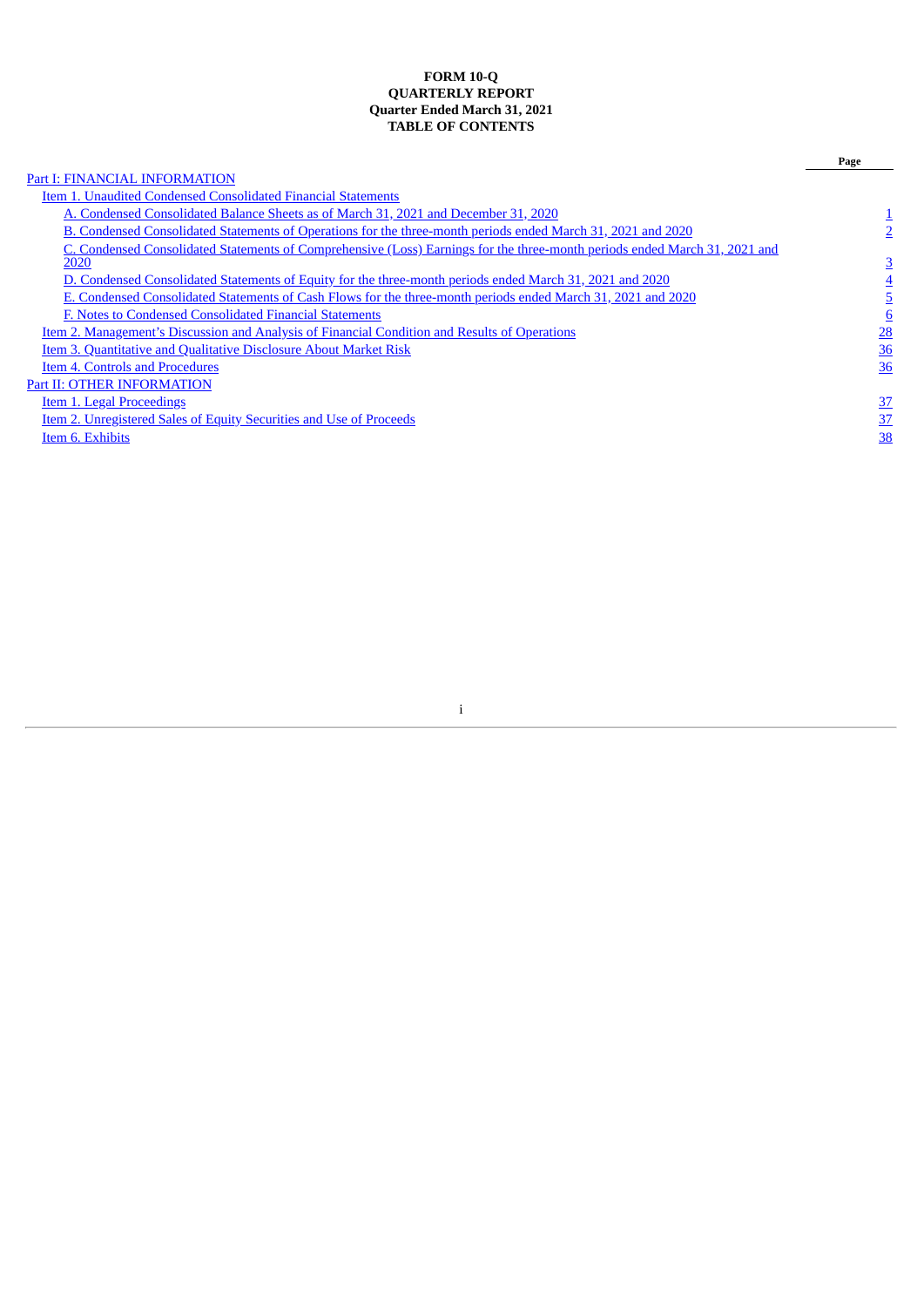# **Part I: FINANCIAL INFORMATION**

# <span id="page-3-1"></span><span id="page-3-0"></span>**Item 1. Condensed Consolidated Financial Statements**

# **CANNAE HOLDINGS, INC. CONDENSED CONSOLIDATED BALANCE SHEETS** (In millions) (Unaudited)

|                                                                                                                                                                                                                                                                                                                                          | March 31,<br>2021 |              | December 31,<br>2020 |
|------------------------------------------------------------------------------------------------------------------------------------------------------------------------------------------------------------------------------------------------------------------------------------------------------------------------------------------|-------------------|--------------|----------------------|
| <b>ASSETS</b>                                                                                                                                                                                                                                                                                                                            |                   |              |                      |
| Current assets:                                                                                                                                                                                                                                                                                                                          |                   |              |                      |
| Cash and cash equivalents                                                                                                                                                                                                                                                                                                                | \$<br>439.7       | $\mathbb{S}$ | 724.7                |
| Fixed maturity securities available for sale, at fair value                                                                                                                                                                                                                                                                              | 35.8              |              | 35.2                 |
| Other current assets                                                                                                                                                                                                                                                                                                                     | 40.5              |              | 84.3                 |
| Assets held for sale - see Note J                                                                                                                                                                                                                                                                                                        | 76.9              |              |                      |
| Total current assets                                                                                                                                                                                                                                                                                                                     | 592.9             |              | 844.2                |
| Equity securities, at fair value                                                                                                                                                                                                                                                                                                         | 1,232.3           |              | 1,799.1              |
| Investments in unconsolidated affiliates                                                                                                                                                                                                                                                                                                 | 2.011.1           |              | 1.453.0              |
| Lease assets                                                                                                                                                                                                                                                                                                                             | 182.1             |              | 202.3                |
| Property and equipment, net                                                                                                                                                                                                                                                                                                              | 119.6             |              | 145.8                |
| Other intangible assets, net                                                                                                                                                                                                                                                                                                             | 29.2              |              | 51.8                 |
| Goodwill                                                                                                                                                                                                                                                                                                                                 | 53.4              |              | 53.4                 |
| Other long term investments and non-current assets                                                                                                                                                                                                                                                                                       | 84.8              |              | 63.8                 |
| <b>Total assets</b>                                                                                                                                                                                                                                                                                                                      | \$<br>4,305.4     | \$           | 4.613.4              |
| <b>LIABILITIES AND EQUITY</b>                                                                                                                                                                                                                                                                                                            |                   |              |                      |
| Current liabilities:                                                                                                                                                                                                                                                                                                                     |                   |              |                      |
| Accounts payable and other accrued liabilities, current                                                                                                                                                                                                                                                                                  | \$<br>78.0        | \$           | 93.2                 |
| Lease liabilities, current                                                                                                                                                                                                                                                                                                               | 23.2              |              | 26.2                 |
| Income taxes payable                                                                                                                                                                                                                                                                                                                     | 64.8              |              | 47.4                 |
| Deferred revenue                                                                                                                                                                                                                                                                                                                         | 17.0              |              | 23.9                 |
| Notes payable, current                                                                                                                                                                                                                                                                                                                   | 13.9              |              | 11.3                 |
| Liabilities held for sale - see Note J                                                                                                                                                                                                                                                                                                   | 40.2              |              |                      |
| Total current liabilities                                                                                                                                                                                                                                                                                                                | 237.1             |              | 202.0                |
| Lease liabilities, long term                                                                                                                                                                                                                                                                                                             | 176.8             |              | 195.6                |
| Deferred tax liability                                                                                                                                                                                                                                                                                                                   | 244.8             |              | 325.3                |
| Notes payable, long term                                                                                                                                                                                                                                                                                                                 | 45.8              |              | 52.2                 |
| Accounts payable and other accrued liabilities, long term                                                                                                                                                                                                                                                                                | 50.6              |              | 53.1                 |
| <b>Total liabilities</b>                                                                                                                                                                                                                                                                                                                 | 755.1             |              | 828.2                |
| Commitments and contingencies - see Note G                                                                                                                                                                                                                                                                                               |                   |              |                      |
| Equity:                                                                                                                                                                                                                                                                                                                                  |                   |              |                      |
| Cannae common stock, 0.0001 par value; authorized 115,000,000 shares as of March 31, 2021 and December 31, 2020; outstanding of<br>91,655,025 and 91,651,257 shares as of March 31, 2021 and December 31, 2020, respectively, and issued of 92,395,733 and 92,391,965<br>shares as of March 31, 2021 and December 31, 2020, respectively |                   |              |                      |
| Preferred stock, 0.0001 par value; authorized 10,000,000 shares; issued and outstanding, none as of March 31, 2021 and December 31,<br>2020                                                                                                                                                                                              |                   |              |                      |
| Retained earnings                                                                                                                                                                                                                                                                                                                        | 1,696.7           |              | 1,929.8              |
| Additional paid-in capital                                                                                                                                                                                                                                                                                                               | 1,878.3           |              | 1,875.8              |
| Less: Treasury stock, 740,708 shares as of March 31, 2021 and December 31, 2020, respectively, at cost                                                                                                                                                                                                                                   | (21.1)            |              | (21.1)               |
| Accumulated other comprehensive loss                                                                                                                                                                                                                                                                                                     | (8.7)             |              | (4.9)                |
| Total Cannae shareholders' equity                                                                                                                                                                                                                                                                                                        | 3,545.2           |              | 3,779.6              |
| Noncontrolling interests                                                                                                                                                                                                                                                                                                                 | 5.1               |              | 5.6                  |
| Total equity                                                                                                                                                                                                                                                                                                                             | 3,550.3           |              | 3.785.2              |
| Total liabilities and equity                                                                                                                                                                                                                                                                                                             | \$<br>4,305.4     | \$           | 4,613.4              |
|                                                                                                                                                                                                                                                                                                                                          |                   |              |                      |

<span id="page-3-2"></span>See Notes to Condensed Consolidated Financial Statements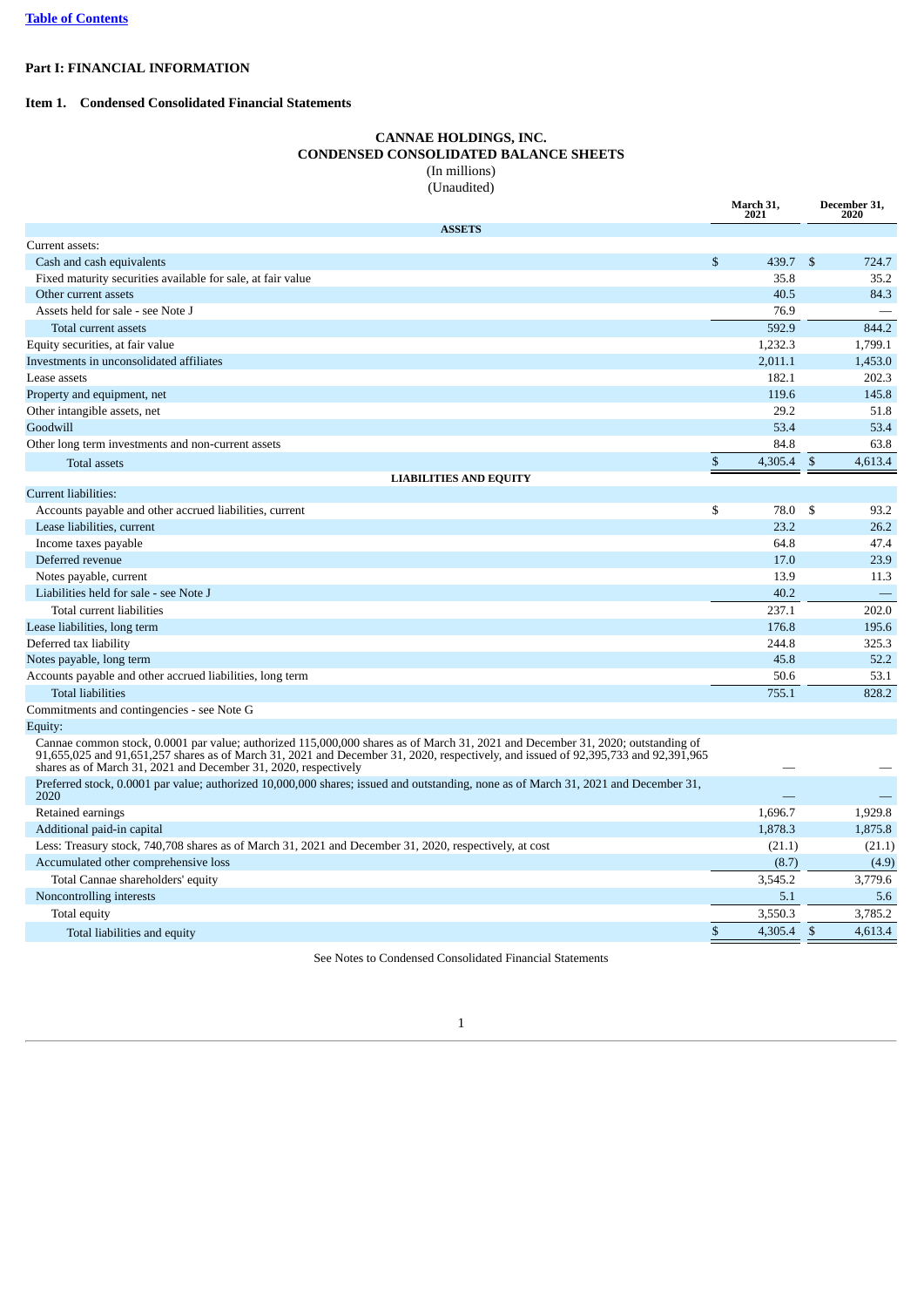# **CANNAE HOLDINGS, INC. CONDENSED CONSOLIDATED STATEMENTS OF OPERATIONS** (In millions)

(Unaudited)

|                                                                                                  |      | Three months ended March 31, |     |        |
|--------------------------------------------------------------------------------------------------|------|------------------------------|-----|--------|
|                                                                                                  | 2021 |                              |     | 2020   |
| Revenues:                                                                                        |      |                              |     |        |
| Restaurant revenue                                                                               | \$   | 167.3                        | -\$ | 169.9  |
| Other operating revenue                                                                          |      | 4.6                          |     | 3.1    |
| Total operating revenues                                                                         |      | 171.9                        |     | 173.0  |
| Operating expenses:                                                                              |      |                              |     |        |
| Cost of restaurant revenue                                                                       |      | 147.7                        |     | 153.1  |
| Personnel costs                                                                                  |      | 12.0                         |     | 29.2   |
| Depreciation and amortization                                                                    |      | 7.9                          |     | 8.4    |
| Other operating expenses                                                                         |      | 40.3                         |     | 27.9   |
| Goodwill impairment                                                                              |      |                              |     | 7.7    |
| Total operating expenses                                                                         |      | 207.9                        |     | 226.3  |
| <b>Operating loss</b>                                                                            |      | (36.0)                       |     | (53.3) |
| Other income (expense):                                                                          |      |                              |     |        |
| Interest, investment and other income                                                            |      | 0.9                          |     | 2.2    |
| Interest expense                                                                                 |      | (2.1)                        |     | (3.8)  |
| Recognized (losses) gains, net                                                                   |      | (312.5)                      |     | 915.1  |
| Total other (expense) income                                                                     |      | (313.7)                      |     | 913.5  |
| (Loss) earnings before income taxes and equity in earnings (losses) of unconsolidated affiliates |      | (349.7)                      |     | 860.2  |
| Income tax (benefit) expense                                                                     |      | (62.0)                       |     | 169.4  |
| (Loss) earnings before equity in earnings (losses) of unconsolidated affiliates                  |      | (287.7)                      |     | 690.8  |
| Equity in earnings (losses) of unconsolidated affiliates                                         |      | 53.9                         |     | (52.7) |
| Net (loss) earnings                                                                              |      | (233.8)                      |     | 638.1  |
| Less: Net loss attributable to non-controlling interests                                         |      | (0.7)                        |     | (9.6)  |
| Net (loss) earnings attributable to Cannae Holdings, Inc. common shareholders                    | \$   | $(233.1)$ \$                 |     | 647.7  |
| <b>Earnings per share</b>                                                                        |      |                              |     |        |
| <b>Basic</b>                                                                                     |      |                              |     |        |
| Net (loss) earnings per share                                                                    | \$   | (2.55)                       | -\$ | 8.19   |
| <b>Diluted</b>                                                                                   |      |                              |     |        |
| Net (loss) earnings per share                                                                    | \$   | $(2.55)$ \$                  |     | 8.17   |
| Weighted Average Shares Outstanding                                                              |      |                              |     |        |
| Weighted average shares outstanding Cannae Holdings common stock, basic basis                    |      | 91.5                         |     | 79.1   |
| Weighted average shares outstanding Cannae Holdings common stock, diluted basis                  |      | 91.6                         |     | 79.3   |
|                                                                                                  |      |                              |     |        |

<span id="page-4-0"></span>See Notes to Condensed Consolidated Financial Statements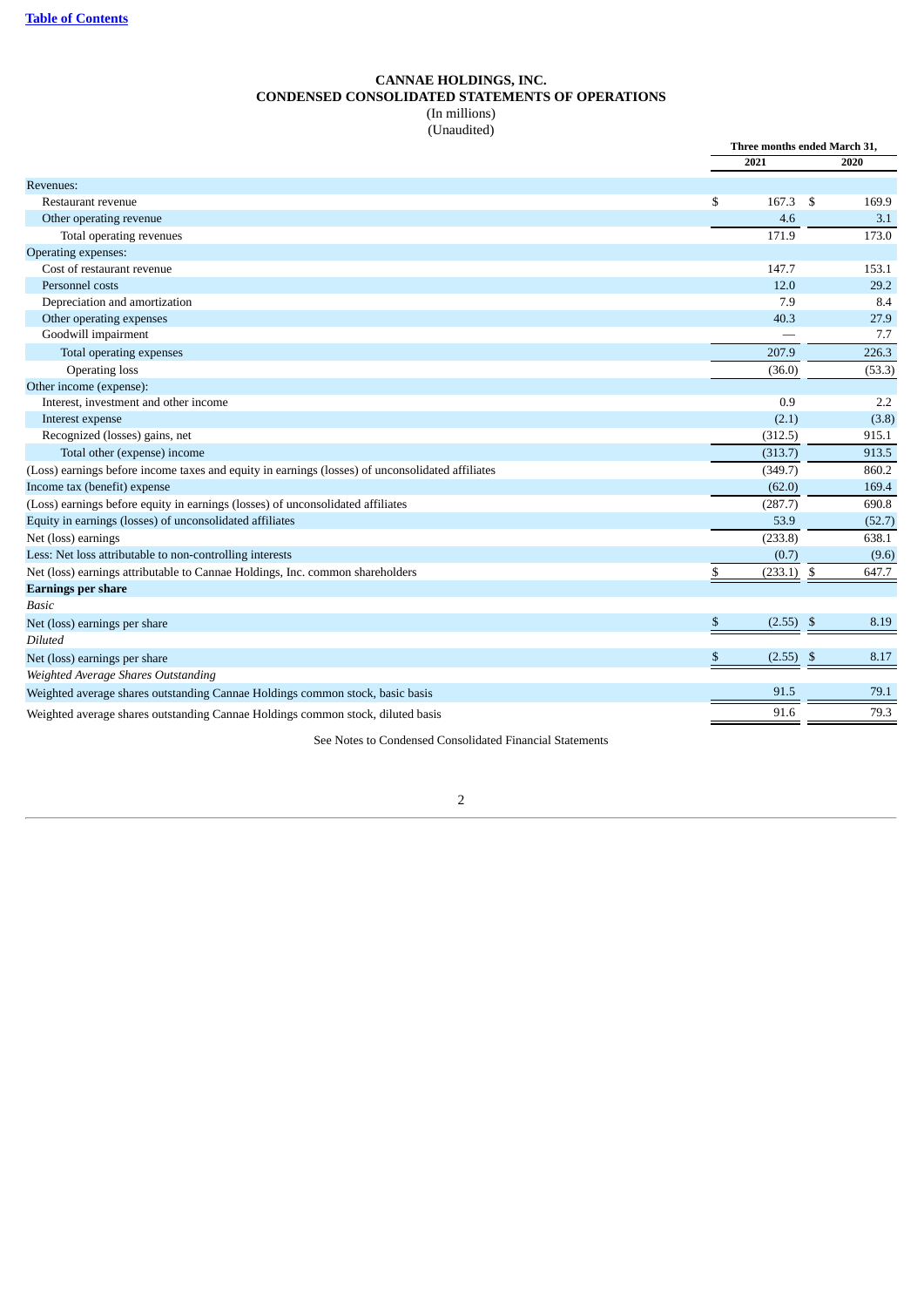\_\_\_\_\_\_\_\_\_\_\_\_\_\_\_\_\_\_\_\_\_\_\_\_\_\_\_\_\_\_\_

# **CANNAE HOLDINGS, INC. CONDENSED CONSOLIDATED STATEMENTS OF COMPREHENSIVE (LOSS) EARNINGS** (In millions)

(Unaudited)

|                                                                                                                                     | Three months ended March 31, |              |  |       |  |  |  |
|-------------------------------------------------------------------------------------------------------------------------------------|------------------------------|--------------|--|-------|--|--|--|
|                                                                                                                                     |                              | 2021         |  | 2020  |  |  |  |
| Net (loss) earnings                                                                                                                 |                              | $(233.8)$ \$ |  | 638.1 |  |  |  |
| Other comprehensive (loss) earnings, net of tax:                                                                                    |                              |              |  |       |  |  |  |
| Unrealized gain on investments and other financial instruments, net (excluding investments in unconsolidated affiliates) (1)        |                              | 0.5          |  | 5.3   |  |  |  |
| Unrealized losses of investments in unconsolidated affiliates (2)                                                                   |                              | (4.6)        |  | (3.9) |  |  |  |
| Reclassification adjustments for unrealized gains and losses of unconsolidated affiliates, net of tax, included in net earnings (3) |                              | 0.3          |  | 44.3  |  |  |  |
| Other comprehensive (loss) earnings                                                                                                 |                              | (3.8)        |  | 45.7  |  |  |  |
| Comprehensive (loss) earnings                                                                                                       |                              | (237.6)      |  | 683.8 |  |  |  |
| Less: Comprehensive loss attributable to noncontrolling interests                                                                   |                              | (0.7)        |  | (9.6) |  |  |  |
| Comprehensive (loss) earnings attributable to Cannae Holdings, Inc. common shareholders                                             |                              | $(236.9)$ \$ |  | 693.4 |  |  |  |

Net of income tax expense of \$0.1 million and \$1.4 million for the three months ended March 31, 2021 and 2020, respectively.

Net of income tax benefit of \$1.2 million and \$1.0 million for the three months ended March 31, 2021 and 2020, respectively.

<span id="page-5-0"></span>Net of income tax expense of \$0.1 million and \$11.8 million for the three months ended March 31, 2021 and 2020, respectively.

See Notes to Condensed Consolidated Financial Statements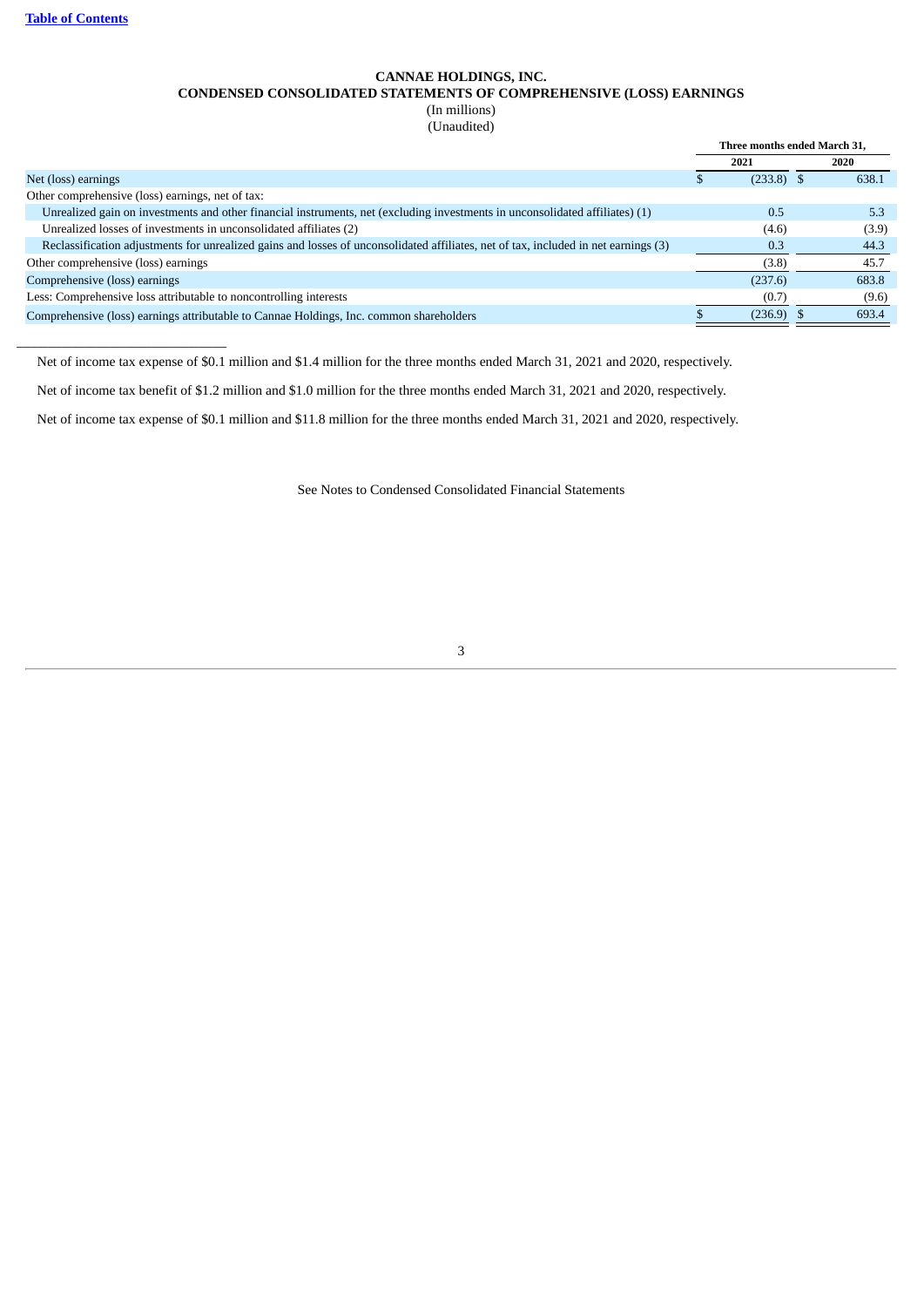# **CANNAE HOLDINGS, INC. CONDENSED CONSOLIDATED STATEMENTS OF EQUITY** (In millions)

(Unaudited)

|                                                                                                                                                                                                              | <b>Common Stock</b> |    | <b>Additional</b> |    |                          |    | Accumulated          |    |                                      | <b>Treasury Stock</b> |    | Non-        |    |                                 |                               |         |
|--------------------------------------------------------------------------------------------------------------------------------------------------------------------------------------------------------------|---------------------|----|-------------------|----|--------------------------|----|----------------------|----|--------------------------------------|-----------------------|----|-------------|----|---------------------------------|-------------------------------|---------|
|                                                                                                                                                                                                              | <b>Shares</b>       |    | £.                |    | Paid-in<br>Capital       |    | Retained<br>Earnings |    | <b>Other Comp</b><br>(Loss) Earnings | <b>Shares</b>         |    | \$          |    | controlling<br><b>Interests</b> | <b>Total</b><br><b>Equity</b> |         |
|                                                                                                                                                                                                              |                     |    |                   |    |                          |    |                      |    |                                      |                       |    |             |    |                                 |                               |         |
| Balance, December 31, 2019                                                                                                                                                                                   | 79.7                |    |                   | \$ | 1.396.7                  | \$ | 143.6                | \$ | (45.9)                               | 0.2                   | -S | $(5.9)$ \$  |    | 41.3                            | \$                            | 1,529.8 |
| Other comprehensive earnings — unrealized gain on investments and other<br>financial instruments, net of tax                                                                                                 |                     |    |                   |    |                          |    |                      |    | 5.3                                  |                       |    |             |    |                                 |                               | 5.3     |
| Other comprehensive earnings — unrealized losses of investments in<br>unconsolidated affiliates, net of tax                                                                                                  |                     |    |                   |    |                          |    |                      |    | (3.9)                                |                       |    |             |    |                                 |                               | (3.9)   |
| Reclassification adjustments for unrealized gains and losses on investments<br>and other financial instruments, net of tax, (excluding investments in<br>unconsolidated affiliates) included in net earnings |                     |    |                   |    |                          |    |                      |    | 44.3                                 |                       |    |             |    |                                 |                               | 44.3    |
| Restaurant Group reorganization and deconsolidation of Legendary Baking<br>and VIBSQ                                                                                                                         |                     |    |                   |    | 5.2                      |    |                      |    |                                      |                       |    |             |    | (10.3)                          |                               | (5.1)   |
| Sale of noncontrolling interest in consolidated subsidiary                                                                                                                                                   |                     |    |                   |    | $\overline{\phantom{a}}$ |    |                      |    |                                      |                       |    |             |    | 3.1                             |                               | 3.1     |
| Treasury stock repurchases                                                                                                                                                                                   |                     |    |                   |    |                          |    |                      |    |                                      | 0.4                   |    | (10.8)      |    |                                 |                               | (10.8)  |
| Stock-based compensation, consolidated subsidiaries                                                                                                                                                          |                     |    |                   |    | 1.1                      |    |                      |    |                                      |                       |    |             |    |                                 |                               | 1.1     |
| Contribution of CSA services from FNF                                                                                                                                                                        |                     |    |                   |    | 0.4                      |    |                      |    |                                      |                       |    |             |    |                                 |                               | 0.4     |
| Stock-based compensation, unconsolidated affiliates                                                                                                                                                          |                     |    |                   |    | 2.7                      |    |                      |    |                                      |                       |    |             |    |                                 |                               | 2.7     |
| Net earnings (loss)                                                                                                                                                                                          |                     |    |                   |    |                          |    | 647.7                |    |                                      |                       |    |             |    | (9.6)                           |                               | 638.1   |
| Balance, March 31, 2020                                                                                                                                                                                      | 79.7                | \$ |                   | \$ | 1,406.1                  | \$ | 791.3                | \$ | (0.2)                                | 0.6                   | \$ | (16.7)      | \$ | 24.5                            | \$                            | 2,205.0 |
|                                                                                                                                                                                                              |                     |    |                   |    |                          |    |                      |    |                                      |                       |    |             |    |                                 |                               |         |
| Balance, December 31, 2020                                                                                                                                                                                   | 92.4                |    |                   | .S | 1,875.8                  | \$ | 1.929.8              | \$ | (4.9)                                | 0.7                   | \$ | $(21.1)$ \$ |    | 5.6                             | \$                            | 3,785.2 |
| Other comprehensive earnings — unrealized gain on investments and other<br>financial instruments, net of tax                                                                                                 |                     |    |                   |    |                          |    |                      |    | 0.5                                  |                       |    |             |    |                                 |                               | 0.5     |
| Other comprehensive earnings — unrealized losses of investments in<br>unconsolidated affiliates, net of tax                                                                                                  |                     |    |                   |    |                          |    |                      |    | (4.6)                                |                       |    |             |    |                                 |                               | (4.6)   |
| Reclassification adjustments for unrealized gains and losses on unconsolidated<br>affiliates, net of tax, included in net loss                                                                               |                     |    |                   |    |                          |    |                      |    | 0.3                                  |                       |    |             |    |                                 |                               | 0.3     |
| Stock-based compensation, consolidated subsidiaries                                                                                                                                                          |                     |    |                   |    | 0.7                      |    |                      |    |                                      |                       |    |             |    |                                 |                               | 0.7     |
| Stock-based compensation, unconsolidated affiliates                                                                                                                                                          |                     |    |                   |    | 1.8                      |    |                      |    |                                      |                       |    |             |    |                                 |                               | 1.8     |
| Subsidiary dividends paid to noncontrolling interests                                                                                                                                                        |                     |    |                   |    |                          |    |                      |    |                                      |                       |    |             |    | 0.2                             |                               | 0.2     |
| Net loss                                                                                                                                                                                                     |                     |    |                   |    |                          |    | (233.1)              |    |                                      |                       |    |             |    | (0.7)                           |                               | (233.8) |
| Balance, March 31, 2021                                                                                                                                                                                      | 92.4                | \$ |                   | \$ | 1,878.3                  | \$ | 1,696.7              | \$ | (8.7)                                | 0.7                   | \$ | (21.1)      | \$ | 5.1                             | <sup>\$</sup>                 | 3,550.3 |

<span id="page-6-0"></span>See Notes to Condensed Consolidated Financial Statements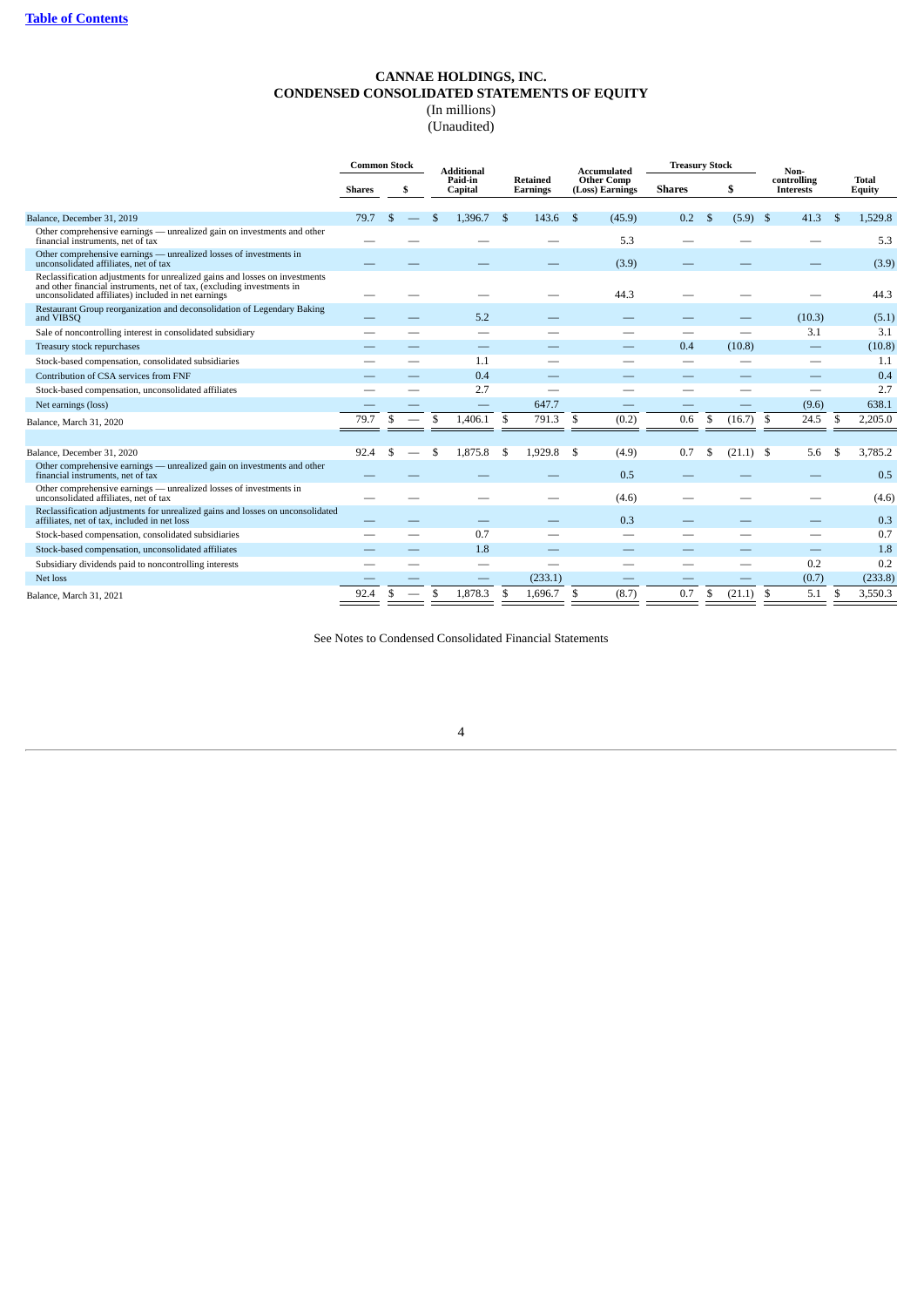# **CANNAE HOLDINGS, INC. CONDENSED CONSOLIDATED STATEMENTS OF CASH FLOWS** (In millions) (Unaudited)

| 2021<br>2020<br>Cash flows from operating activities:<br>\$<br>$(233.8)$ \$<br>638.1<br>Net (loss) earnings<br>Adjustments to reconcile net (loss) earnings to net cash used in operating activities:<br>Depreciation and amortization<br>7.9<br>8.4<br>Equity in (earnings) losses of unconsolidated affiliates<br>(53.9)<br>52.7<br>Distributions from investments in unconsolidated affiliates<br>5.1<br>0.5<br>Recognized gains and losses and asset impairments, net<br>312.4<br>(902.0)<br>Lease asset amortization<br>5.8<br>6.2<br>Stock-based compensation cost<br>0.7<br>1.1<br>Changes in assets and liabilities, net of effects from acquisitions:<br>8.7<br>Net decrease in trade receivables<br>4.5<br>Net decrease (increase) in other assets<br>27.2<br>(10.9)<br>Net decrease in lease liabilities<br>(8.2)<br>(6.7)<br>2.0<br>Net (decrease) increase in accounts payable, accrued liabilities, deferred revenue and other liabilities<br>(0.8)<br>Net change in income taxes<br>(62.4)<br>169.1<br>6.0<br>Net cash provided by (used in) operating activities<br>(34.3)<br>Cash flows from investing activities:<br>Proceeds from sale of investment securities and investments in unconsolidated affiliates<br>2.5<br>Proceeds from partial sale of Ceridian shares<br>283.7<br>Additions to property and equipment and other intangible assets<br>(1.9)<br>(13.6)<br>Collections of notes receivable<br>1.6<br>Additions to notes receivable<br>(12.5)<br>(11.2)<br>5.4<br>Proceeds from sales of property and equipment<br>(494.4)<br>Investments in Paysafe, net of subscription fees<br>Purchase of warrants of Austerlitz II<br>(29.6)<br>Additional investments in unconsolidated affiliates<br>(226.2)<br>(35.1)<br>Cash deconsolidated through the Blue Ribbon Reorganization<br>÷,<br>(1.1)<br>Distributions from investments in unconsolidated affiliates<br>281.2<br>Net proceeds from sales and maturities of short-term investment securities<br>(0.3)<br>(282.8)<br>31.3<br>Net cash (used in) provided by investing activities<br>Cash flows from financing activities:<br>Borrowings<br>12.5<br>4.6<br>Debt service payments<br>(9.0)<br>(91.2)<br>Subsidiary distributions paid to noncontrolling interest shareholders<br>0.3<br>Sale of noncontrolling interest in consolidated subsidiary<br>3.1<br>Treasury stock repurchases<br>(10.8)<br>Net cash used in financing activities<br>(4.1)<br>(86.4) |
|----------------------------------------------------------------------------------------------------------------------------------------------------------------------------------------------------------------------------------------------------------------------------------------------------------------------------------------------------------------------------------------------------------------------------------------------------------------------------------------------------------------------------------------------------------------------------------------------------------------------------------------------------------------------------------------------------------------------------------------------------------------------------------------------------------------------------------------------------------------------------------------------------------------------------------------------------------------------------------------------------------------------------------------------------------------------------------------------------------------------------------------------------------------------------------------------------------------------------------------------------------------------------------------------------------------------------------------------------------------------------------------------------------------------------------------------------------------------------------------------------------------------------------------------------------------------------------------------------------------------------------------------------------------------------------------------------------------------------------------------------------------------------------------------------------------------------------------------------------------------------------------------------------------------------------------------------------------------------------------------------------------------------------------------------------------------------------------------------------------------------------------------------------------------------------------------------------------------------------------------------------------------------------------------------------------------------------------------------------------------------------------------------------------------------------------------|
|                                                                                                                                                                                                                                                                                                                                                                                                                                                                                                                                                                                                                                                                                                                                                                                                                                                                                                                                                                                                                                                                                                                                                                                                                                                                                                                                                                                                                                                                                                                                                                                                                                                                                                                                                                                                                                                                                                                                                                                                                                                                                                                                                                                                                                                                                                                                                                                                                                              |
|                                                                                                                                                                                                                                                                                                                                                                                                                                                                                                                                                                                                                                                                                                                                                                                                                                                                                                                                                                                                                                                                                                                                                                                                                                                                                                                                                                                                                                                                                                                                                                                                                                                                                                                                                                                                                                                                                                                                                                                                                                                                                                                                                                                                                                                                                                                                                                                                                                              |
|                                                                                                                                                                                                                                                                                                                                                                                                                                                                                                                                                                                                                                                                                                                                                                                                                                                                                                                                                                                                                                                                                                                                                                                                                                                                                                                                                                                                                                                                                                                                                                                                                                                                                                                                                                                                                                                                                                                                                                                                                                                                                                                                                                                                                                                                                                                                                                                                                                              |
|                                                                                                                                                                                                                                                                                                                                                                                                                                                                                                                                                                                                                                                                                                                                                                                                                                                                                                                                                                                                                                                                                                                                                                                                                                                                                                                                                                                                                                                                                                                                                                                                                                                                                                                                                                                                                                                                                                                                                                                                                                                                                                                                                                                                                                                                                                                                                                                                                                              |
|                                                                                                                                                                                                                                                                                                                                                                                                                                                                                                                                                                                                                                                                                                                                                                                                                                                                                                                                                                                                                                                                                                                                                                                                                                                                                                                                                                                                                                                                                                                                                                                                                                                                                                                                                                                                                                                                                                                                                                                                                                                                                                                                                                                                                                                                                                                                                                                                                                              |
|                                                                                                                                                                                                                                                                                                                                                                                                                                                                                                                                                                                                                                                                                                                                                                                                                                                                                                                                                                                                                                                                                                                                                                                                                                                                                                                                                                                                                                                                                                                                                                                                                                                                                                                                                                                                                                                                                                                                                                                                                                                                                                                                                                                                                                                                                                                                                                                                                                              |
|                                                                                                                                                                                                                                                                                                                                                                                                                                                                                                                                                                                                                                                                                                                                                                                                                                                                                                                                                                                                                                                                                                                                                                                                                                                                                                                                                                                                                                                                                                                                                                                                                                                                                                                                                                                                                                                                                                                                                                                                                                                                                                                                                                                                                                                                                                                                                                                                                                              |
|                                                                                                                                                                                                                                                                                                                                                                                                                                                                                                                                                                                                                                                                                                                                                                                                                                                                                                                                                                                                                                                                                                                                                                                                                                                                                                                                                                                                                                                                                                                                                                                                                                                                                                                                                                                                                                                                                                                                                                                                                                                                                                                                                                                                                                                                                                                                                                                                                                              |
|                                                                                                                                                                                                                                                                                                                                                                                                                                                                                                                                                                                                                                                                                                                                                                                                                                                                                                                                                                                                                                                                                                                                                                                                                                                                                                                                                                                                                                                                                                                                                                                                                                                                                                                                                                                                                                                                                                                                                                                                                                                                                                                                                                                                                                                                                                                                                                                                                                              |
|                                                                                                                                                                                                                                                                                                                                                                                                                                                                                                                                                                                                                                                                                                                                                                                                                                                                                                                                                                                                                                                                                                                                                                                                                                                                                                                                                                                                                                                                                                                                                                                                                                                                                                                                                                                                                                                                                                                                                                                                                                                                                                                                                                                                                                                                                                                                                                                                                                              |
|                                                                                                                                                                                                                                                                                                                                                                                                                                                                                                                                                                                                                                                                                                                                                                                                                                                                                                                                                                                                                                                                                                                                                                                                                                                                                                                                                                                                                                                                                                                                                                                                                                                                                                                                                                                                                                                                                                                                                                                                                                                                                                                                                                                                                                                                                                                                                                                                                                              |
|                                                                                                                                                                                                                                                                                                                                                                                                                                                                                                                                                                                                                                                                                                                                                                                                                                                                                                                                                                                                                                                                                                                                                                                                                                                                                                                                                                                                                                                                                                                                                                                                                                                                                                                                                                                                                                                                                                                                                                                                                                                                                                                                                                                                                                                                                                                                                                                                                                              |
|                                                                                                                                                                                                                                                                                                                                                                                                                                                                                                                                                                                                                                                                                                                                                                                                                                                                                                                                                                                                                                                                                                                                                                                                                                                                                                                                                                                                                                                                                                                                                                                                                                                                                                                                                                                                                                                                                                                                                                                                                                                                                                                                                                                                                                                                                                                                                                                                                                              |
|                                                                                                                                                                                                                                                                                                                                                                                                                                                                                                                                                                                                                                                                                                                                                                                                                                                                                                                                                                                                                                                                                                                                                                                                                                                                                                                                                                                                                                                                                                                                                                                                                                                                                                                                                                                                                                                                                                                                                                                                                                                                                                                                                                                                                                                                                                                                                                                                                                              |
|                                                                                                                                                                                                                                                                                                                                                                                                                                                                                                                                                                                                                                                                                                                                                                                                                                                                                                                                                                                                                                                                                                                                                                                                                                                                                                                                                                                                                                                                                                                                                                                                                                                                                                                                                                                                                                                                                                                                                                                                                                                                                                                                                                                                                                                                                                                                                                                                                                              |
|                                                                                                                                                                                                                                                                                                                                                                                                                                                                                                                                                                                                                                                                                                                                                                                                                                                                                                                                                                                                                                                                                                                                                                                                                                                                                                                                                                                                                                                                                                                                                                                                                                                                                                                                                                                                                                                                                                                                                                                                                                                                                                                                                                                                                                                                                                                                                                                                                                              |
|                                                                                                                                                                                                                                                                                                                                                                                                                                                                                                                                                                                                                                                                                                                                                                                                                                                                                                                                                                                                                                                                                                                                                                                                                                                                                                                                                                                                                                                                                                                                                                                                                                                                                                                                                                                                                                                                                                                                                                                                                                                                                                                                                                                                                                                                                                                                                                                                                                              |
|                                                                                                                                                                                                                                                                                                                                                                                                                                                                                                                                                                                                                                                                                                                                                                                                                                                                                                                                                                                                                                                                                                                                                                                                                                                                                                                                                                                                                                                                                                                                                                                                                                                                                                                                                                                                                                                                                                                                                                                                                                                                                                                                                                                                                                                                                                                                                                                                                                              |
|                                                                                                                                                                                                                                                                                                                                                                                                                                                                                                                                                                                                                                                                                                                                                                                                                                                                                                                                                                                                                                                                                                                                                                                                                                                                                                                                                                                                                                                                                                                                                                                                                                                                                                                                                                                                                                                                                                                                                                                                                                                                                                                                                                                                                                                                                                                                                                                                                                              |
|                                                                                                                                                                                                                                                                                                                                                                                                                                                                                                                                                                                                                                                                                                                                                                                                                                                                                                                                                                                                                                                                                                                                                                                                                                                                                                                                                                                                                                                                                                                                                                                                                                                                                                                                                                                                                                                                                                                                                                                                                                                                                                                                                                                                                                                                                                                                                                                                                                              |
|                                                                                                                                                                                                                                                                                                                                                                                                                                                                                                                                                                                                                                                                                                                                                                                                                                                                                                                                                                                                                                                                                                                                                                                                                                                                                                                                                                                                                                                                                                                                                                                                                                                                                                                                                                                                                                                                                                                                                                                                                                                                                                                                                                                                                                                                                                                                                                                                                                              |
|                                                                                                                                                                                                                                                                                                                                                                                                                                                                                                                                                                                                                                                                                                                                                                                                                                                                                                                                                                                                                                                                                                                                                                                                                                                                                                                                                                                                                                                                                                                                                                                                                                                                                                                                                                                                                                                                                                                                                                                                                                                                                                                                                                                                                                                                                                                                                                                                                                              |
|                                                                                                                                                                                                                                                                                                                                                                                                                                                                                                                                                                                                                                                                                                                                                                                                                                                                                                                                                                                                                                                                                                                                                                                                                                                                                                                                                                                                                                                                                                                                                                                                                                                                                                                                                                                                                                                                                                                                                                                                                                                                                                                                                                                                                                                                                                                                                                                                                                              |
|                                                                                                                                                                                                                                                                                                                                                                                                                                                                                                                                                                                                                                                                                                                                                                                                                                                                                                                                                                                                                                                                                                                                                                                                                                                                                                                                                                                                                                                                                                                                                                                                                                                                                                                                                                                                                                                                                                                                                                                                                                                                                                                                                                                                                                                                                                                                                                                                                                              |
|                                                                                                                                                                                                                                                                                                                                                                                                                                                                                                                                                                                                                                                                                                                                                                                                                                                                                                                                                                                                                                                                                                                                                                                                                                                                                                                                                                                                                                                                                                                                                                                                                                                                                                                                                                                                                                                                                                                                                                                                                                                                                                                                                                                                                                                                                                                                                                                                                                              |
|                                                                                                                                                                                                                                                                                                                                                                                                                                                                                                                                                                                                                                                                                                                                                                                                                                                                                                                                                                                                                                                                                                                                                                                                                                                                                                                                                                                                                                                                                                                                                                                                                                                                                                                                                                                                                                                                                                                                                                                                                                                                                                                                                                                                                                                                                                                                                                                                                                              |
|                                                                                                                                                                                                                                                                                                                                                                                                                                                                                                                                                                                                                                                                                                                                                                                                                                                                                                                                                                                                                                                                                                                                                                                                                                                                                                                                                                                                                                                                                                                                                                                                                                                                                                                                                                                                                                                                                                                                                                                                                                                                                                                                                                                                                                                                                                                                                                                                                                              |
|                                                                                                                                                                                                                                                                                                                                                                                                                                                                                                                                                                                                                                                                                                                                                                                                                                                                                                                                                                                                                                                                                                                                                                                                                                                                                                                                                                                                                                                                                                                                                                                                                                                                                                                                                                                                                                                                                                                                                                                                                                                                                                                                                                                                                                                                                                                                                                                                                                              |
|                                                                                                                                                                                                                                                                                                                                                                                                                                                                                                                                                                                                                                                                                                                                                                                                                                                                                                                                                                                                                                                                                                                                                                                                                                                                                                                                                                                                                                                                                                                                                                                                                                                                                                                                                                                                                                                                                                                                                                                                                                                                                                                                                                                                                                                                                                                                                                                                                                              |
|                                                                                                                                                                                                                                                                                                                                                                                                                                                                                                                                                                                                                                                                                                                                                                                                                                                                                                                                                                                                                                                                                                                                                                                                                                                                                                                                                                                                                                                                                                                                                                                                                                                                                                                                                                                                                                                                                                                                                                                                                                                                                                                                                                                                                                                                                                                                                                                                                                              |
|                                                                                                                                                                                                                                                                                                                                                                                                                                                                                                                                                                                                                                                                                                                                                                                                                                                                                                                                                                                                                                                                                                                                                                                                                                                                                                                                                                                                                                                                                                                                                                                                                                                                                                                                                                                                                                                                                                                                                                                                                                                                                                                                                                                                                                                                                                                                                                                                                                              |
|                                                                                                                                                                                                                                                                                                                                                                                                                                                                                                                                                                                                                                                                                                                                                                                                                                                                                                                                                                                                                                                                                                                                                                                                                                                                                                                                                                                                                                                                                                                                                                                                                                                                                                                                                                                                                                                                                                                                                                                                                                                                                                                                                                                                                                                                                                                                                                                                                                              |
|                                                                                                                                                                                                                                                                                                                                                                                                                                                                                                                                                                                                                                                                                                                                                                                                                                                                                                                                                                                                                                                                                                                                                                                                                                                                                                                                                                                                                                                                                                                                                                                                                                                                                                                                                                                                                                                                                                                                                                                                                                                                                                                                                                                                                                                                                                                                                                                                                                              |
|                                                                                                                                                                                                                                                                                                                                                                                                                                                                                                                                                                                                                                                                                                                                                                                                                                                                                                                                                                                                                                                                                                                                                                                                                                                                                                                                                                                                                                                                                                                                                                                                                                                                                                                                                                                                                                                                                                                                                                                                                                                                                                                                                                                                                                                                                                                                                                                                                                              |
|                                                                                                                                                                                                                                                                                                                                                                                                                                                                                                                                                                                                                                                                                                                                                                                                                                                                                                                                                                                                                                                                                                                                                                                                                                                                                                                                                                                                                                                                                                                                                                                                                                                                                                                                                                                                                                                                                                                                                                                                                                                                                                                                                                                                                                                                                                                                                                                                                                              |
|                                                                                                                                                                                                                                                                                                                                                                                                                                                                                                                                                                                                                                                                                                                                                                                                                                                                                                                                                                                                                                                                                                                                                                                                                                                                                                                                                                                                                                                                                                                                                                                                                                                                                                                                                                                                                                                                                                                                                                                                                                                                                                                                                                                                                                                                                                                                                                                                                                              |
|                                                                                                                                                                                                                                                                                                                                                                                                                                                                                                                                                                                                                                                                                                                                                                                                                                                                                                                                                                                                                                                                                                                                                                                                                                                                                                                                                                                                                                                                                                                                                                                                                                                                                                                                                                                                                                                                                                                                                                                                                                                                                                                                                                                                                                                                                                                                                                                                                                              |
|                                                                                                                                                                                                                                                                                                                                                                                                                                                                                                                                                                                                                                                                                                                                                                                                                                                                                                                                                                                                                                                                                                                                                                                                                                                                                                                                                                                                                                                                                                                                                                                                                                                                                                                                                                                                                                                                                                                                                                                                                                                                                                                                                                                                                                                                                                                                                                                                                                              |
|                                                                                                                                                                                                                                                                                                                                                                                                                                                                                                                                                                                                                                                                                                                                                                                                                                                                                                                                                                                                                                                                                                                                                                                                                                                                                                                                                                                                                                                                                                                                                                                                                                                                                                                                                                                                                                                                                                                                                                                                                                                                                                                                                                                                                                                                                                                                                                                                                                              |
| Net decrease in cash and cash equivalents<br>(280.9)<br>(89.4)                                                                                                                                                                                                                                                                                                                                                                                                                                                                                                                                                                                                                                                                                                                                                                                                                                                                                                                                                                                                                                                                                                                                                                                                                                                                                                                                                                                                                                                                                                                                                                                                                                                                                                                                                                                                                                                                                                                                                                                                                                                                                                                                                                                                                                                                                                                                                                               |
| Cash and cash equivalents of LB and VIBSQ classified as held for sale - see Note J<br>(4.1)                                                                                                                                                                                                                                                                                                                                                                                                                                                                                                                                                                                                                                                                                                                                                                                                                                                                                                                                                                                                                                                                                                                                                                                                                                                                                                                                                                                                                                                                                                                                                                                                                                                                                                                                                                                                                                                                                                                                                                                                                                                                                                                                                                                                                                                                                                                                                  |
| Cash and cash equivalents at beginning of period<br>724.7<br>533.7                                                                                                                                                                                                                                                                                                                                                                                                                                                                                                                                                                                                                                                                                                                                                                                                                                                                                                                                                                                                                                                                                                                                                                                                                                                                                                                                                                                                                                                                                                                                                                                                                                                                                                                                                                                                                                                                                                                                                                                                                                                                                                                                                                                                                                                                                                                                                                           |
| $\mathbb{S}$<br>439.7<br>$\mathcal{S}$<br>444.3<br>Cash and cash equivalents at end of period                                                                                                                                                                                                                                                                                                                                                                                                                                                                                                                                                                                                                                                                                                                                                                                                                                                                                                                                                                                                                                                                                                                                                                                                                                                                                                                                                                                                                                                                                                                                                                                                                                                                                                                                                                                                                                                                                                                                                                                                                                                                                                                                                                                                                                                                                                                                                |

<span id="page-7-0"></span>See Notes to Condensed Consolidated Financial Statements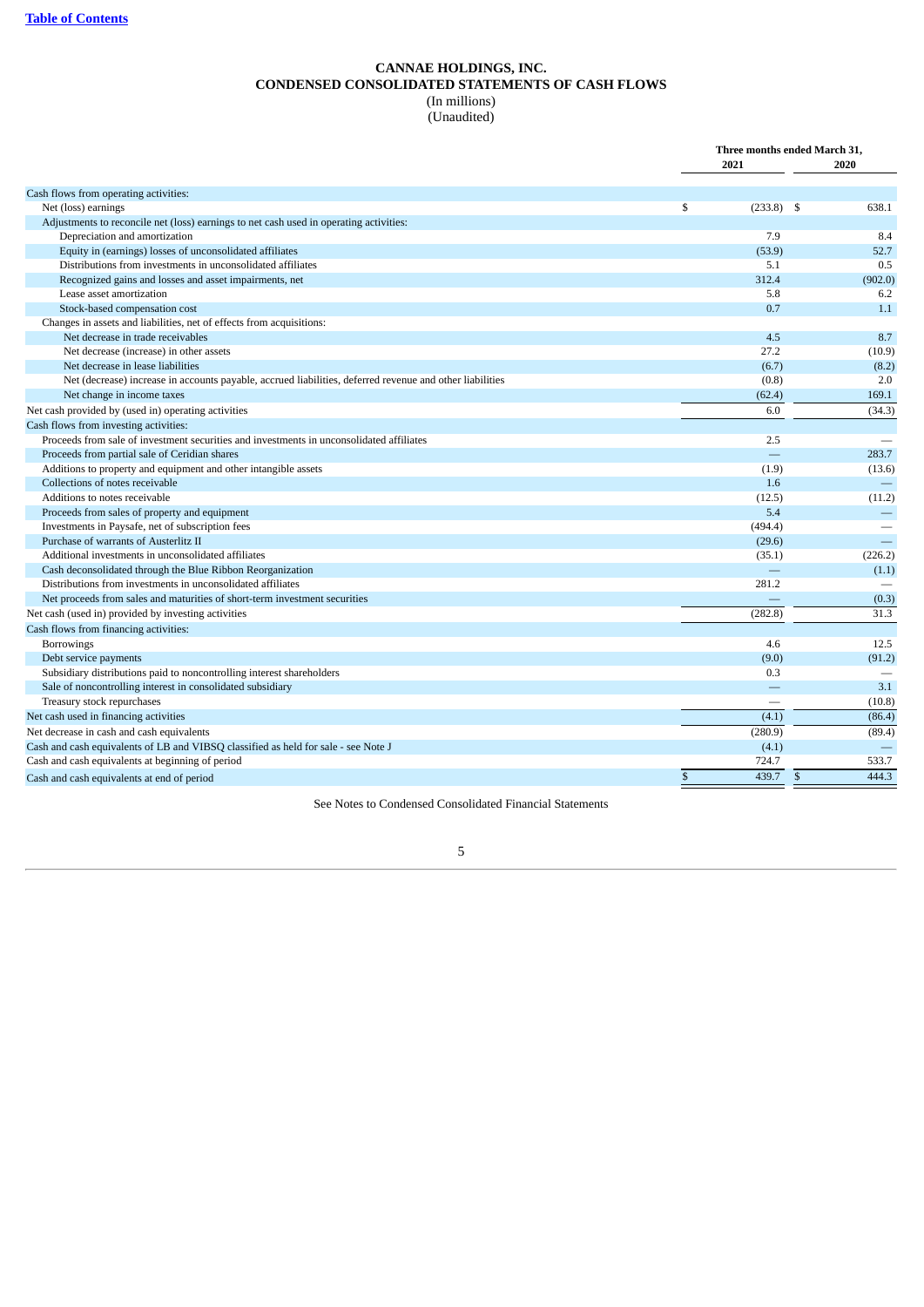#### <span id="page-8-0"></span>**Note A — Basis of Financial Statements**

The following describes the significant accounting policies of Cannae Holdings, Inc. and its subsidiaries (collectively, "we," "us," "our," "Cannae," "CNNE," or the "Company"), which have been followed in preparing the accompanying Condensed Consolidated Financial Statements.

#### *Description of the Business*

We are engaged in actively managing and operating a group of companies and investments, as well as making additional majority and minority equity portfolio investments in businesses, in order to achieve superior financial performance and maximize the value of these assets. Our primary investments as of March 31, 2021 include our minority ownership interests in Dun & Bradstreet Holdings, Inc. ("Dun & Bradstreet" or "D&B"), Ceridian HCM Holding, Inc. ("Ceridian"), Paysafe Limited ("Paysafe"), Optimal Blue Holdco, LLC ("Optimal Blue"), AmeriLife Group, LLC ("AmeriLife") and QOMPLX, Inc. ("QOMPLX"); majority equity ownership stakes in O'Charley's Holdings, LLC ("O'Charley's") and 99 Restaurants Holdings, LLC ("99 Restaurants"); and various other controlled portfolio companies and minority equity and debt investments.

See Note H for further discussion of the businesses comprising our reportable segments.

We conduct our business through our wholly-owned subsidiary Cannae Holdings, LLC ("Cannae LLC"), a Delaware limited liability company. Our board of directors ("Board") oversees the management of the Company, Cannae LLC and its businesses, and the performance of Trasimene Capital Management, LLC ("Trasimene" or our "Manager").

#### *Principles of Consolidation and Basis of Presentation*

The accompanying Condensed Consolidated Financial Statements are prepared in accordance with generally accepted accounting principles in the United States ("GAAP") and the instructions to Form 10-Q and Article 10 of Regulation S-X and include the historical accounts as well as wholly-owned and majority-owned subsidiaries of the Company. In the opinion of management, all adjustments considered necessary for a fair presentation have been included. All adjustments made were of a normal, recurring nature. This report should be read in conjunction with our Annual Report on Form 10-K (our "Annual Report") for the year ended December 31, 2020.

All intercompany profits, transactions and balances have been eliminated. Our investments in non-majority-owned partnerships and affiliates are accounted for using the equity method. Earnings attributable to noncontrolling interests are recorded on the Condensed Consolidated Statements of Operations relating to majority-owned subsidiaries with the appropriate noncontrolling interest that represents the portion of equity not related to our ownership interest recorded on the Condensed Consolidated Balance Sheets in each period.

#### *Management Estimates*

The preparation of these Condensed Consolidated Financial Statements in conformity with GAAP requires management to make estimates and assumptions that affect the reported amounts of assets and liabilities and disclosure of contingent assets and liabilities at the date of the Condensed Consolidated Financial Statements and the reported amounts of revenues and expenses during the reporting period. Significant estimates made by management include the fair value measurements (Note C). Actual results may differ from estimates.

### *Recent Developments*

#### *Dun & Bradstreet*

On January 8, 2021, D&B completed its acquisition of Bisnode Business Information Group AB (the "Bisnode Acquisition"). In connection with the Bisnode Acquisition, D&B issued an additional 6.2 million shares of its common stock, which resulted in a decrease in our ownership interest in D&B from approximately 18.1% to approximately 17.7%.

#### *Alight*

On January 25, 2021, Foley Trasimene Acquisition Corp. ("FTAC") entered into a business combination agreement with Alight Solutions ("Alight"), a leading cloud-based provider of integrated digital human capital and business solutions (the "FTAC Alight Business Combination"). Under the terms of the FTAC Alight Business Combination, FTAC will combine with Alight and Alight will become a publicly traded entity under the name "Alight, Inc." and symbol ALIT. The FTAC Alight Business Combination will be funded with the cash held in trust at FTAC, forward purchase commitments, private investment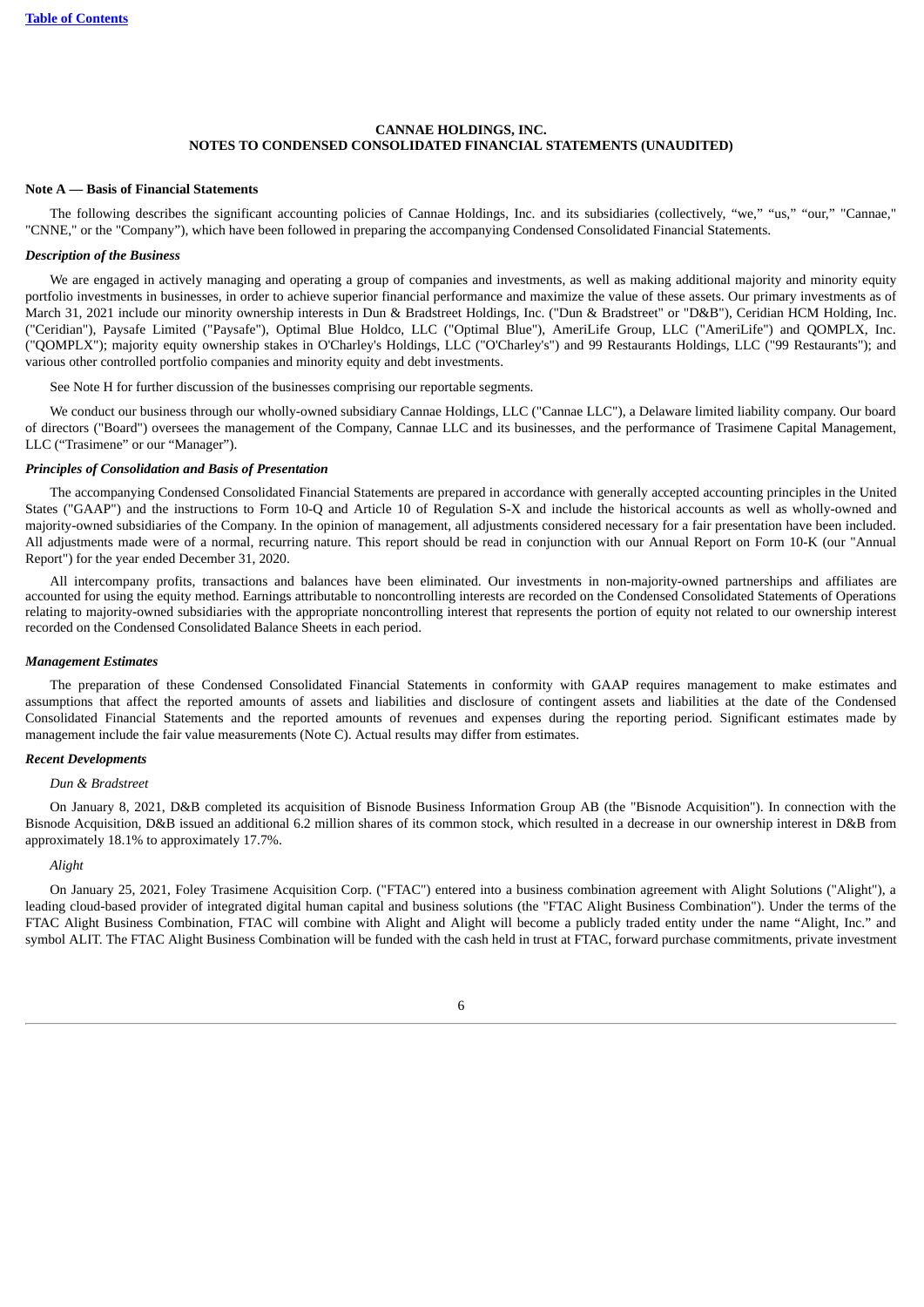in public equity ("PIPE") commitments and equity of Alight. Completion of the FTAC Alight Business Combination is subject to approval by FTAC stockholders, the effectiveness of a registration statement to be filed with the SEC in connection with the transaction, and other customary closing conditions of SPAC business combinations, including the receipt of certain regulatory approvals. The FTAC Alight Business Combination is expected to close in the second quarter of 2021.

On January 25, 2021, Cannae entered into an agreement to purchase 25,000,000 shares of Alight for \$250.0 million as part of a subscription to the PIPE (the "Alight Subscription Agreement"). Upon consummation of the FTAC Alight Business Combination, our aggregate investment in Alight is expected to be \$404.5 million, inclusive of Cannae's \$150.0 million investment commitment under a forward purchase agreement with FTAC (the "FTAC FPA"), the Alight Subscription Agreement and our previous \$4.5 million investment in the sponsor of FTAC, and we expect to receive 44,639,500 shares of common stock of Alight which represents approximately 8.3% of the pro forma outstanding common equity of Alight and 8,026,666 warrants to purchase one share of Alight common stock at \$11.50 per share. Alight has agreed to pay us a placement fee of \$6.3 million as consideration for our subscription.

#### *Paysafe*

On March 30, 2021, Foley Trasimene Acquisition Corp. II ("FTAC II") completed its previously announced merger with Paysafe Limited ("Paysafe"), a leading integrated payments platform (the "FTAC II Paysafe Merger"), in accordance with the agreement and plan of merger dated December 7, 2020. The newly combined company operates as Paysafe and is traded on the New York Stock Exchange ("NYSE") under the symbol PSFE. The FTAC II Paysafe Merger was funded with the cash held in trust at FTAC II, forward purchase commitments, PIPE commitments and equity of Paysafe.

In conjunction with the FTAC II Paysafe Merger, Cannae funded its previously announced investments in Paysafe of (a) \$350 million as part of our subscription to the PIPE and (b) \$150 million as part of our forward purchase agreement with FTAC II entered into on July 31, 2020. For Cannae's total investment in Paysafe of \$504.7 million, Cannae received 54,294,395 common shares and 8,134,067 warrants of Paysafe (the "Paysafe Warrants"). As of March 31, 2021, Cannae, directly and indirectly through our 15% interest in the sponsor of FTAC II, holds approximately 54 million shares or 7.5% of the outstanding common equity of Paysafe. In connection with the investment in the PIPE, Paysafe paid Cannae a fee of \$5.6 million as described in the agreement and plan of merger dated December 7, 2020 which was deducted from the basis of our investment.

We account for our investment in common equity of Paysafe as an equity method investment and the Paysafe Warrants as a derivative instrument. See Note C and D for further discussion of our accounting for our investment in common equity of Paysafe. The Paysafe Warrants are included in Other long-term investments and non-current assets on our Condensed Consolidated Balance Sheet as of March 31, 2021.

### *Forward Purchases of Equity of Special Purpose Acquisition Companies*

On February 25, 2021, we entered into a forward purchase agreement (the "Austerlitz I FPA") with Austerlitz Acquisition Corp. I ("Austerlitz I"), a special purpose acquisition company ("SPAC") whose business purpose is to effect a merger, capital stock exchange, asset acquisition, stock purchase, reorganization or similar business combination with one or more businesses or entities (the "Austerlitz I Initial Business Combination"). Austerlitz is cosponsored by entities affiliated with William P. Foley II. Under the Austerlitz I FPA, we will purchase an aggregate of 5,000,000 shares of Austerlitz I's Class A common stock, plus an aggregate of 1,250,000 redeemable warrants to purchase one share of Austerlitz I's Class A common stock at \$11.50 per share for an aggregate purchase price of \$50.0 million in a private placement to occur concurrently with the closing of the Austerlitz I Initial Business Combination. Additionally, Cannae invested \$1.6 million in the sponsor of Austerlitz I for a 10% indirect economic interest in the founder shares and warrants held by the sponsor. The Austerlitz I FPA is contingent upon the closing of the Austerlitz I Initial Business Combination.

On February 25, 2021, we entered into a forward purchase agreement (the "Austerlitz II FPA") with Austerlitz Acquisition Corp. II ("Austerlitz II"), a SPAC whose business purpose is to effect a merger, capital stock exchange, asset acquisition, stock purchase, reorganization or similar business combination with one or more businesses or entities (the "Austerlitz II Initial Business Combination"). Austerlitz II is co-sponsored by entities affiliated with the chairman of our Board of Directors ("Board"), William P. Foley II. Under the Austerlitz II FPA, we will purchase an aggregate of 12,500,000 shares of Austerlitz II's Class A common stock, plus an aggregate of 3,125,000 redeemable warrants to purchase one share of Austerlitz II's Class A common stock at \$11.50 per share for an aggregate purchase price of \$125.0 million in a private placement to occur concurrently with the closing of the Austerlitz II Initial Business Combination. Additionally, Cannae directly invested \$29.6 million for a 20% indirect economic interest in the founder shares held by the sponsor and a direct interest in 19,733,333 private placement warrants of Austerlitz II (the "Austerlitz II Warrants") at the initial public offering. The Austerlitz II FPA is contingent upon the closing of the Austerlitz II Initial Business Combination.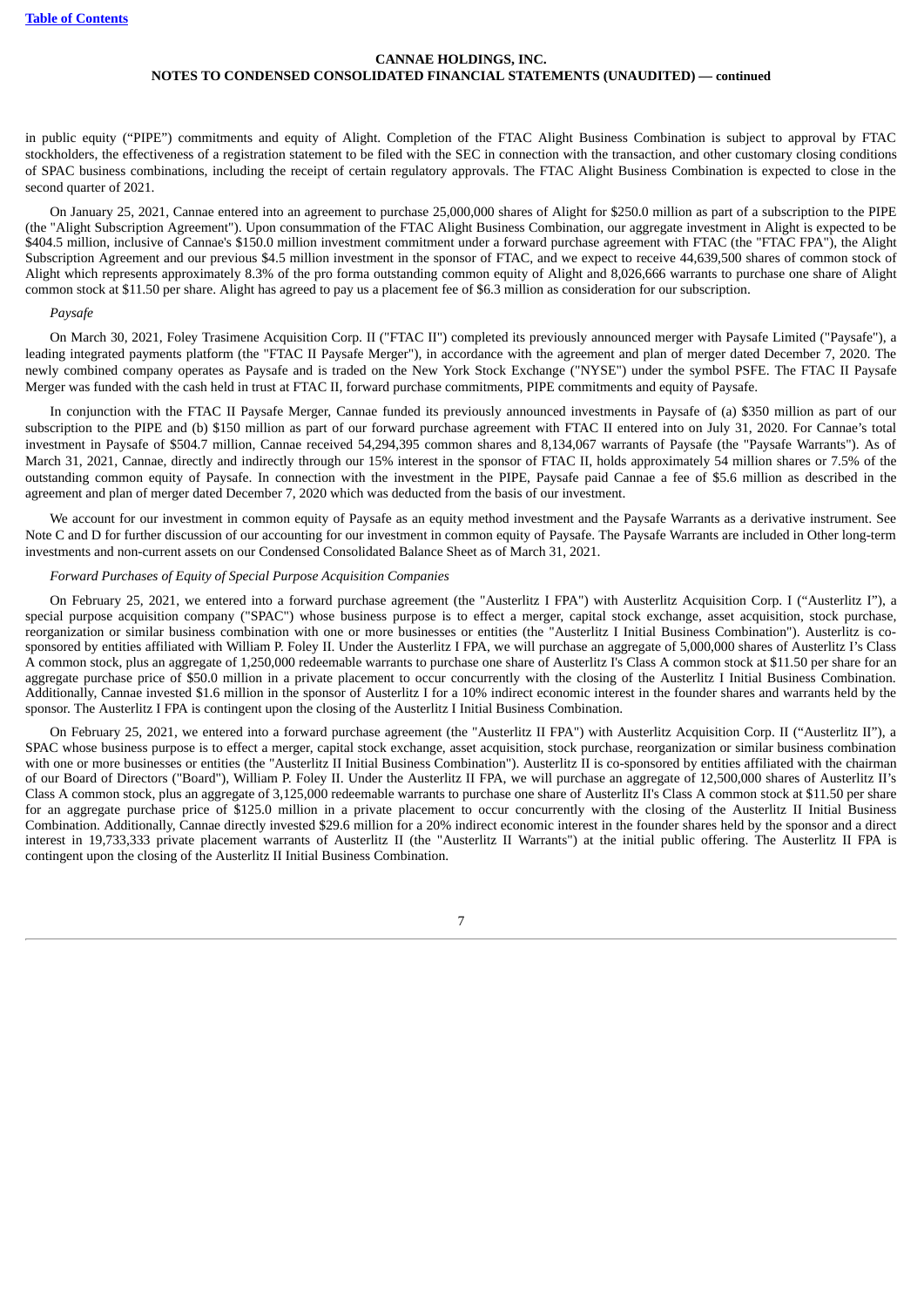Refer to Note C and E for further discussion of our accounting for the Forward Purchase Agreements (as defined in Note C) and the Austerlitz II Warrants.

#### *QOMPLX*

On March 1, 2021, Tailwind Acquisition Corp. ("Tailwind") entered into a business combination agreement to merge with QOMPLX (the "Tailwind QOMPLX Merger"). Completion of the Tailwind QOMPLX Merger is expected to occur in mid-2021, subject to approval by Tailwind's stockholders and the satisfaction or waiver of other customary closing conditions identified in the business combination agreement entered into by QOMPLX and Tailwind Acquisition Corp.

In conjunction with the Tailwind QOMPLX Merger, Cannae entered into an agreement to purchase 4.6 million shares of common stock of the combined company for \$37.5 million as part of a subscription to the PIPE (the "Tailwind Subscription Agreement" and together with the Alight Subscription Agreement, the "Subscription Agreements"). Additionally, Cannae funded a convertible note for \$12.5 million, of which the principal and accrued interest thereon will convert into common shares of the combined company upon consummation of the Tailwind QOMPLX Merger. Upon consummation of the Tailwind QOMPLX Merger, our aggregate investment in QOMPLX is expected to be \$80.0 million, inclusive of Cannae's historical investment in preferred equity of QOMPLX, and we expect to receive approximately 23.7 million shares of common stock of QOMPLX which is expected to represent an approximate 16% ownership interest in QOMPLX.

See Note C for further discussion of our accounting for the Tailwind Subscription Agreement.

#### *Restaurant Group*

In March 2021, we received preliminary, non-binding letters of intent to sell materially all of the assets and liabilities of Legendary Baking Holdings I, LLC ("Legendary Baking") and VIBSQ Holdco, LLC ("VIBSQ") and their subsidiaries (the "LOIs"). We currently own 100% of Legendary Baking and VIBSQ. The transactions contemplated by the LOIs are subject to the completion of due diligence by the buyers, receipt of regulatory approvals and other customary conditions. We expect to consummate the sale of Legendary Baking and VIBSQ in fiscal year 2021.

See Note J for further discussion.

*Other Developments*

On March 1, 2021, we announced that our Board authorized a three-year stock repurchase program, effective February 26, 2021, under which the Company may repurchase up to 10 million shares of its common stock. Purchases may be made from time to time in the open market at prevailing prices or in privately negotiated transactions through February 26, 2024. The repurchase program does not obligate the Company to acquire any specific number of shares and may be suspended or terminated at any time.

On March 31, 2021, we closed on a \$32.0 million investment in Sightline Payments LLC ("Sightline"), a fintech company that enables cashless, mobile and omni-channel payment solutions for the gaming, lottery, sports betting, entertainment and hospitality businesses. The investment represents 5.1% of the current outstanding membership interests in Sightline and is accounted for as an equity method investment. See Note C for further discussion of the Company's accounting for investments in unconsolidated affiliates.

During the three months ended March 31, 2021, we received distributions of \$280.6 million from our joint venture (the "Senator JV") with affiliates of Senator Investment Group, LP. We have no further material ownership interest in the Senator JV.

#### *Related Party Transactions*

During the three months ended March 31, 2021 and 2020, we incurred \$7.6 million and \$4.2 million, respectively, of management fee expenses payable to our Manager, and in the three months ended March 31, 2021, we incurred \$17.1 million of carried interest expense related to monetizations of the Company's investments which are recorded in Other operating expenses on our Condensed Consolidated Statement of Operations.

### *Earnings Per Share*

Basic earnings per share, as presented on the Condensed Consolidated Statement of Operations, is computed by dividing net earnings available to common shareholders by the weighted average number of common shares outstanding during the period.

In periods when earnings are positive, diluted earnings per share is calculated by dividing net earnings available to common shareholders by the weighted average number of common shares outstanding plus the impact of assumed conversions of potentially dilutive securities. For periods when we recognize a net loss, diluted loss per share is equal to basic loss per share

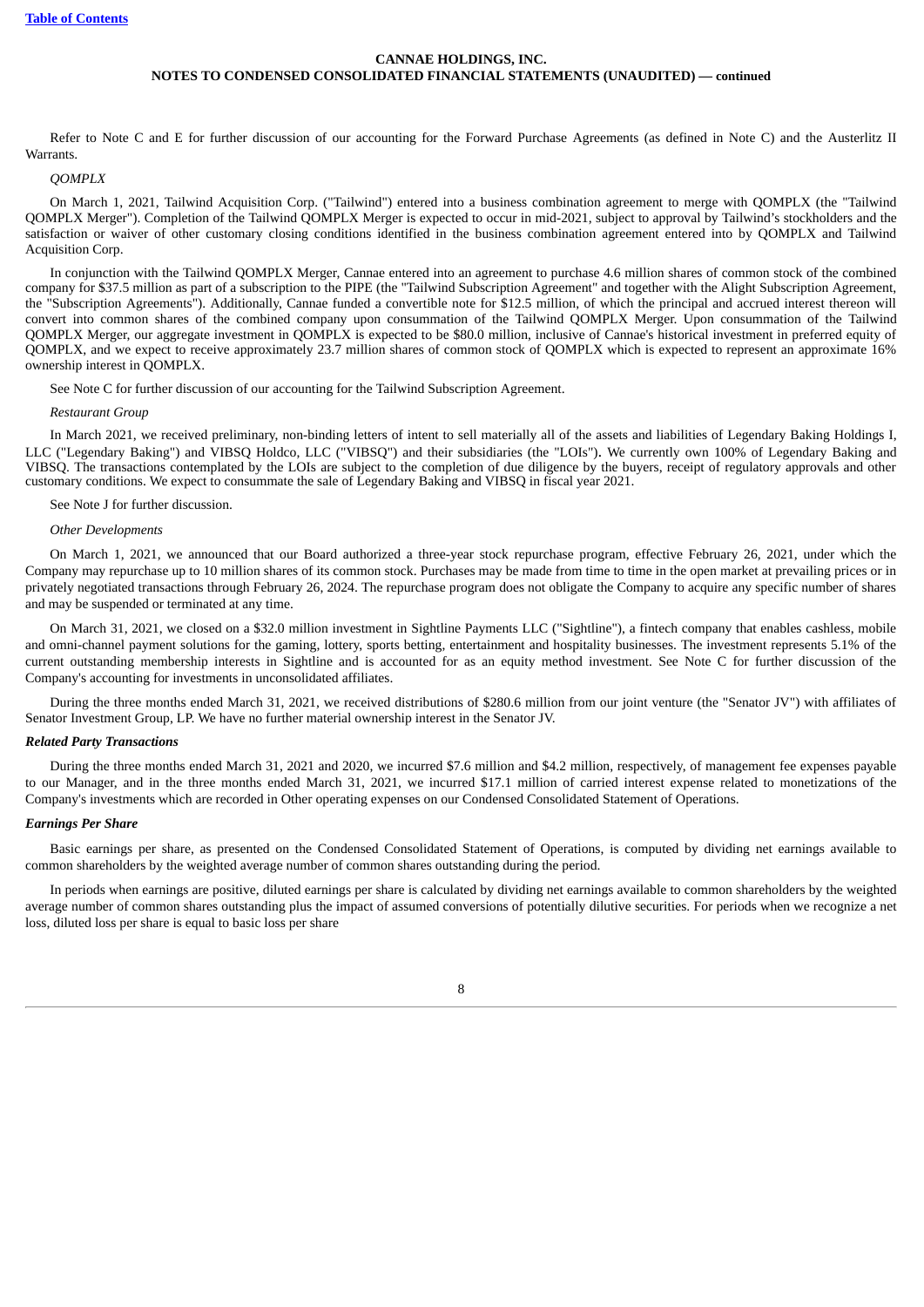as the impact of assumed conversions of potentially dilutive securities is considered to be antidilutive. We have granted certain shares of restricted stock that have been treated as common share equivalents for purposes of calculating diluted earnings per share for periods in which positive earnings have been reported.

Instruments that provide the ability to purchase shares of our common stock that are antidilutive are excluded from the computation of diluted earnings per share. For the three months ended March 31, 2021 and 2020, there were no antidilutive shares of restricted stock outstanding which were excluded from the calculation of diluted earnings per share.

#### *Income Tax*

Our effective tax rate was 17.7% and 19.7% in the three months ended March 31, 2021 and 2020, respectively. The decrease in the effective tax rate in the three-month period ended March 31, 2021 compared to the same period in 2020 was primarily attributable to the increased impact of equity in earnings of unconsolidated affiliates on pretax losses in the three months ended March 31, 2021 compared to the impact of equity in losses of unconsolidated affiliates on pretax earnings in the same period in 2020.

We have a Deferred tax liability of \$244.8 million as of March 31, 2021 and of \$325.3 million as of December 31, 2020. The \$80.5 million change in deferred taxes in the three months ended March 31, 2021 is primarily attributable to the tax impact of the fair value markdowns in Ceridian and the Forward Purchase Agreements.

#### *Restricted Cash*

Our Restaurant Group is required to hold cash collateralizing its outstanding letters of credit. Included in Cash and cash equivalents on our Condensed Consolidated Balance Sheets as of March 31, 2021 and December 31, 2020 is \$12.5 million of such restricted cash.

#### *Recent Accounting Pronouncements*

We have completed our evaluation of the recently issued accounting pronouncements and we did not identify any that are expected to, if currently adopted, have a material impact on our condensed consolidated financial statements.

#### **Note B — Revenue Recognition**

#### *Disaggregation of Revenue*

Our revenue consists of:

|                               |                         |             | Three months ended March 31. |       |  |
|-------------------------------|-------------------------|-------------|------------------------------|-------|--|
|                               |                         | 2021        |                              | 2020  |  |
| <b>Revenue Stream</b>         | Segment                 |             | <b>Total Revenue</b>         |       |  |
| Restaurant revenue:           |                         |             | (in millions)                |       |  |
| Restaurant sales              | <b>Restaurant Group</b> | \$<br>158.1 | - \$                         | 167.0 |  |
| Bakery sales                  | <b>Restaurant Group</b> | 8.2         |                              | 2.2   |  |
| Franchise and other           | <b>Restaurant Group</b> | 1.0         |                              | 0.7   |  |
| Total restaurant revenue      |                         | 167.3       |                              | 169.9 |  |
| Other operating revenue:      |                         |             |                              |       |  |
| Real estate and resort        | Corporate and other     | 4.2         |                              | 2.8   |  |
| Other                         | Corporate and other     | 0.4         |                              | 0.3   |  |
| Total other operating revenue |                         | 4.6         |                              | 3.1   |  |
| Total operating revenues      |                         | 171.9       |                              | 173.0 |  |

Restaurant revenue consists of restaurant sales, bakery sales, and, to a lesser extent, franchise revenue and other revenue. Restaurant sales include food and beverage sales and gift card breakage, are net of applicable state and local sales taxes and discounts, and are recognized at a point in time as services are performed and goods are provided.

Revenue from bakery operations is recognized at a point in time in the period during which the products are shipped and control transfers to the customer.

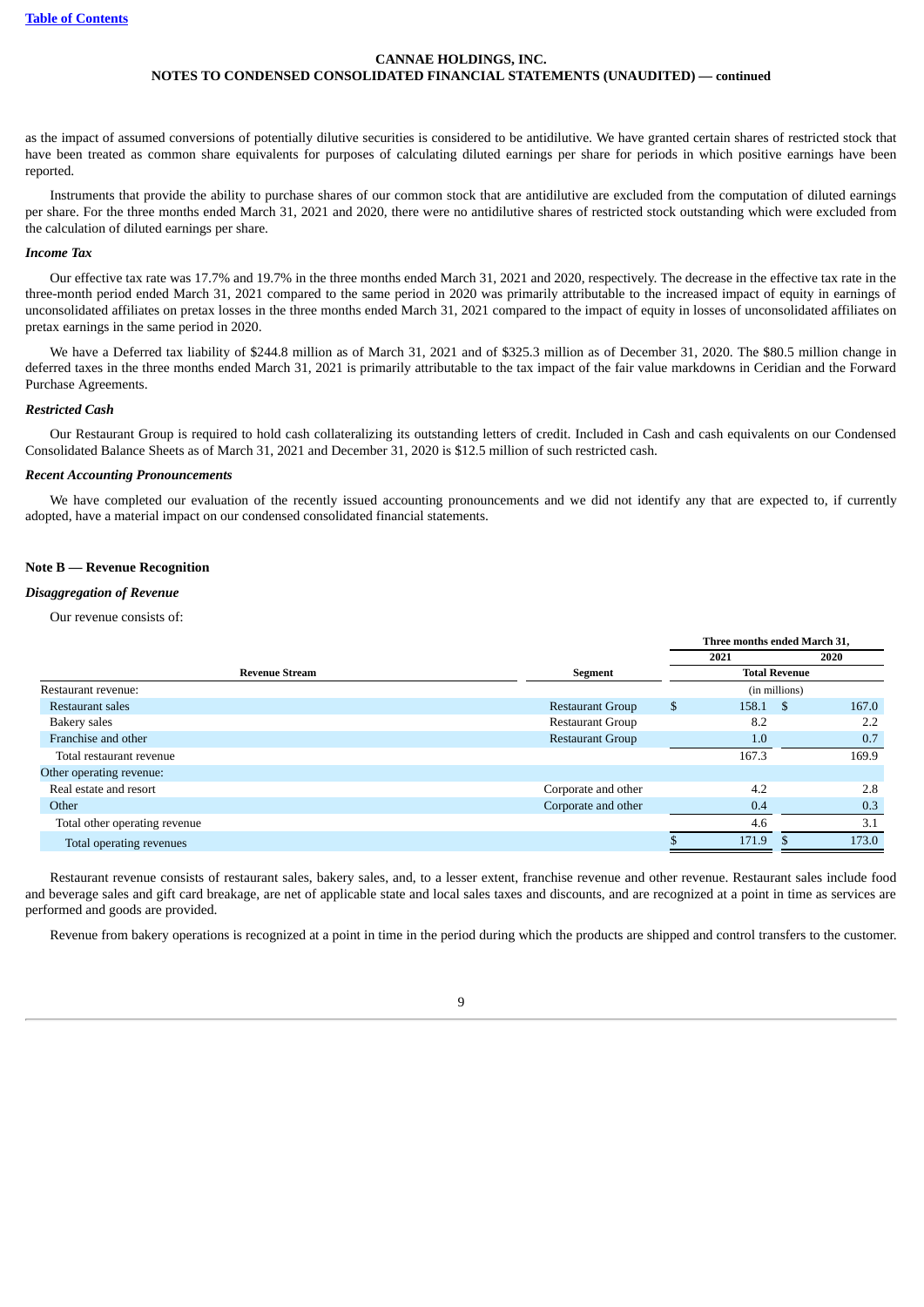Franchise revenue and other revenue consist of development fees and royalties on sales by franchised units. Initial franchise fees are recognized as income upon commencement of the franchise operation and completion of all material services and conditions by the Company. Royalties are calculated as a percentage of the franchisee sales and recognized in the period in which the sales are generated. Revenue resulting from the sale of gift cards is recognized in the period in which the gift card is redeemed and is recorded as deferred revenue until recognized.

Other operating revenue consists of income generated by our resort operations, which includes sales of real estate, lodging rentals, food and beverage sales, and other income from various resort services offered. Revenue is recognized upon closing of the sale of real estate or once goods and services have been provided and billed to the customer.

#### *Contract Balances*

The following table provides information about trade receivables and deferred revenue:

|                                         | March 31, |               | December 31,     |  |
|-----------------------------------------|-----------|---------------|------------------|--|
|                                         | 2021      |               | 2020             |  |
|                                         |           | (In millions) |                  |  |
| Trade receivables, net                  | 5.0       |               | 17<br>$\perp$ /. |  |
| Deferred revenue (contract liabilities) | 17.0      |               | בר<br>ں ے        |  |

Deferred revenue is recorded primarily for restaurant gift card sales. The unrecognized portion of such revenue is recorded as Deferred revenue in the Condensed Consolidated Balance Sheets. Revenue of \$4.1 million was recognized in the three months ended March 31, 2021 that was included in Deferred revenue at the beginning of the period.

There was no impairment related to contract balances.

#### **Note C — Fair Value Measurements**

The fair value hierarchy established by the accounting standards on fair value measurements includes three levels, which are based on the priority of the inputs to the valuation technique. The fair value hierarchy gives the highest priority to quoted prices in active markets for identical assets or liabilities (Level 1) and the lowest priority to unobservable inputs (Level 3). If the inputs used to measure the financial instruments fall within different levels of the hierarchy, the categorization is based on the lowest level input that is significant to the fair value measurement of the instrument. Financial assets and liabilities that are recorded in the Consolidated Balance Sheets are categorized based on the inputs to the valuation techniques as follows:

*Level 1.* Financial assets and liabilities whose values are based on unadjusted quoted prices for identical assets or liabilities in an active market that we have the ability to access.

*Level 2.* Financial assets and liabilities whose values are based on quoted prices in markets that are not active or model inputs that are observable either directly or indirectly for substantially the full term of the asset or liability.

*Level 3.* Financial assets and liabilities whose values are based on model inputs that are unobservable.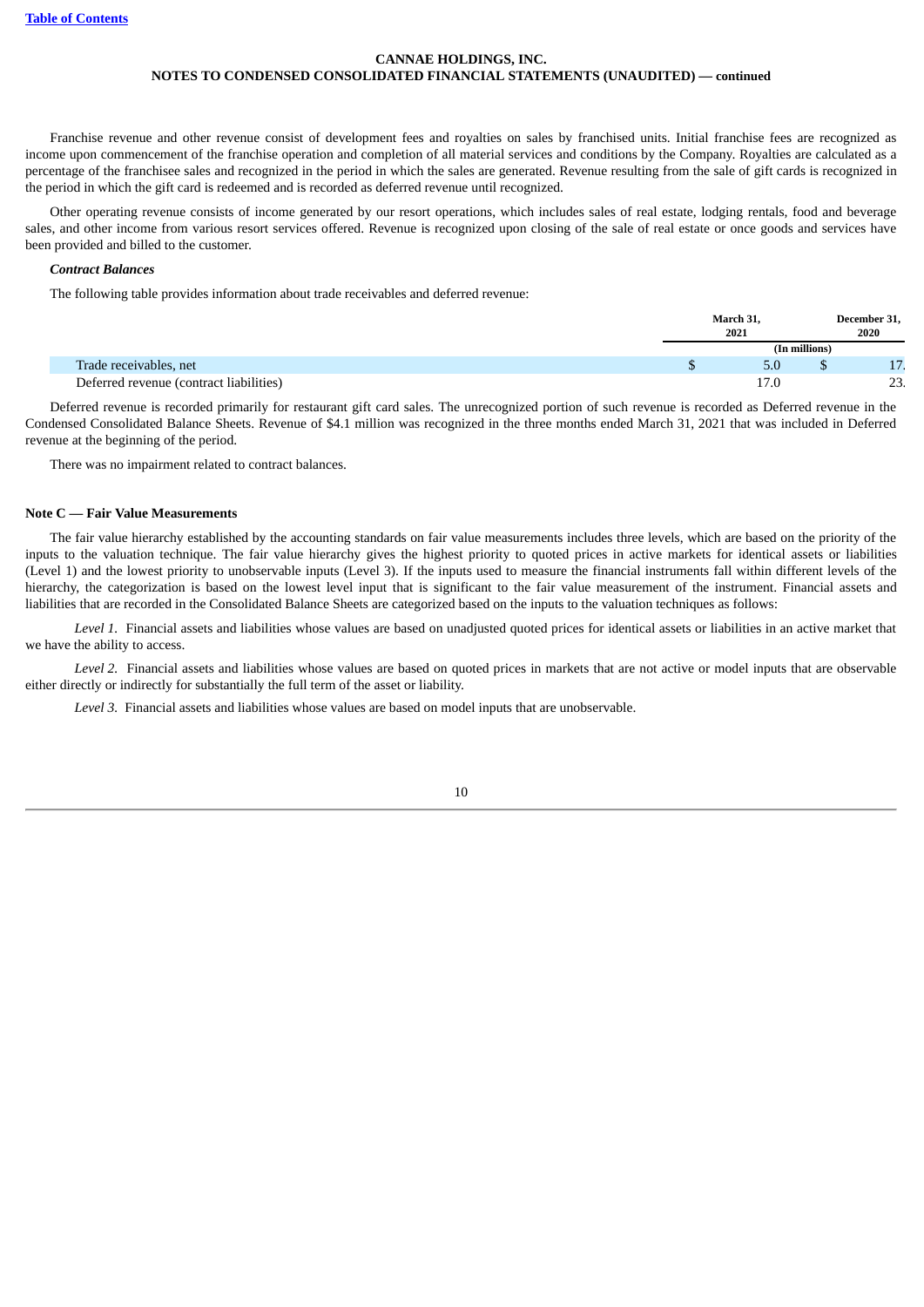### *Recurring Fair Value Measurements*

The following table presents our fair value hierarchy for those assets and liabilities measured at fair value on a recurring basis as of March 31, 2021 and December 31, 2020, respectively:

|                                               | March 31, 2021 |                          |                |                          |               |                   |     |              |  |  |
|-----------------------------------------------|----------------|--------------------------|----------------|--------------------------|---------------|-------------------|-----|--------------|--|--|
|                                               |                | <b>Level 1</b>           | <b>Level 2</b> |                          |               | <b>Level 3</b>    |     | <b>Total</b> |  |  |
|                                               |                |                          |                |                          | (In millions) |                   |     |              |  |  |
| Assets:                                       |                |                          |                |                          |               |                   |     |              |  |  |
| Fixed-maturity securities available for sale: |                |                          |                |                          |               |                   |     |              |  |  |
| Corporate debt securities                     | \$             | $\overline{\phantom{m}}$ | -\$            | $\overline{\phantom{m}}$ | $\mathbb{S}$  | 35.8 <sup>5</sup> |     | 35.8         |  |  |
| Equity securities:                            |                |                          |                |                          |               |                   |     |              |  |  |
| Ceridian                                      |                | 1,179.8                  |                |                          |               |                   |     | 1,179.8      |  |  |
| Forward Purchase Agreements                   |                |                          |                |                          |               | 13.9              |     | 13.9         |  |  |
| <b>Subscription Agreements</b>                |                |                          |                |                          |               | 1.0               |     | 1.0          |  |  |
| <b>Austerlitz II Warrants</b>                 |                |                          |                |                          |               | 36.1              |     | 36.1         |  |  |
| Other                                         |                | 1.5                      |                |                          |               |                   |     | 1.5          |  |  |
| Total equity securities:                      |                | 1,181.3                  |                |                          |               | 51.0              |     | 1,232.3      |  |  |
| Other noncurrent assets:                      |                |                          |                |                          |               |                   |     |              |  |  |
| Paysafe Warrants                              |                | 21.7                     |                |                          |               |                   |     | 21.7         |  |  |
| <b>Total Assets</b>                           |                | 1,203.0                  |                |                          |               | 86.8              | \$. | 1,289.8      |  |  |

|                                               | <b>December 31, 2020</b>       |   |                          |     |                |    |              |  |  |
|-----------------------------------------------|--------------------------------|---|--------------------------|-----|----------------|----|--------------|--|--|
|                                               | <b>Level 1</b>                 |   | Level 2                  |     | <b>Level 3</b> |    | <b>Total</b> |  |  |
|                                               |                                |   | (In millions)            |     |                |    |              |  |  |
| Fixed-maturity securities available for sale: |                                |   |                          |     |                |    |              |  |  |
| Corporate debt securities                     | \$<br>$\overline{\phantom{m}}$ | S | $\overline{\phantom{0}}$ | -\$ | 35.2           | -S | 35.2         |  |  |
| <b>Equity securities:</b>                     |                                |   |                          |     |                |    |              |  |  |
| Ceridian                                      | 1,491.8                        |   |                          |     |                |    | 1,491.8      |  |  |
| <b>Forward Purchase Agreements</b>            |                                |   |                          |     | 136.1          |    | 136.1        |  |  |
| Paysafe Subscription Agreement                |                                |   |                          |     | 169.6          |    | 169.6        |  |  |
| Other                                         | 1.6                            |   |                          |     |                |    | 1.6          |  |  |
| Total assets                                  | 1,493.4                        |   |                          |     | 340.9          |    | 1,834.3      |  |  |

#### *Fixed Maturity Securities*

Our Level 3 fair value measurement for our fixed maturity securities available for sale are provided by a single third-party pricing service. Depending on security specific characteristics, either an income or a contingent claims approach was utilized in determining fair value of our Level 3 fixed-maturity securities available for sale. Discount rates are the primary unobservable inputs utilized for the securities valued using an income approach. The discount rates used are based on company-specific risk premiums, public company comparable securities, and leveraged loan indices. The discount rates used in our determination of the fair value of our Level 3 fixed-maturity securities available for sale varies by security type and ranged from 7.0% to 17.5% as of March 31, 2021 and a weighted average based on relative fair value of the underlying securities of 12.1%. Based on the total fair value of our Level 3 fixedmaturity securities available for sale as of March 31, 2021, changes in the discount rate utilized will not result in a fair value significantly different than the amount recorded.

### *Equity Securities*

On June 5, 2020, we entered into a forward purchase agreement (the "Trebia FPA" and together with the FTAC FPA, Austerlitz I FPA, and the Austerlitz II FPA, the "Forward Purchase Agreements") with Trebia Acquisition Corp. ("Trebia"), a SPAC incorporated as a Cayman Islands exempted company for the purpose of effecting a merger, share exchange, asset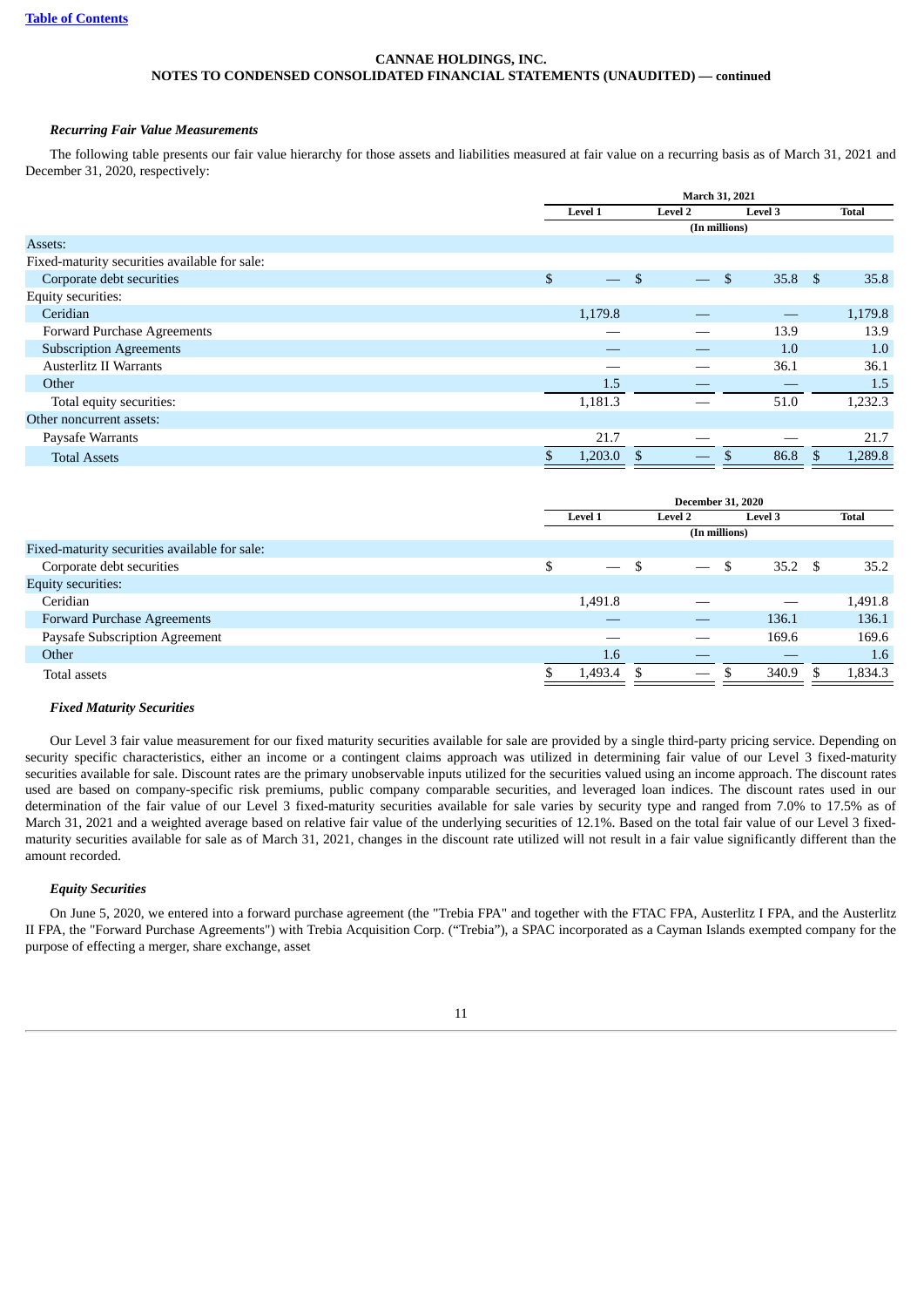acquisition, share purchase, reorganization or similar business combination with one or more businesses or entities (the "Trebia Initial Business Combination"). Trebia is co-sponsored by entities affiliated with the chairman and a member of our Board, William P. Foley II and Frank R. Martire, respectively. Under the Trebia FPA, we will purchase an aggregate of 7,500,000 Class A ordinary shares of Trebia, plus an aggregate of 2,500,000 redeemable warrants to purchase one Class A ordinary share of Trebia at \$11.50 per share for an aggregate purchase price of \$75.0 million in a private placement to occur concurrently with the closing of the Trebia Initial Business Combination. The forward purchase is contingent upon the closing of the Trebia Initial Business Combination.

The Forward Purchase Agreements and the Subscription Agreements are accounted for at fair value pursuant to ASC Topic 321 *Investment - Equity Securities*. We utilized a Monte Carlo Simulation in determining the fair value of these agreements, which is considered to be a Level 3 fair value measurement. The Monte Carlo Simulation model simulates the current security price to a simulated date for the consummation of the underlying initial business combination based on probabilities of consummation. The values of the agreements are then calculated as the difference between the future simulated price and the fixed purchase prices for the underlying securities to be purchased pursuant to the Forward Purchase Agreements and the Subscription Agreements. The primary unobservable input utilized in determining the fair value of the Forward Purchase Agreements and Subscription Agreements is the probability of consummation of the business combinations of each underlying transaction. The probabilities assigned to the consummation of the Austerlitz I Initial Business Combination, Austerlitz II Initial Business Combination, and the Trebia Initial Business Combination was 90% and the probability assigned to the consummation of the FTAC Alight Business Combination and the Tailwind QOMPLX Merger was 95%. Determination of such probabilities is based on a hybrid approach of both observed success rates of business combinations for SPACs and the sponsors of FTAC, Trebia, Austerlitz I, and Austerlitz II's track record for consummating similar transactions. The announced FTAC Alight Merger and Tailwind QOMPLX Merger were also considered in our determination of the probabilities. Based on the total fair value of the Forward Purchase Agreements and Subscription Agreements as of March 31, 2021, changes in the probabilities utilized will not result in a change in fair value that is significant or material to the Company's financial position or results of operations.

The Austerlitz II Warrants are accounted for at fair value pursuant to ASC Topic 321. We utilized a modified Black-Scholes option pricing formula in determining the fair value of the Austerlitz II Warrants, which is considered to be a Level 3 fair value measurement. The value is calculated based on the common stock price of Austerlitz II at the date of announcement as that is the underlying security. The primary unobservable inputs utilized in determining the fair value of the warrants is the 90% probability of success assigned to the consummation of the Austerlitz II Initial Business Combination (further discussed above).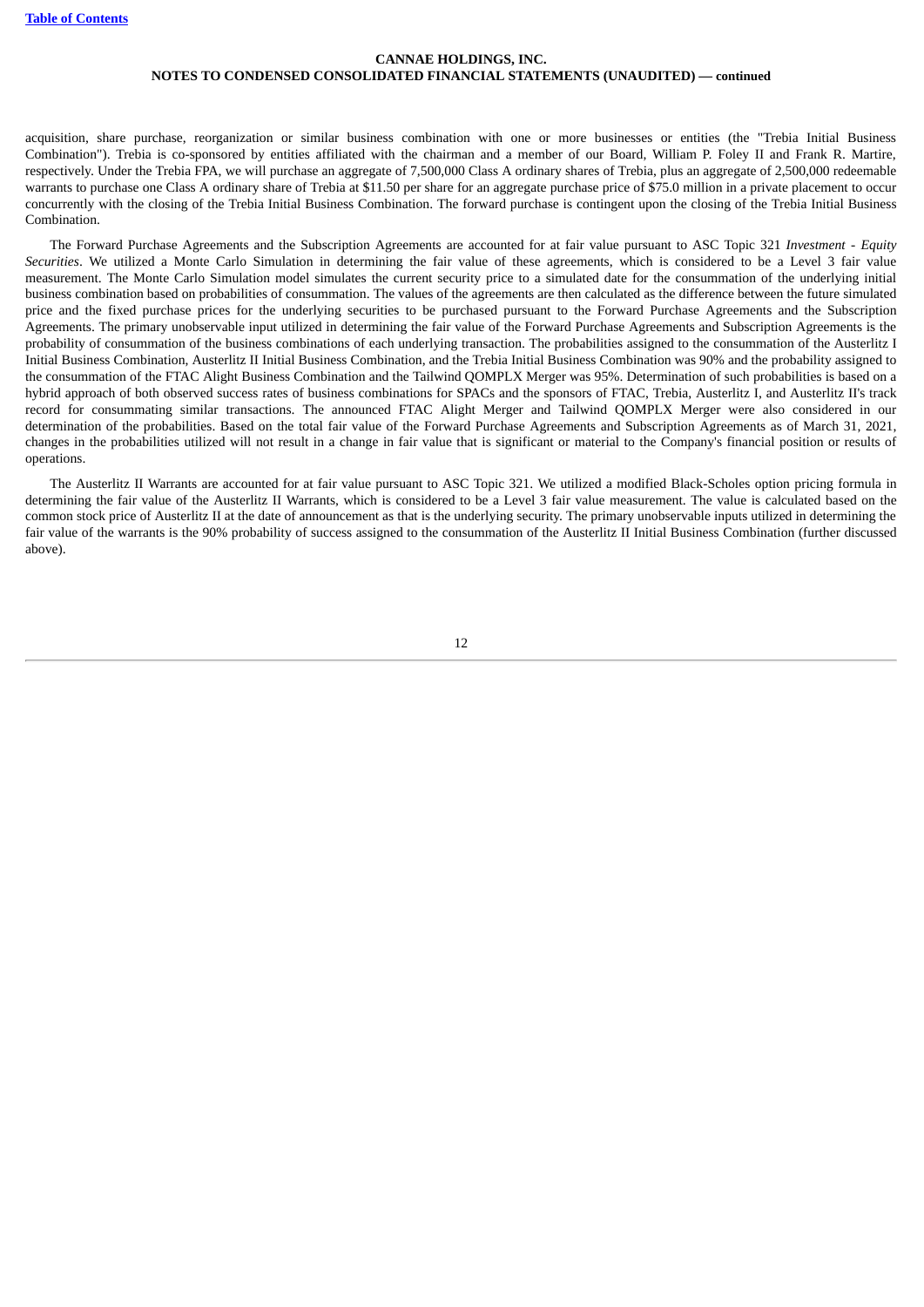The following table presents a summary of the changes in the fair values of Level 3 assets, measured on a recurring basis, for the three months ended March 31, 2021 and 2020 (in millions).

|                                                                                    |                              |                                          |         | Three months ended March 31, 2021 |    |                                         |    |              | ended March 31, 20. | Three months                |
|------------------------------------------------------------------------------------|------------------------------|------------------------------------------|---------|-----------------------------------|----|-----------------------------------------|----|--------------|---------------------|-----------------------------|
|                                                                                    | Corporate debt<br>securities | Forward<br>Purchase<br><b>Agreements</b> |         | Subscription<br><b>Agreements</b> |    | <b>Austerlitz II</b><br><b>Warrants</b> |    | <b>Total</b> |                     | Corporate deb<br>securities |
| Fair value, beginning of<br>period                                                 | \$<br>35.2                   | \$                                       | 136.1   | \$<br>169.6                       | \$ |                                         |    | 340.9        | \$                  | 19                          |
| Net valuation (loss) and<br>gain included in earnings (1)                          |                              |                                          | (21.6)  | 9.9                               |    | 6.5                                     | \$ | (5.2)        |                     |                             |
| Reclassification to equity<br>method investment in Paysafe<br>and Paysafe Warrants |                              |                                          | (100.6) | (178.5)                           |    |                                         |    | (279.1)      |                     |                             |
| Purchase of Austerlitz II<br>Warrants                                              |                              |                                          |         |                                   |    | 29.6                                    | \$ | 29.6         |                     |                             |
| Net valuation gain<br>included in other<br>comprehensive earnings (2)              | 0.6                          |                                          |         |                                   |    |                                         |    | 0.6          |                     | n                           |
| Fair value, end of period                                                          | 35.8                         | \$                                       | 13.9    | \$<br>1.0                         | \$ | 36.1                                    |    | 86.8         |                     | 26                          |

(1) Included in Recognized gains and (losses), net on the Condensed Consolidated Statements of Operations

(2) Included in Unrealized gain on investments and other financial instruments, net (excluding investments in unconsolidated affiliates) on the Condensed Consolidated Statements of Comprehensive (Loss) Earnings

Transfers into or out of the Level 3 fair value category occur when unobservable inputs become more or less significant to the fair value measurement or upon a change in valuation technique. There were no transfers between Level 2 and Level 3 in the three months ended March 31, 2021 and 2020.

All of the unrealized gain on investments and other financial instruments, net (excluding investments in unconsolidated affiliates) on our Condensed Consolidated Statements of Comprehensive (Loss) Earnings for the three months ended March 31, 2021 and 2020 relate to fixed maturity securities considered Level 3 fair value measures.

Additional information regarding the fair value of our investment portfolio is included in Note D.

The carrying amounts of trade receivables and notes receivable approximate fair value due to their short-term nature. The fair value of our notes payable is included in Note F.

# **Note D — Investments**

#### *Equity Securities*

\_\_\_\_\_\_\_\_\_\_\_\_\_\_\_\_\_\_\_\_\_\_\_\_\_\_\_\_\_\_\_\_\_\_\_\_\_

Gains on equity securities included in Recognized gains and losses, net on the Condensed Consolidated Statements of Operations consisted of the following for the three months ended March 31, 2021 and 2020 (in millions):

|                                                                                                                             | <b>Three Months Ended</b><br><b>March 31, 2021</b> | <b>Three Months Ended</b><br>March 31, 2020 |     |  |
|-----------------------------------------------------------------------------------------------------------------------------|----------------------------------------------------|---------------------------------------------|-----|--|
| Net (losses) and gains recognized during the period on equity securities                                                    | (317.5)                                            |                                             | 684 |  |
| Less: net gains recognized during the period on equity securities sold or transferred during the<br>period                  | 9.8                                                |                                             |     |  |
| Unrealized (loss) and gains recognized during the reporting period on equity securities still held<br>at the reporting date | (327.3)                                            |                                             | 684 |  |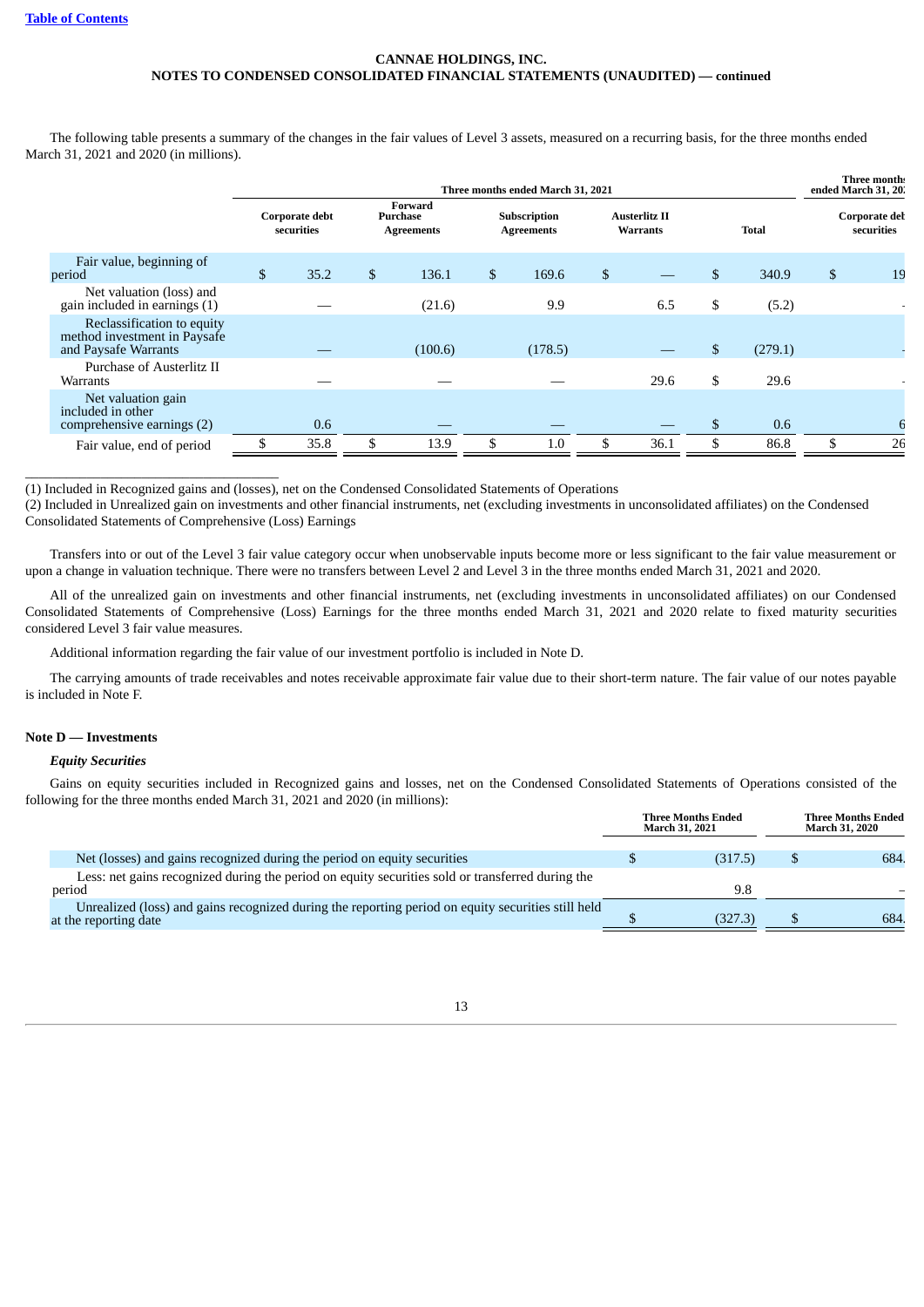### *Investments in Unconsolidated Affiliates*

\_\_\_\_\_\_\_\_\_\_\_\_\_\_\_\_\_\_\_\_\_\_\_\_\_\_\_\_\_\_\_\_\_\_\_\_\_

\_\_\_\_\_\_\_\_\_\_\_\_\_\_\_\_\_\_\_\_\_\_\_\_\_\_\_\_\_\_\_\_\_\_\_\_\_

Investments in unconsolidated affiliates recorded using the equity method of accounting as of March 31, 2021 and December 31, 2020 consisted of the following (in millions):

|                  | Ownership at<br>March 31, 2021 |         |   | March 31,<br>2021 | December 31,<br>2020 |       |
|------------------|--------------------------------|---------|---|-------------------|----------------------|-------|
| Dun & Bradstreet | 17.7                           | $\%$    | Φ | 657.2             |                      | 653   |
| Paysafe (1)      | 6.9                            | %       |   | 746.9             |                      |       |
| Optimal Blue     | 20.0                           | $\%$    |   | 276.2             |                      | 279   |
| AmeriLife        | 19.8                           | $\%$    |   | 115.4             |                      | 121   |
| Other            |                                | various |   | 215.4             |                      | 398   |
| Total            |                                |         |   | 2,011.1           |                      | 1,453 |

(1) Represents the Company's direct interest in Paysafe. The Company's 0.6% indirect interest in Paysafe held through the sponsor of FTAC II is presented in Other.

Equity in (losses) earnings of unconsolidated affiliates for the three months ended March 31, 2021 and 2020 consisted of the following (in millions):

|                  | <b>March 31, 2021</b> | Three months ended | Three months ended<br><b>March 31, 2020</b> |      |  |
|------------------|-----------------------|--------------------|---------------------------------------------|------|--|
| Dun & Bradstreet |                       | (6.4)              | Φ                                           | 10   |  |
| Ceridian (1)     |                       |                    |                                             |      |  |
| Optimal Blue     |                       | (4.0)              |                                             |      |  |
| Senator JV       |                       | (1.2)              |                                             | (58) |  |
| AmeriLife        |                       | (5.9)              |                                             |      |  |
| Other            |                       | 71.4               |                                             |      |  |
| <b>Total</b>     |                       | 53.9               |                                             | (52) |  |

(1) The amount for the three months ended March 31, 2020 represents the Company's equity in earnings of Ceridian in the three months ended March 31, 2020 prior to the change in accounting for the investment beginning March 31, 2020.

#### *Dun & Bradstreet*

Based on quoted market prices, the aggregate value of our ownership of Dun & Bradstreet common stock was \$1.8 billion as of March 31, 2021.

As of March 31, 2021, we hold less than 20% of the outstanding common equity of Dun & Bradstreet but continue to account for our investment under the equity method because we continue to exert significant influence through our 17.7% ownership, because certain of our senior management and directors serve on D&B's board of directors, and because we are party to an agreement with other of its equity sponsors, which collectively own greater than 50% of the outstanding voting equity of Dun & Bradstreet, pursuant to which we have agreed to collectively vote together on all matters related to the election of directors to the Dun & Bradstreet board of directors for a period of three years.

Effective January 1, 2021, D&B made a change in accounting principle related to removal of lag accounting for its international operations which they believe to be preferable. The change in accounting policy was applied retrospectively by D&B. The impact of this change in accounting principle did not have a material impact to our results of operations or financial condition and was applied to our current period accounting for our investment in D&B.

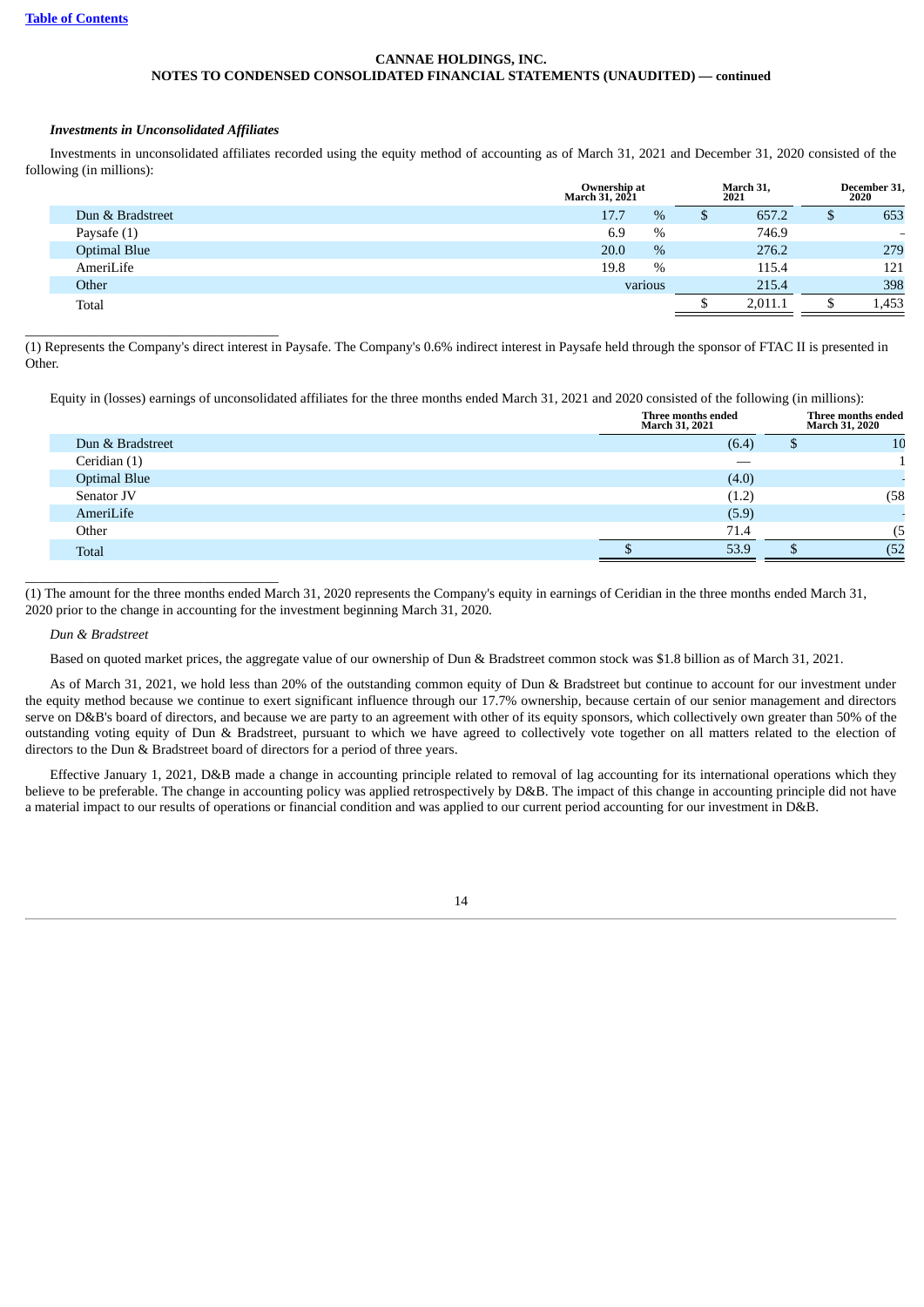Summarized financial information for Dun & Bradstreet for the relevant dates and time periods included in Investments in unconsolidated affiliates and Equity in earnings (losses) of unconsolidated affiliates in our Consolidated Balance Sheets and Statements of Operations, respectively, is presented below. Financial information for the three months ended March 31, 2020 represents that of Star Parent, L.P. ("Star Parent"), the former parent of D&B through which the Company was invested prior to D&B's initial public offering in July 2020.

|                                                                                |               | March 31,<br>2021                    |               | December 31,<br>2020                        |
|--------------------------------------------------------------------------------|---------------|--------------------------------------|---------------|---------------------------------------------|
|                                                                                |               |                                      | (In millions) |                                             |
| Total current assets                                                           | $\mathsf{\$}$ | 673.2                                | -\$           | 874.4                                       |
| Goodwill and other intangible assets, net                                      |               | 8,475.9                              |               | 7,672.7                                     |
| Other assets                                                                   |               | 775.8                                |               | 673.2                                       |
| Total assets                                                                   |               | 9,924.9                              | S.            | 9,220.3                                     |
|                                                                                |               |                                      |               |                                             |
| Current liabilities                                                            | \$            | 996.3                                | <sup>\$</sup> | 828.1                                       |
| Long-term debt                                                                 |               | 3,548.0                              |               | 3,255.8                                     |
| Other non-current liabilities                                                  |               | 1,702.4                              |               | 1,552.5                                     |
| <b>Total liabilities</b>                                                       |               | 6,246.7                              |               | 5,636.4                                     |
| Total equity                                                                   |               | 3,678.2                              |               | 3,583.9                                     |
| Total liabilities and equity                                                   |               | 9,924.9                              | S.            | 9,220.3                                     |
|                                                                                |               | Three months ended March<br>31, 2021 |               | <b>Three months ended March</b><br>31, 2020 |
|                                                                                |               |                                      | (In millions) |                                             |
| Total revenues                                                                 | $\mathsf{\$}$ | $504.5$ \$                           |               | 395.7                                       |
| Loss before income taxes                                                       |               | (33.7)                               |               | (0.6)                                       |
| Net (loss) income                                                              |               | (23.3)                               |               | 74.3                                        |
| Dividends attributable to preferred equity and noncontrolling interest expense |               | (1.7)                                |               | (32.4)                                      |
| Net (loss) earnings attributable to Dun & Bradstreet                           |               | (25.0)                               |               | 41.9                                        |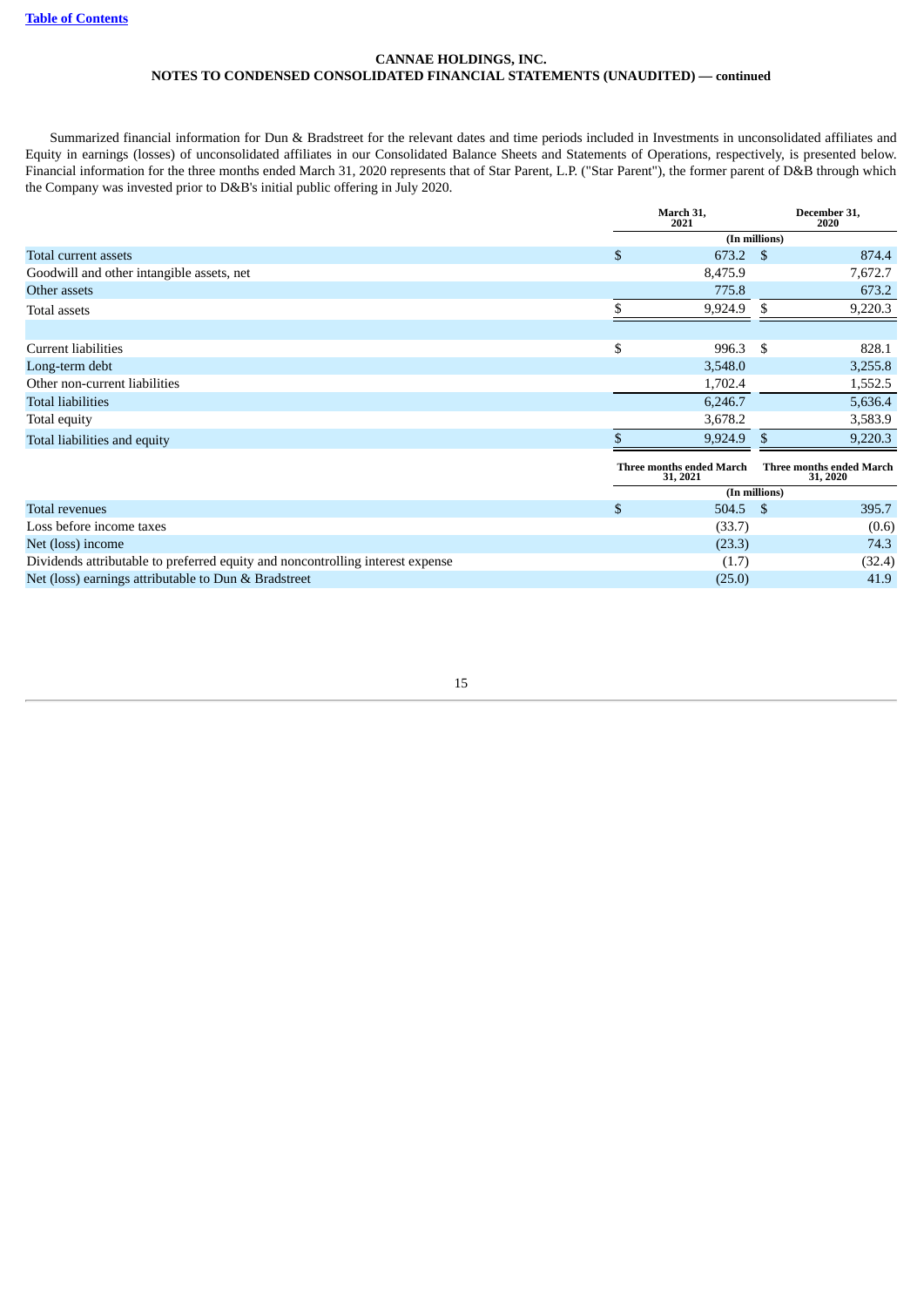# *Optimal Blue*

On September 15, 2020, we closed on our \$289.0 million investment in Optimal Blue. Summarized financial information for Optimal Blue for the relevant dates and time periods included in Investments in unconsolidated affiliates and Equity in earnings (losses) of unconsolidated affiliates in our Condensed Consolidated Balance Sheets and Statements of Operations, respectively, is presented below.

|                                                            | March 31,<br>2021 |               |                                             |  |
|------------------------------------------------------------|-------------------|---------------|---------------------------------------------|--|
|                                                            |                   | (In millions) |                                             |  |
| Total current assets                                       | \$<br>36.6        | \$            | 38                                          |  |
| Goodwill and other intangible assets, net                  | 1,802.4           |               | 1,831                                       |  |
| Other assets                                               | 100.9             |               | 100                                         |  |
| Total assets                                               | 1,939.9           | \$            | 1,969                                       |  |
| Current liabilities                                        | \$<br>22.0        | \$            | 28                                          |  |
| Long-term debt                                             | 493.3             |               | 493                                         |  |
| Other non-current liabilities                              | 101.4             |               | 105                                         |  |
| <b>Total liabilities</b>                                   | 616.7             |               | 626                                         |  |
| Redeemable member's interest                               | 578.0             |               | 578                                         |  |
| Additional paid-in capital                                 | 815.2             |               | 813                                         |  |
| Retained deficit                                           | (70.0)            |               | (48)                                        |  |
| Total redeemable member's interest and equity              | 1,323.2           |               | 1,342                                       |  |
| Total liabilities, redeemable member's interest and equity | 1,939.9           | \$            | 1,969                                       |  |
|                                                            |                   |               | <b>Three Months Ended March</b><br>31, 2021 |  |

|                       | (In millions) |
|-----------------------|---------------|
| Total revenues        | 41.6          |
| <b>Operating loss</b> | 1/2)          |
| Net loss              | (21.5)        |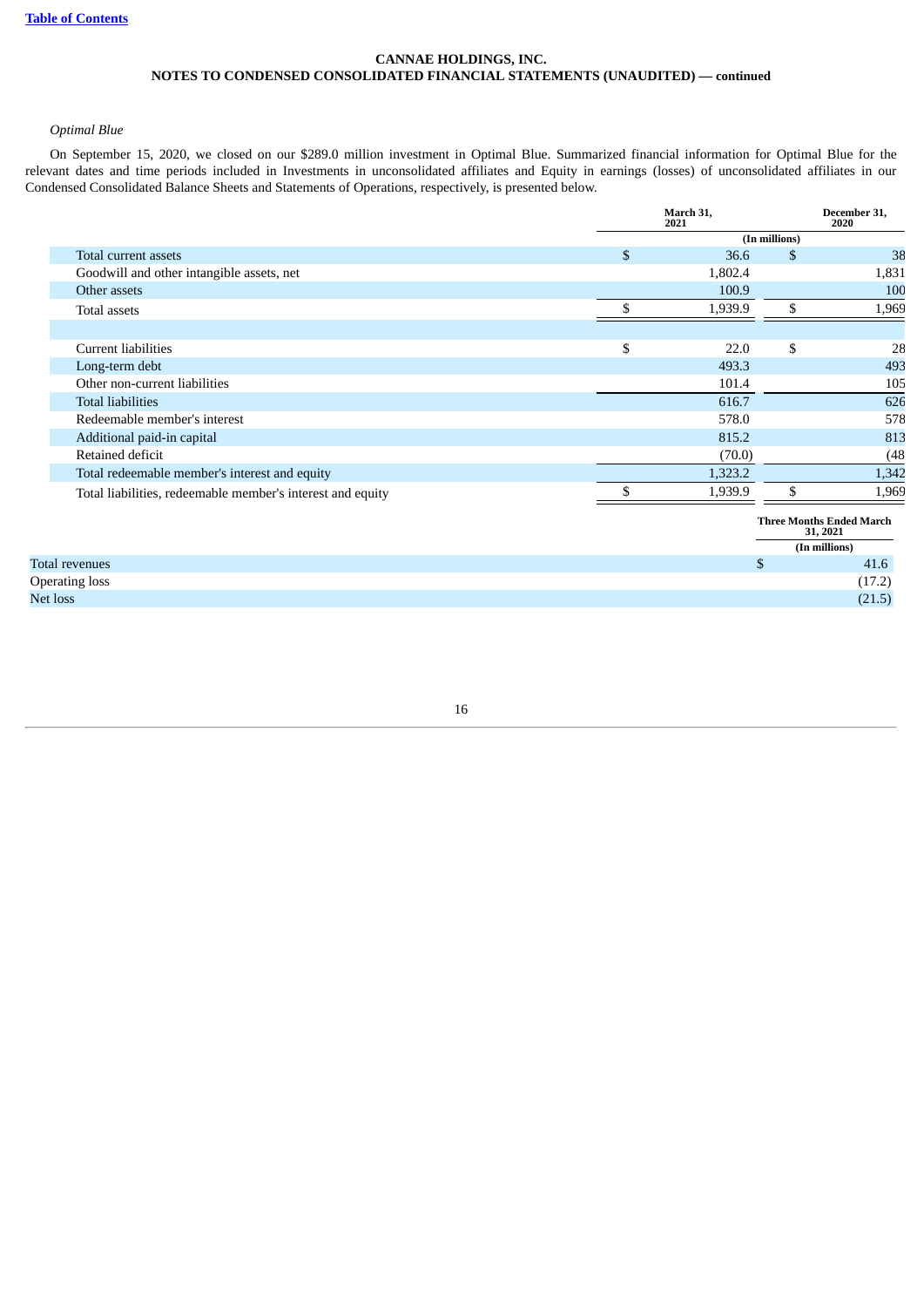# *Paysafe*

On March 30, 2021, we closed on our \$500.0 million investment in Paysafe. We account for our investment in Paysafe as an equity method investment.

Based on quoted market prices, the aggregate value of our direct and indirect ownership of Paysafe common stock was \$729.6 million as of March 31, 2021.

As of March 31, 2021, we hold less than 20% of the outstanding common equity of Paysafe but we account for our investment under the equity method because we continue to exert significant influence through our 7.5% ownership, because certain of our senior management and directors serve on Paysafe's board of directors, and because we are party to an agreement with other of its equity investors pursuant to which we have the ability to appoint or be consulted on the election of the majority of the total directors of Paysafe.

As of March 31, 2021, there is a \$567.8 million difference between the amount of our recorded direct investment in Paysafe and the amount of the Company's ratable portion of the underlying equity in net assets of Paysafe. We are currently evaluating the accounting treatment of such difference.

Because of the timing of the closing of the transaction, there is no equity in earnings or loss of Paysafe included in the Company's results of operations for the three months ended March 31, 2021. Preliminary summarized balance sheet information for Paysafe for the relevant dates and time periods included in Investments in unconsolidated affiliates in our Condensed Consolidated Balance Sheets is presented below.

|                                           | March 31,<br>2021 |
|-------------------------------------------|-------------------|
|                                           | (In millions)     |
| Total current assets                      | \$<br>1,978       |
| Goodwill and other intangible assets, net | 4,929             |
| Other assets                              | 70                |
| Total assets                              | 6,977             |
|                                           |                   |
| Current liabilities                       | \$<br>1,757       |
| Long-term debt                            | 2,052             |
| Other liabilities                         | 425               |
| <b>Total liabilities</b>                  | 4,234             |
| Total equity                              | 2,742             |
| Total liabilities and equity              | 6,977             |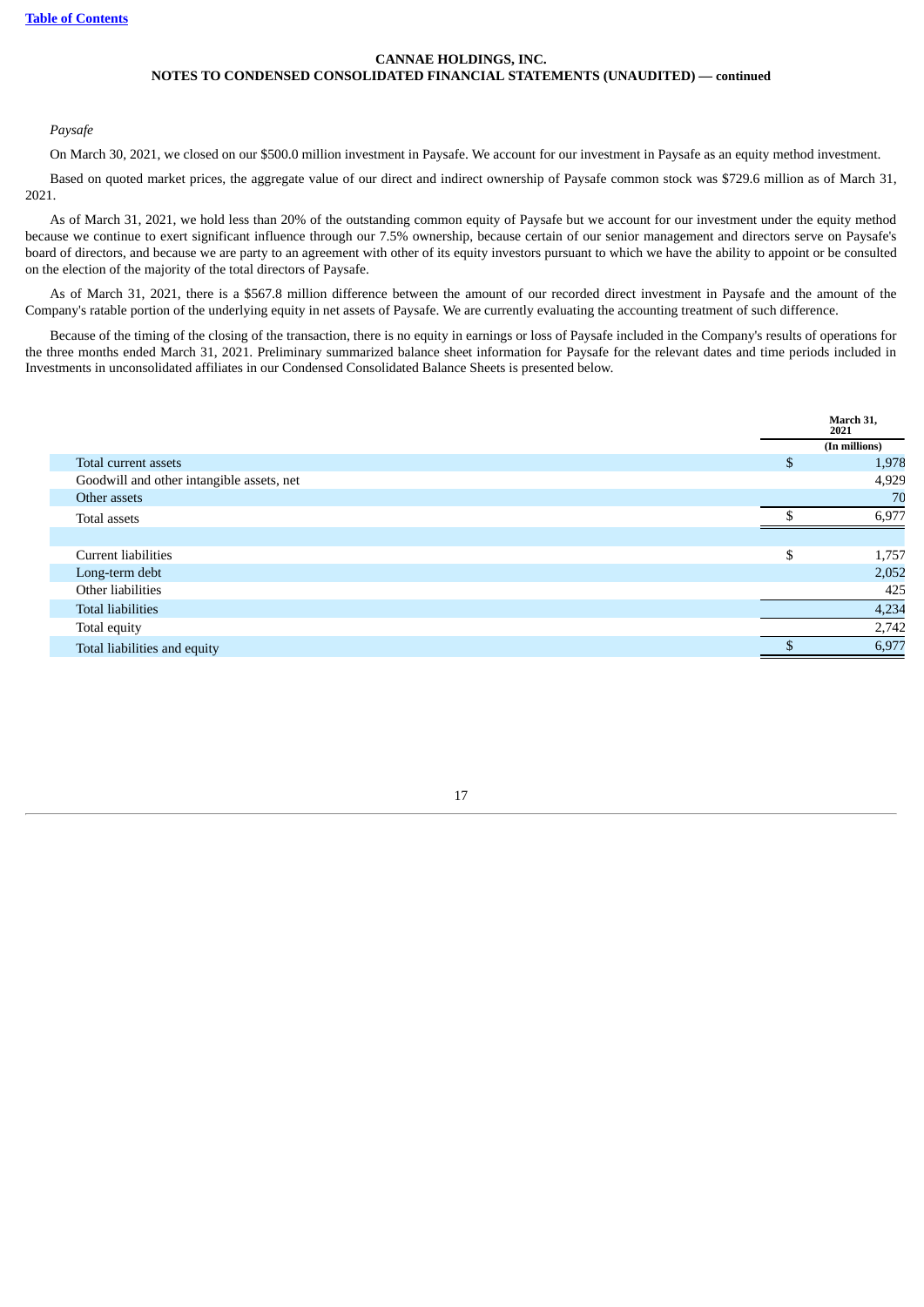# *AmeriLife*

On March 18, 2020, we closed on our \$125.0 million investment in the AmeriLife Joint Venture. Summarized financial information for AmeriLife for the relevant dates and time periods included in Investments in unconsolidated affiliates and Equity in earnings (losses) of unconsolidated affiliates in our Condensed Consolidated Balance Sheets and Statements of Operations, respectively, is presented below. We account for our investment in AmeriLife as an equity method investment and report our equity in earnings or loss of AmeriLife on a three-month lag. Accordingly, there is no equity in earnings or loss of AmeriLife included in the Company's results of operations for the three months ended March 31, 2020 and our net earnings for the three months ended March 31, 2021 includes our equity in AmeriLife's losses for the three months ended December 31, 2020.

|                                           | March 31,<br>2021 |         |               | December 31,<br>2020 |  |  |
|-------------------------------------------|-------------------|---------|---------------|----------------------|--|--|
|                                           |                   |         | (In millions) |                      |  |  |
| Total current assets                      | S                 | 140.7   | S.            | 108                  |  |  |
| Goodwill and other intangible assets, net |                   | 1,576.6 |               | 1,370                |  |  |
| Other assets                              |                   | 22.7    |               | 16                   |  |  |
| Total assets                              |                   | 1,740.0 | \$            | 1,495                |  |  |
|                                           |                   |         |               |                      |  |  |
| Current liabilities                       | \$                | 80.3    | \$            | 53                   |  |  |
| Long-term debt                            |                   | 801.2   |               | 645                  |  |  |
| Other non-current liabilities             |                   | 24.4    |               | 14                   |  |  |
| <b>Total liabilities</b>                  |                   | 905.9   |               | 713                  |  |  |
| Member's equity                           |                   | 583.2   |               | 607                  |  |  |
| Noncontrolling interest - nonredeemable   |                   | 250.9   |               | 174                  |  |  |
| Total member's equity                     |                   | 834.1   |               | 782                  |  |  |
| Total liabilities and member's equity     |                   | 1,740.0 |               | 1,495                |  |  |

|                                                 | <b>Three Months Ended March</b><br>31, 2021 |
|-------------------------------------------------|---------------------------------------------|
|                                                 | (In millions)                               |
| Total revenues                                  | 131.0                                       |
| Operating income                                | (2.4)                                       |
| Net loss                                        | (13.7)                                      |
| Income attributable to noncontrolling interests | 11.1                                        |
| Net loss attributable to AmeriLife              | (24.8)                                      |
|                                                 |                                             |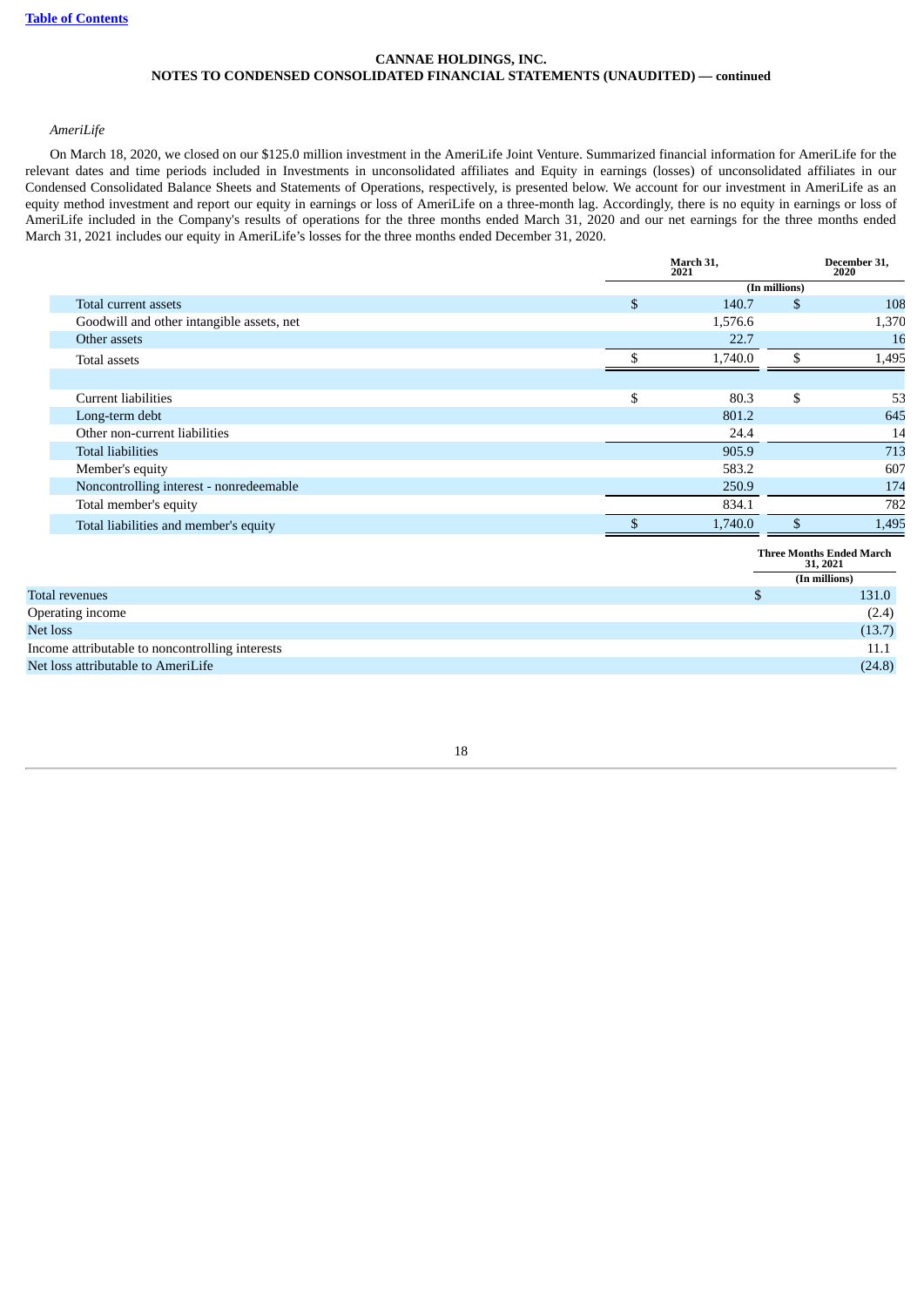### *Fixed Maturity Securities*

The carrying amounts and fair values of our available for sale fixed maturity securities at March 31, 2021 and December 31, 2020 are as follows:

|                                               |    | March 31, 2021    |                          |                   |                     |               |                             |  |    |               |  |  |  |  |  |                            |  |  |  |  |  |  |  |  |  |  |  |  |  |  |  |  |  |                      |  |                      |
|-----------------------------------------------|----|-------------------|--------------------------|-------------------|---------------------|---------------|-----------------------------|--|----|---------------|--|--|--|--|--|----------------------------|--|--|--|--|--|--|--|--|--|--|--|--|--|--|--|--|--|----------------------|--|----------------------|
|                                               |    | Carrying<br>Value |                          | <b>Cost Basis</b> |                     |               |                             |  |    |               |  |  |  |  |  | <b>Unrealized</b><br>Gains |  |  |  |  |  |  |  |  |  |  |  |  |  |  |  |  |  | Unrealized<br>Losses |  | Fair<br><b>Value</b> |
|                                               |    |                   |                          |                   |                     | (In millions) |                             |  |    |               |  |  |  |  |  |                            |  |  |  |  |  |  |  |  |  |  |  |  |  |  |  |  |  |                      |  |                      |
| Fixed maturity securities available for sale: |    |                   |                          |                   |                     |               |                             |  |    |               |  |  |  |  |  |                            |  |  |  |  |  |  |  |  |  |  |  |  |  |  |  |  |  |                      |  |                      |
| Corporate debt securities                     | ሖ  | 35.8              | -S                       | 22.1              | \$                  | 13.7          | - \$                        |  | S  | 35.8          |  |  |  |  |  |                            |  |  |  |  |  |  |  |  |  |  |  |  |  |  |  |  |  |                      |  |                      |
| <b>Total</b>                                  |    | 35.8              |                          | 22.1              |                     | 13.7          |                             |  |    | 35.8          |  |  |  |  |  |                            |  |  |  |  |  |  |  |  |  |  |  |  |  |  |  |  |  |                      |  |                      |
|                                               |    |                   | <b>December 31, 2020</b> |                   |                     |               |                             |  |    |               |  |  |  |  |  |                            |  |  |  |  |  |  |  |  |  |  |  |  |  |  |  |  |  |                      |  |                      |
|                                               |    | Carrying<br>Value | <b>Cost Basis</b>        |                   | Unrealized<br>Gains |               | <b>Unrealized</b><br>Losses |  |    | Fair<br>Value |  |  |  |  |  |                            |  |  |  |  |  |  |  |  |  |  |  |  |  |  |  |  |  |                      |  |                      |
|                                               |    |                   | (In millions)            |                   |                     |               |                             |  |    |               |  |  |  |  |  |                            |  |  |  |  |  |  |  |  |  |  |  |  |  |  |  |  |  |                      |  |                      |
| Fixed maturity securities available for sale: |    |                   |                          |                   |                     |               |                             |  |    |               |  |  |  |  |  |                            |  |  |  |  |  |  |  |  |  |  |  |  |  |  |  |  |  |                      |  |                      |
| Corporate debt securities                     | \$ | 35.2              | \$.                      | 22.0              | \$.                 | 13.2          | - \$                        |  | \$ | 35.2          |  |  |  |  |  |                            |  |  |  |  |  |  |  |  |  |  |  |  |  |  |  |  |  |                      |  |                      |
| <b>Total</b>                                  |    | 35.2              |                          | 22.0              |                     | 13.2          |                             |  |    | 35.2          |  |  |  |  |  |                            |  |  |  |  |  |  |  |  |  |  |  |  |  |  |  |  |  |                      |  |                      |
|                                               |    |                   |                          |                   |                     |               |                             |  |    |               |  |  |  |  |  |                            |  |  |  |  |  |  |  |  |  |  |  |  |  |  |  |  |  |                      |  |                      |

The cost basis of fixed maturity securities available for sale includes an adjustment for amortized premium or discount and other-than-temporaryimpairment recognized in earnings since the date of purchase.

As of March 31, 2021, \$35.3 million of the fixed maturity securities in our investment portfolio had a maturity of less than one year and \$0.5 million had a maturity of greater than one year, but less than five years. Expected maturities may differ from contractual maturities because certain borrowers have the right to call or prepay obligations with or without call or prepayment penalties.

During the three months ended March 31, 2021 and 2020, we incurred no other-than-temporary impairment charges relating to corporate debt securities.

As of March 31, 2021, we held corporate debt securities with a fair value of \$17.0 million for which an other-than-temporary impairment had been previously recognized. It is possible that future events may lead us to recognize potential future impairment losses related to our investment portfolio. Unanticipated future events may lead us to dispose of certain investment holdings and recognize the effects of any market movements in our results of operations.

#### *Equity Security Investments Without Readily Determinable Fair Values*

We account for our investment in preferred equity of QOMPLX at cost less impairment, if any, plus or minus changes resulting from observable price changes in orderly market transactions. As of March 31, 2021, we have \$30.0 million recorded for our investment in the equity of QOMPLX, which is included in Other long term investments and noncurrent assets on our Condensed Consolidated Balance Sheet. We have not recorded any upward or downward adjustments to our investment in QOMPLX.

#### **Note E. Variable Interest Entities**

The Company, in the normal course of business, engages in certain activities that involve variable interest entities ("VIEs"), which are legal entities in which a group of equity investors individually lack any of the characteristics of a controlling interest. The primary beneficiary of a VIE is generally the enterprise that has both the power to direct the activities most significant to the economic performance of the VIE and the obligation to absorb losses or receive benefits that could potentially be significant to the VIE. The Company evaluates its interest in certain entities to determine if these entities meet the definition of a VIE and whether the Company is the primary beneficiary and should consolidate the entity based on the variable interests it held both at inception and when there is a change in circumstances that requires a reconsideration. If the Company is determined to be the primary beneficiary of a VIE, it must account for the VIE as a consolidated subsidiary. If the Company is determined not to be the primary beneficiary of a VIE but holds a variable interest in the entity, such variable interests are accounted for under accounting standards as deemed appropriate. As of and for the periods ended March 31, 2021 and December 31, 2020, we are not the primary beneficiary of any VIEs.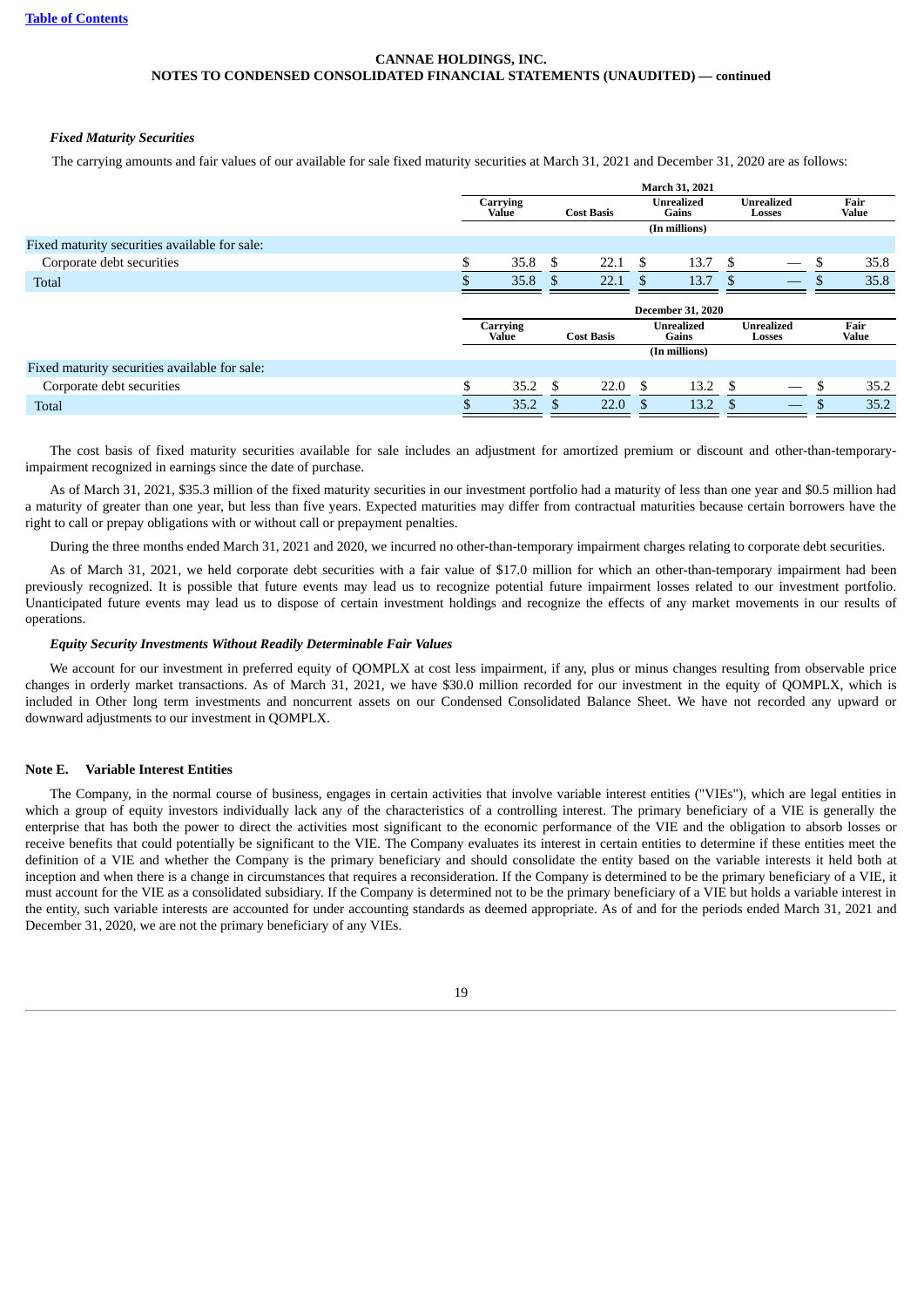#### *Unconsolidated VIEs*

The table below summarizes select information related to variable interests held by the Company as of March 31, 2021 and December 31, 2020, of which we are not the primary beneficiary:

|                                                         |                     |      | <b>March 31, 2021</b> |      |  |                     | <b>December 31, 2020</b> |                     |
|---------------------------------------------------------|---------------------|------|-----------------------|------|--|---------------------|--------------------------|---------------------|
|                                                         | <b>Total Assets</b> |      | Maximum<br>Exposure   |      |  | <b>Total Assets</b> |                          | Maximum<br>Exposure |
|                                                         | (in millions)       |      |                       |      |  |                     |                          |                     |
| Investments in unconsolidated affiliates                | ιυ                  | 86.8 | w                     | 86.8 |  | 299.7               |                          | 299.                |
| Forward Purchase Agreements and Subscription Agreements |                     | 14.9 |                       | 14.9 |  | 305.7               |                          | 305.7               |

#### *Investments in Unconsolidated Affiliates*

We hold variable interests in certain unconsolidated affiliates, which are primarily comprised of our investments in the sponsors of FTAC, Trebia, Austerlitz I and Austerlitz II; and funds that hold minority ownership interests primarily in healthcare-related entities. Cannae does not have the power to direct the activities that most significantly impact the economic performance of these unconsolidated affiliates; therefore, we are not the primary beneficiary.

The principal risk to which these investments and funds are exposed is the credit risk of the underlying investees. We do not provide any implicit or explicit liquidity guarantees or principal value guarantees to these VIEs. The assets are included in Investments in unconsolidated affiliates on the Condensed Consolidated Balance Sheets and accounted for under the equity method of accounting.

See Note D for further discussion of our accounting for investments in unconsolidated affiliates.

#### *Forward Purchase Agreements*

In addition to the Forward Purchase Agreements and Subscription Agreements, the Company made investments in the sponsors of FTAC, Trebia, Austerlitz I and Austerlitz II, which are considered VIEs for which we are not the primary beneficiary and are included in Investments in unconsolidated affiliates. The assets represented by the Forward Purchase Agreements and Subscription Agreements are accounted for as investments in equity securities pursuant to ASC 321 and are included in Equity securities on the Condensed Consolidated Balance Sheet as of March 31, 2021. See Notes C and D for further information on our accounting for equity securities.

#### **Note F — Notes Payable**

Notes payable consists of the following:

|                              | March 31.<br>2021       | December 31,<br>2020 |
|------------------------------|-------------------------|----------------------|
|                              |                         | (In millions)        |
| 99 Term Loan                 | \$<br>15.7 <sup>5</sup> | 16.8                 |
| 99 Revolver                  | 3.5                     | 5.0                  |
| 2020 Margin Facility         |                         |                      |
| <b>FNF Revolver</b>          |                         |                      |
| Brasada Interstate Loans     | 13.0                    | 13.1                 |
| Other                        | 27.5                    | 28.6                 |
| Notes payable, total         | 59.7 S                  | 63.5                 |
| Less: Notes payable, current | 13.9                    | 11.3                 |
| Notes payable, long term     | 45.8                    | 52.2                 |

At March 31, 2021, the carrying value of our outstanding notes payable approximates fair value. The respective carrying values of the loans under the 99 Restaurants Credit Facility and the B Note, Development Loan and Line of Credit Loan pursuant to the Interstate Credit Agreement, each as defined below, approximate fair value as they are variable rate instruments with monthly reset periods that reflect current market rates. The revolving credit facilities are considered Level 2 financial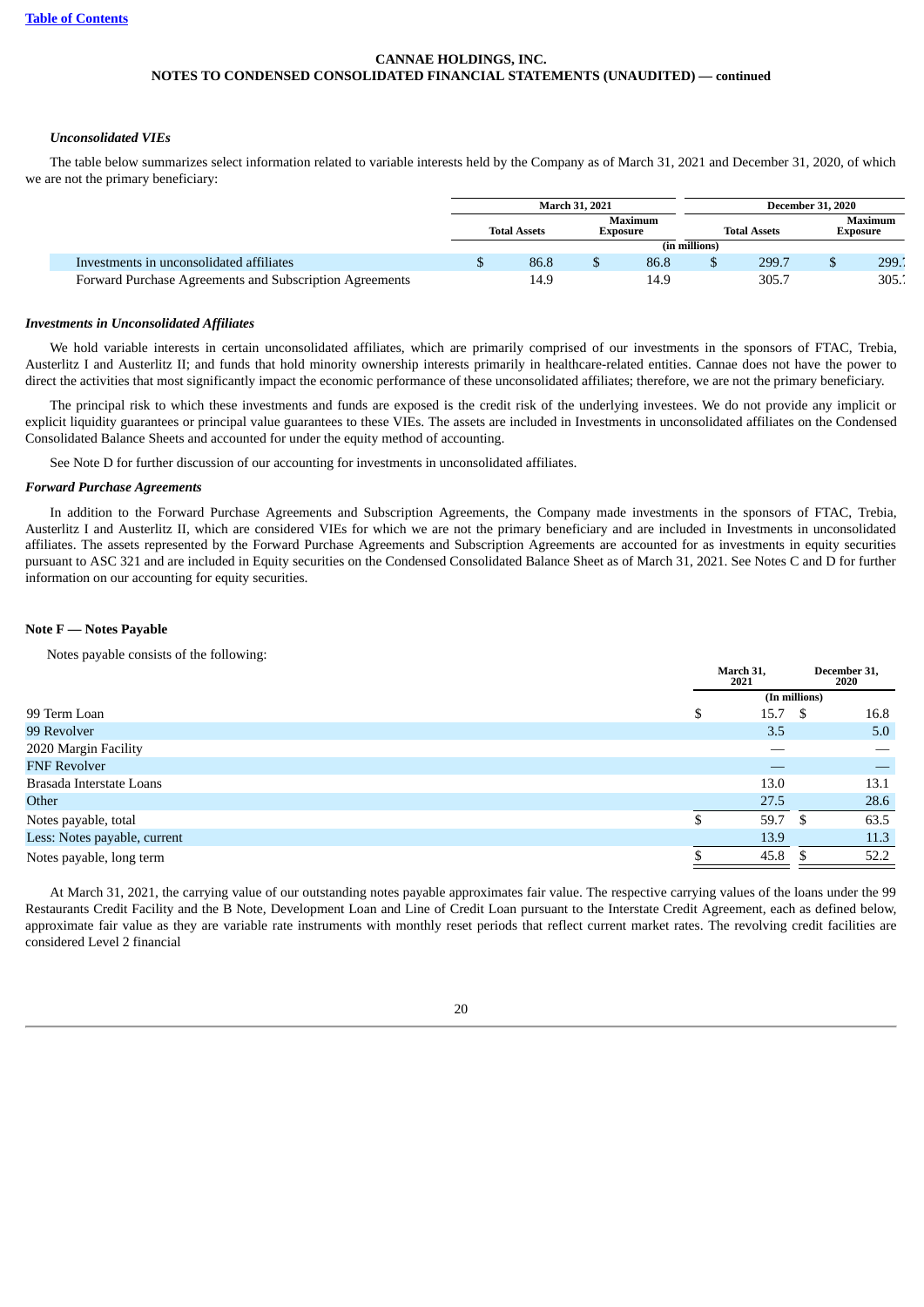liabilities. The fixed-rate A Note, as defined below, pursuant to the Interstate Credit Agreement approximates fair value as of March 31, 2021.

#### *2020 Margin Facility*

On November 30, 2020, Cannae Funding C, LLC ("Borrower 1"), an indirect wholly-owned special purpose subsidiary of the "Company, and Cannae Funding D, LLC ("Borrower 2" and, together with Borrower 1, the "Borrowers"), an indirect wholly-owned special purpose subsidiary of the Company, entered into a Margin Loan Agreement (the "2020 Margin Facility") with the lenders from time to time party thereto and Royal Bank of Canada. The Company concurrently entered into a Guaranty (the "Guaranty Agreement") for the benefit of each of the lenders to the 2020 Margin Facility pro rata to their loan commitments, pursuant to which the Company absolutely, unconditionally and irrevocably guaranteed all of the Borrowers' obligations under the 2020 Margin Facility for a period of up to one year after the later of (i) the conditions precedent to the obligations of the lenders under the Loan Agreement being met (the date when such conditions have been met, the "Closing Date") or (ii) as relevant, additional collateral or additional loan commitments being provided. Under the 2020 Margin Facility, the Borrowers may initially borrow up to \$100.0 million in revolving loans and, subject to certain terms and conditions, may enter into an amendment to the 2020 Margin Facility to borrow up to \$500.0 million in revolving loans (including the initial revolving loans) from the same initial lender and/or additional lenders on substantially identical terms and conditions as the initial revolving loans. The 2020 Margin Facility matures on the 36-month anniversary of the Closing Date. All outstanding amounts under the 2020 Margin Facility bear interest quarterly at a rate per annum equal to a three-month LIBOR rate plus an applicable margin. Interest will be payable in kind unless the Borrowers elect to pay interest in cash or a cumulative cap is exceeded. The Borrowers' obligations under the 2020 Margin Facility will be secured by a first priority lien on (i) 6,000,000 shares of common stock, par value \$0.01 per share (the "Ceridian Common Stock"), of Ceridian, which the Company contributed to Borrower 1, and (ii) 19,000,000 shares of common stock, par value \$0.0001 per share (the "DNB Common Stock"), of D&B, which the Company contributed to Borrower 2. The Borrowers may also, at their discretion, post up to an additional 4,000,000 shares of Ceridian Common Stock and/or 11,000,000 shares of DNB Common Stock as collateral for the revolving loans from time to time after the Closing Date, subject to certain notice, guaranty, average daily trading volume and other requirements. The 2020 Margin Facility requires the Borrowers to maintain a certain loan-to-value ratio (based on the value of Ceridian Common Stock and DNB Common Stock). In the event the Borrowers fail to maintain such loan-to-value ratio, the Borrowers must post additional cash collateral under the Loan Agreement and/or elect to repay a portion of the revolving loans thereunder, or sell the Ceridian Common Stock and/or DNB Common Stock and use the proceeds from such sale to prepay a portion of the revolving loans thereunder.

As of March 31, 2021, there was no outstanding balance and \$100.0 million of capacity under the 2020 Margin Facility with an option to increase the capacity to \$500.0 million upon amendment.

### *99 Restaurants Credit Facility*

On December 21, 2018, 99 Restaurants LLC, a direct, wholly-owned subsidiary of 99 Restaurants entered into a credit agreement (the "99 Restaurants Credit Facility"), as amended from time to time, with Fifth Third Bank and other lenders thereto. The 99 Restaurants Credit Facility provides for (i) a maximum revolving loan of \$15.0 million (the "99 Revolver") with a maturity date of December 21, 2023; (ii) a maximum term loan of \$37.0 million (the "99 Term Loan") with monthly installment repayments through November 30, 2023 and a maturity date of December 21, 2023 for the outstanding unpaid principal balance; and (iii) a maximum Development Line of Credit loan (the "99 DLOC Loan") of up to \$10.0 million. Interest on the 99 Credit Facility is based on, at our option, an applicable margin of (x) two and one half percent (2.50%) per annum with respect to Base Rate Loans, as provided therein, and (y) three and one half percent (3.50%) per annum with respect to LIBOR Loans, as provided therein. The 99 Restaurants Credit Facility also allows for 99 Restaurants LLC to request up to \$5.0 million of letters of credit commitments and \$2.5 million in swingline debt from Fifth Third Bank as the administrative agent. The obligations of the 99 Restaurants LLC under the 99 Restaurants Credit Facility are guaranteed by 99 Restaurants. The 99 Restaurants Credit Facility is subject to affirmative, negative and financial covenants customary for financings of this type, including, among other things, limits on the Borrower's creation of liens, sales of assets, incurrence of indebtedness, restricted payments and transactions with affiliates. The 99 Restaurants Credit Facility includes customary events of default for facilities of this type (with customary grace periods, as applicable). The 99 Restaurants Credit Facility provides that, upon the occurrence of an event of default, Fifth Third Bank, as administrative agent, may (i) declare the principal of, and any and all accrued and unpaid interest and all other amounts owed in respect of, the loans immediately due and payable, (ii) terminate loan commitments and (iii) exercise all other rights and remedies available to Fifth Third Bank or the lenders under the loan documents. On December 1, 2020, 99 Restaurants LLC entered into a waiver, consent and amendment to the 99 Restaurants Credit Facility pursuant to which a payment was made, and the borrowing capacity under the 99 Revolver was permanently reduced by, \$7.5 million, the borrowing capacity under the 99 Revolver will be reduced by another \$2.5 million in 2021, the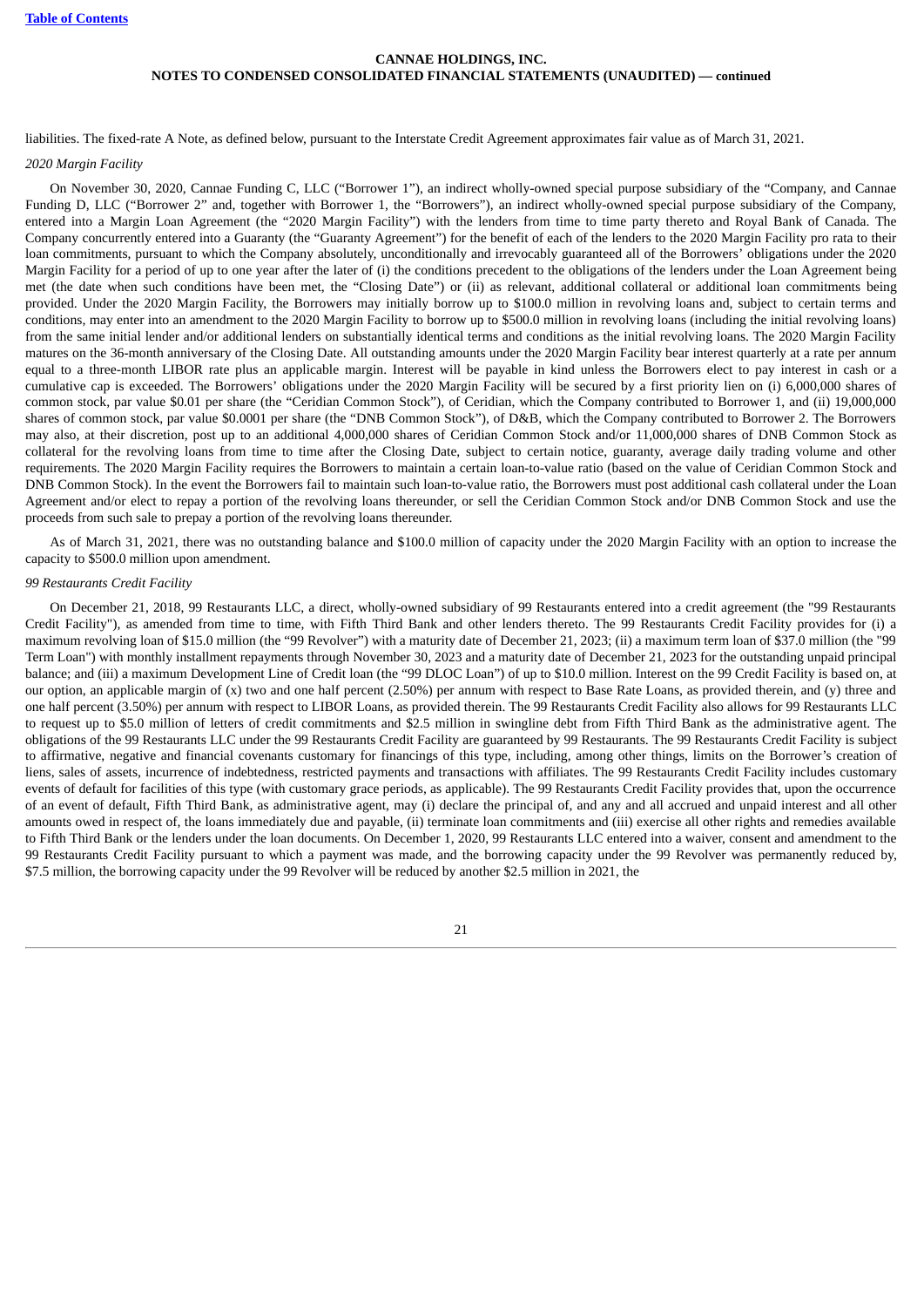applicable margin was increased by 1.00% with respect to both Base Rate Loans and LIBOR Loans, the lender's commitment to provide the 99 DLOC Loan was terminated, and certain of the financial covenants were added or waived until the second quarter of 2021, among other changes.

As of March 31, 2021, interest on the 99 Term Loan and 99 Revolver is payable monthly at a rate of 4.63% and 6.75%, respectively, and there is \$2.0 million of aggregate borrowing capacity under the 99 Revolver.

#### *Brasada Interstate Loans*

On January 29, 2016, FNF NV Brasada, LLC, an Oregon limited liability company and majority-owned subsidiary of Cannae ("NV Brasada"), entered into a credit agreement with an aggregate borrowing capacity of \$17.0 million (the "Interstate Credit Agreement") originally with Bank of the Cascades, as lender. The Interstate Credit Agreement provides for (i) a \$12.5 million acquisition loan (the "Acquisition Loan"). On June 13, 2018, the Interstate Credit Agreement was modified to add an additional line of credit of \$3.6 million ("C Note") and to assign the loan from the Bank of the Cascades to First Interstate Bank. Pursuant to the Acquisition Loan, NV Brasada executed a \$6.3 million ("A Note"), which accrues interest at a rate of 4.51% per annum and matures on the tenth anniversary of the issuance thereof, and a \$6.3 million ("B Note"), which accrues interest at the rate of LIBOR plus 225 basis points, adjusted monthly, and matures on the tenth anniversary of the issuance thereof. NV Brasada makes equal monthly payments of principal and interest under the Acquisition Loan. The Interstate Loans are secured by certain single-family residential lots that can be sold for construction, owned by NV Brasada, and certain other operating assets owned by NV Brasada. The Company does not provide any guaranty or stock pledge under the Interstate Credit Agreement.

As of March 31, 2021, the B Note, C Note and Line of Credit Loan incurred interest at 2.36%.

#### *FNF Revolver*

On November 17, 2017, Fidelity National Financial, Inc. ("FNF") issued to Cannae a revolver note in aggregate principal amount of up to \$100.0 million (the "FNF Revolver"). Pursuant to the FNF Revolver, FNF may make one or more loans to us in increments of \$1.0 million, with up to \$100.0 million outstanding at any time. The FNF Revolver accrues interest at LIBOR plus 450 basis points and matures on the five-year anniversary of the date of the FNF Revolver. The maturity date is automatically extended for additional five-year terms unless notice of non-renewal is otherwise provided by either FNF or Cannae, in their sole discretion.

As of March 31, 2021, there was no outstanding balance under the FNF Revolver and there was \$100.0 million remaining borrowing capacity.

Gross principal maturities of notes payable at March 31, 2021 are as follows (in millions):

| 2021 (remaining) | w | 12.9 |
|------------------|---|------|
| 2022             |   | 6.8  |
| 2023             |   | 29.2 |
| 2024             |   | 0.9  |
| 2025             |   | 0.6  |
| Thereafter       |   | 10.2 |
| <b>Total</b>     |   | 60.6 |

### **Note G — Commitments and Contingencies**

#### *Legal Contingencies*

In the ordinary course of business, we are involved in various pending and threatened litigation and regulatory matters related to our operations, some of which include claims for punitive or exemplary damages. Our ordinary course litigation includes purported class action lawsuits, which make allegations related to various aspects of our business. From time to time, we also receive requests for information from various state and federal regulatory authorities, some of which take the form of civil investigative demands or subpoenas. Some of these regulatory inquiries may result in the assessment of fines for violations of regulations or settlements with such authorities requiring a variety of remedies. We believe that no actions, other than those discussed below, if any, depart from customary litigation or regulatory inquiries incidental to our business.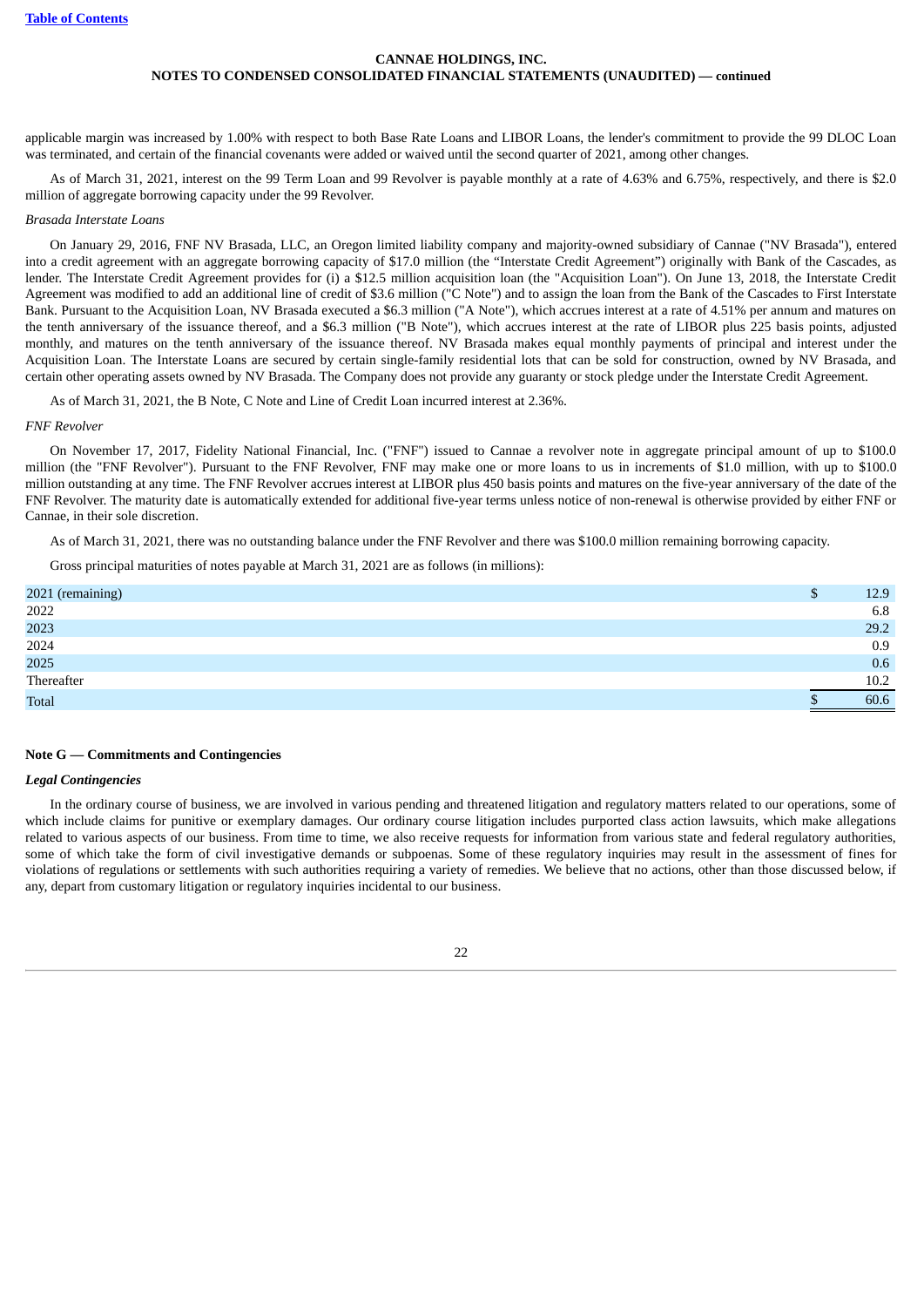Our Restaurant Group companies are a defendant from time to time in various legal proceedings arising in the ordinary course of business, including claims relating to injury or wrongful death under "dram shop" laws that allow a person to sue us based on any injury caused by an intoxicated person who was wrongfully served alcoholic beverages at one of the restaurants; individual and purported class or collective action claims alleging violation of federal and state employment, franchise and other laws; and claims from guests or employees alleging illness, injury or other food quality, health or operational concerns. Our Restaurant Group companies are also subject to compliance with extensive government laws and regulations related to employment practices and policies and the manufacture, preparation, and sale of food and alcohol. We may also become subject to lawsuits and other proceedings, as well as card network fines and penalties, arising out of the actual or alleged theft of our customers' credit or debit card information.

We review lawsuits and other legal and regulatory matters (collectively "legal proceedings") on an ongoing basis when making accrual and disclosure decisions. When assessing reasonably possible and probable outcomes, management bases its decision on its assessment of the ultimate outcome assuming all appeals have been exhausted. For legal proceedings in which it has been determined that a loss is both probable and reasonably estimable, a liability based on known facts that represents our best estimate is recorded. As of March 31, 2021 and December 31, 2020, our accruals for settlements of legal proceedings was not considered material. Actual losses may materially differ from the amounts recorded and the ultimate outcome of our pending legal proceedings is generally not yet determinable. While some of these matters could be material to our operating results or cash flows for any particular period in the event of an unfavorable outcome, at present, we do not believe that the ultimate resolution of currently pending legal proceedings, either individually or in the aggregate, will have a material adverse effect on our financial condition, results of operations or cash flows.

On September 23, 2020, a stockholder derivative lawsuit styled Oklahoma Firefighters Pension & Retirement System, derivatively on behalf of Cannae Holdings, Inc. v. William P. Foley, II, et al., was filed in the Court of Chancery of the State of Delaware against the Company, certain Board members and officers of the Company, and the Manager, alleging breach of fiduciary duties relating to the Company's Management Services Agreement. The plaintiff further alleges the Board breached their fiduciary duties by approving bonuses in connection with the initial public offering of Ceridian and the approval of an Investment Success Incentive Plan in August 2018. Along with the Complaint, the plaintiff filed a motion for partial summary judgment as to the count seeking to void the Management Services Agreement. On January 27, 2021, the Company entered into an amendment to the Management Services Agreement and plaintiff withdrew its motion for partial summary judgment as moot. On February 1, 2021, the court ordered the plaintiff's summary judgment motion withdrawn and dismissed the related count of the plaintiff's complaint. On February 18, 2021, our Board formed a Special Litigation Committee (the "SLC") consisting of two of the Board's Directors, and has authorized the SLC, among other things, to investigate and evaluate the claims and allegations asserted in the lawsuit. The Board has also given the SLC the sole authority and power to consider and determine whether or not prosecution of the claims asserted in the lawsuit is in the best interest of the Company and its shareholders, and what action the Company should take with respect to the lawsuit. On March 9, 2021, the Court entered a stipulated Order staying the action for six months to allow the SLC to investigate, review, and evaluate the facts, circumstances, and claims asserted in or relating to the action and to determine the Company's response thereto. The defendants will contest the remaining claims in the action vigorously.

### *Unconditional Purchase Obligations*

We have certain unconditional purchase obligations, primarily in our Restaurant Group segment. These purchase obligations are with various vendors and are primarily related to food and beverage obligations with fixed commitments in regards to the time period of the contract and the quantities purchased with annual price adjustments that can fluctuate. We used both historical and projected volume and pricing as of March 31, 2021 to determine the amount of the obligations. Purchase obligations as of March 31, 2021 are as follows (in millions):

| 2021 (remaining)           | D | 70.6  |
|----------------------------|---|-------|
| 2022                       |   | 12.8  |
| 2023                       |   | 7.8   |
| 2024                       |   | 7.0   |
| 2025                       |   | 5.9   |
| Thereafter                 |   | 6.8   |
| Total purchase commitments |   | 110.9 |

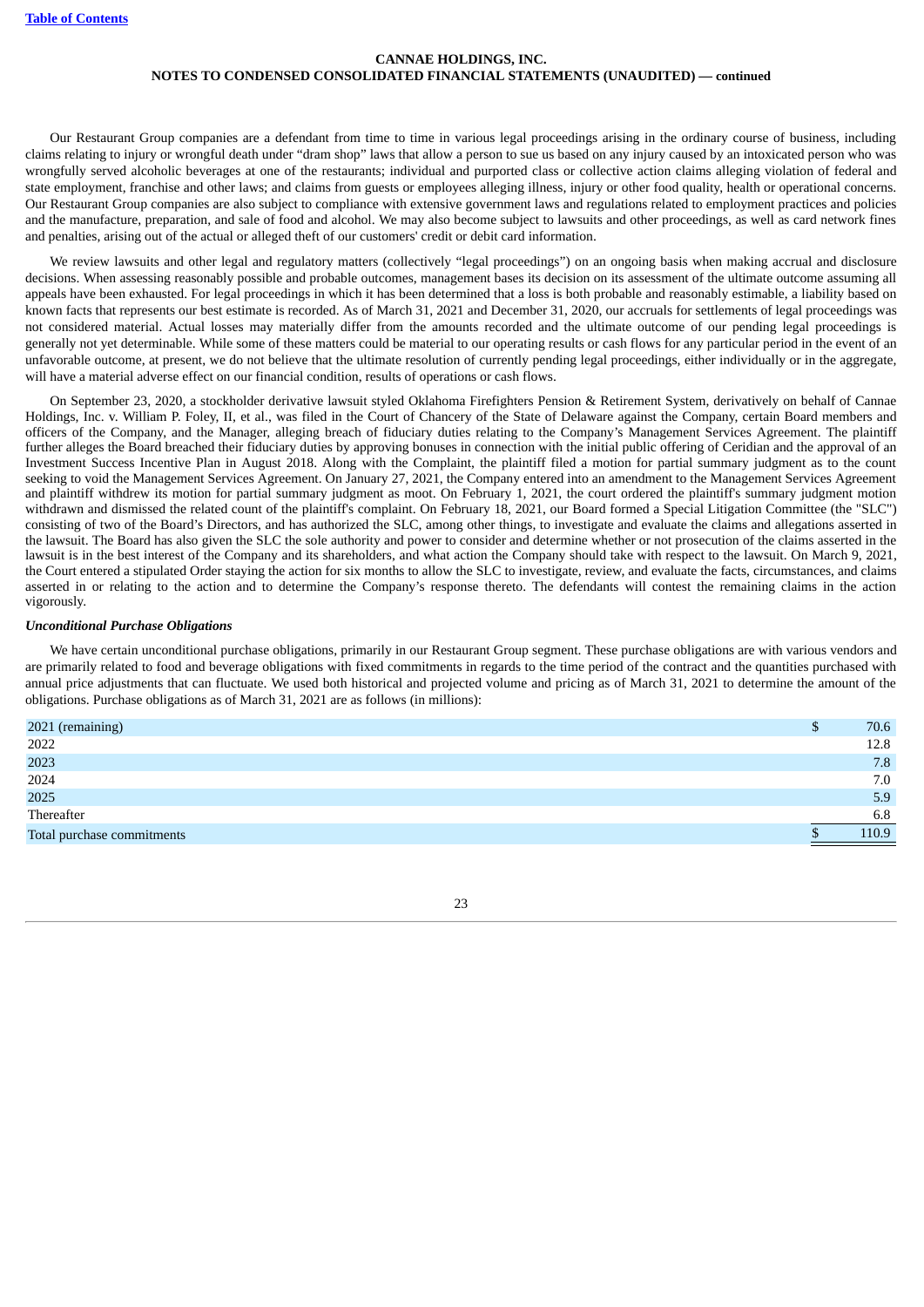### **Note H — Segment Information**

Summarized financial information concerning our reportable segments is shown in the following tables.

On March 30, 2021, we closed on our investment in Paysafe. We account for our investment in Paysafe as an equity method investment. Because we closed on our investment in Paysafe at the end of the first quarter of 2021, there is no equity in earnings or loss of Paysafe included in our results of operations for the three months ended March 31, 2021. We expect our chief operating decision maker will review the full financial results of Paysafe for purposes of assessing performance and allocating resources of the Company. Thus, we expect to include the full financial results of Paysafe in the table below in the second quarter of 2021 and present an elimination of such results in a manner similar to Dun & Bradstreet as described below.

Beginning in the three months ended March 31, 2021, AmeriLife exceeded certain of the quantitative thresholds prescribed by ASC 280 *Segment Reporting* and we began considering AmeriLife a reportable segment. We made our initial investment in AmeriLife in March 18, 2020. We account for our investment in AmeriLife as an equity method investment and report our equity in earnings or loss of AmeriLife on a three-month lag. Accordingly, there is no equity in earnings or loss of AmeriLife included in our results of operations for the three months ended March 31, 2020.

As of and for the three months ended March 31, 2021:

|                                                                                                     | <b>Restaurant Group</b> | Dun & Bradstreet<br>Optimal Blue<br>AmeriLife |         |    | Dun & Bradstreet,<br>Optimal Blue and<br>Corporate and<br>AmeriLife Elimination<br>Other |                          | <b>Total</b> |                          |            |    |         |
|-----------------------------------------------------------------------------------------------------|-------------------------|-----------------------------------------------|---------|----|------------------------------------------------------------------------------------------|--------------------------|--------------|--------------------------|------------|----|---------|
|                                                                                                     |                         |                                               |         |    |                                                                                          | (in millions)            |              |                          |            |    |         |
| Restaurant revenues                                                                                 | 167.3<br>\$             | \$.                                           |         |    |                                                                                          | $\overline{\phantom{a}}$ | $\mathbf{s}$ | $\overline{\phantom{0}}$ |            | -5 | 167.3   |
| Other operating revenues                                                                            |                         |                                               | 504.5   |    | 41.6                                                                                     | 131.0                    |              | 4.6                      | (677.1)    |    | 4.6     |
| Revenues from external customers                                                                    | 167.3                   |                                               | 504.5   |    | 41.6                                                                                     | 131.0                    |              | 4.6                      | (677.1)    |    | 171.9   |
| Interest, investment and other income, including<br>recognized gains and losses, net                | 0.2                     |                                               | 6.9     |    |                                                                                          |                          |              | (311.8)                  | (6.9)      |    | (311.6) |
| Total revenues and other income                                                                     | 167.5                   |                                               | 511.4   |    | 41.6                                                                                     | 131.0                    |              | (307.2)                  | (684.0)    |    | (139.7) |
| Depreciation and amortization                                                                       | 7.2                     |                                               | 149.7   |    | 34.2                                                                                     | 17.2                     |              | 0.7                      | (201.1)    |    | 7.9     |
| Interest expense                                                                                    | (2.4)                   |                                               | (48.9)  |    | (7.8)                                                                                    | (11.2)                   |              | 0.3                      | 67.9       |    | (2.1)   |
| (Loss) earnings before income taxes and equity in<br>earnings (losses) of unconsolidated affiliates | (8.0)                   |                                               | (33.7)  |    | (25.0)                                                                                   | (13.7)                   |              | (341.7)                  | 72.4       |    | (349.7) |
| Income tax benefit                                                                                  |                         |                                               | (9.8)   |    | (3.5)                                                                                    |                          |              | (62.0)                   | 13.3       |    | (62.0)  |
| (Loss) earnings, before equity in (losses) earnings of<br>unconsolidated affiliates                 | (8.0)                   |                                               | (23.9)  |    | (21.5)                                                                                   | (13.7)                   |              | (279.7)                  | 59.1       |    | (287.7) |
| Equity in earnings (losses) of unconsolidated affiliates                                            |                         |                                               | 0.6     |    |                                                                                          |                          |              | 70.1                     | (16.8)     |    | 53.9    |
| Net loss from continuing operations                                                                 | (8.0)                   | Эħ.                                           | (23.3)  |    | (21.5)                                                                                   | (13.7)                   | - 55         | (209.6)                  | 42.3       |    | (233.8) |
| <b>Assets</b>                                                                                       | 503.5                   |                                               | 9,924.9 | -S | 1,939.9                                                                                  | 1,740.0                  | Ŝ.           | 3,801.9                  | (13,604.8) | S  | 4,305.4 |
| Goodwill                                                                                            | 53.4                    |                                               | 3,318.2 |    | 1,236.8                                                                                  | 846.9                    |              |                          | (5,401.9)  |    | 53.4    |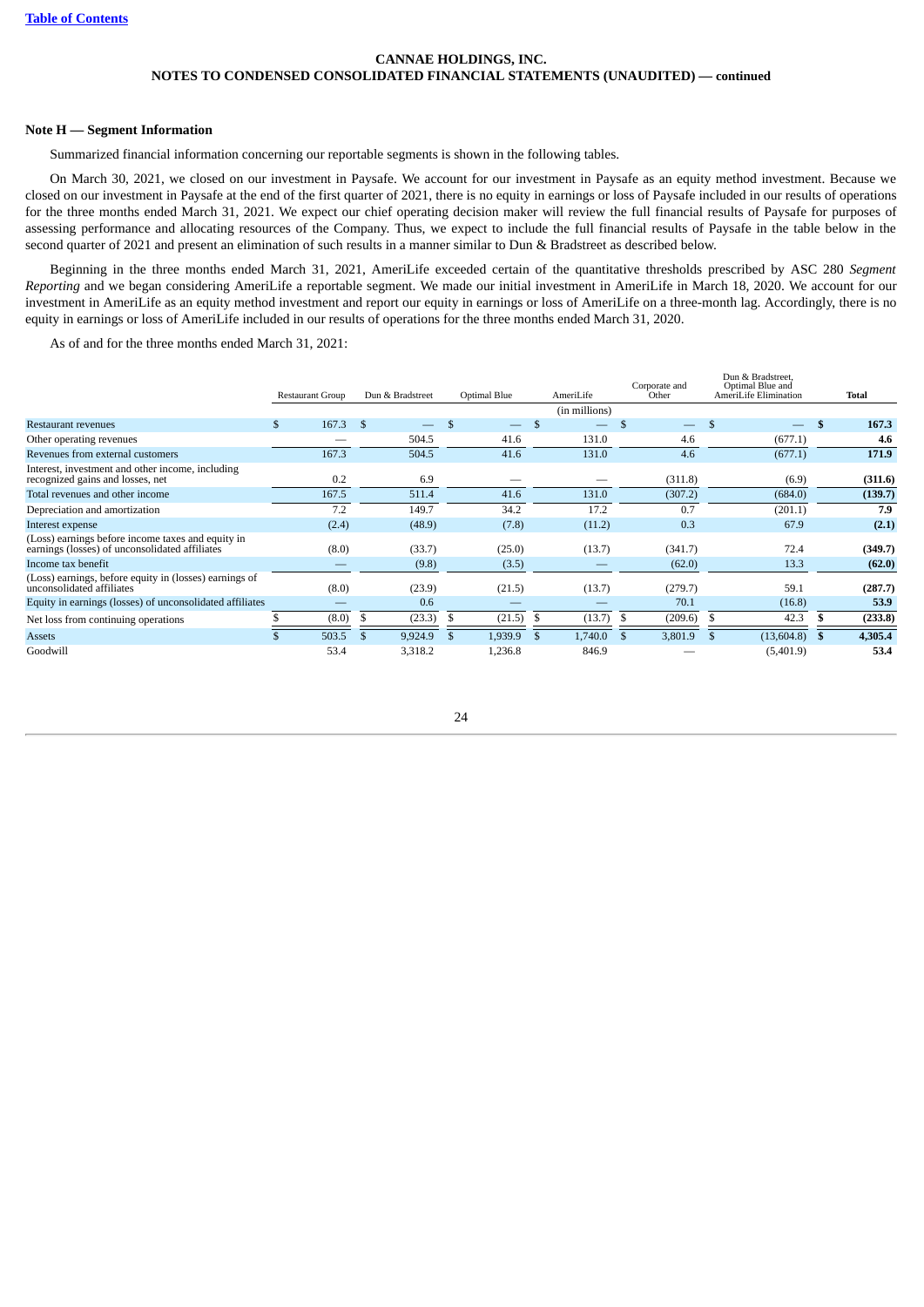As of and for the three months ended March 31, 2020:

|                                                                                                     | Restaurant Group |        | Dun & Bradstreet |         |      | Corporate<br>and Other   |    | Dun & Bradstreet<br>Elimination |     | <b>Total</b> |
|-----------------------------------------------------------------------------------------------------|------------------|--------|------------------|---------|------|--------------------------|----|---------------------------------|-----|--------------|
|                                                                                                     |                  |        |                  |         |      | (in millions)            |    |                                 |     |              |
| Restaurant revenues                                                                                 | S.               | 169.9  | -S               |         |      | $\overline{\phantom{m}}$ | -S | $\equiv$                        | -8  | 169.9        |
| Other operating revenues                                                                            |                  |        |                  | 395.7   |      | 3.1                      |    | (395.7)                         |     | 3.1          |
| Revenues from external customers                                                                    |                  | 169.9  |                  | 395.7   |      | 3.1                      |    | (395.7)                         |     | 173.0        |
| Interest investment and other income, including recognized gains and losses, net                    |                  | 7.8    |                  | 89.6    |      | 909.5                    |    | (89.6)                          |     | 917.3        |
| Total revenues and other income                                                                     |                  | 177.7  |                  | 485.3   |      | 912.6                    |    | (485.3)                         |     | 1,090.3      |
| Depreciation and amortization                                                                       |                  | 7.7    |                  | 134.4   |      | 0.7                      |    | (134.4)                         |     | 8.4          |
| Interest expense                                                                                    |                  | (3.1)  |                  | (83.0)  |      | (0.7)                    |    | 83.0                            |     | (3.8)        |
| (Loss) earnings before income taxes and equity in earnings (losses) of unconsolidated<br>affiliates |                  | (20.9) |                  | (0.6)   |      | 881.1                    |    | 0.6                             |     | 860.2        |
| Income tax (benefit) expense                                                                        |                  |        |                  | (74.2)  |      | 169.4                    |    | 74.2                            |     | 169.4        |
| (Loss) earnings before equity in earnings of unconsolidated affiliates                              |                  | (20.9) |                  | 73.6    |      | 711.7                    |    | (73.6)                          |     | 690.8        |
| Equity in earnings (losses) of unconsolidated affiliates                                            |                  | (5.2)  |                  | 0.7     |      | (57.7)                   |    | 9.5                             |     | (52.7)       |
| Net (loss) earnings from continuing operations                                                      |                  | (26.1) |                  | 74.3    |      | 654.0                    |    | (64.1)                          |     | 638.1        |
| Assets                                                                                              |                  | 419.7  |                  | 9,139.1 | - \$ | 2,285.4                  |    | (9, 139.1)                      | - 5 | 2,705.1      |
| Goodwill                                                                                            |                  | 53.5   |                  | 2,848.7 |      |                          |    | (2,848.7)                       |     | 53.5         |

The activities in our segments include the following:

- *• Restaurant Group.* This segment consists of the operations of O'Charley's, 99 Restaurants, Legendary Baking, and VIBSQ in which we had 65.4%, 88.5%, 100% and 100% ownership interests, respectively. O'Charley's, 99 Restaurants, Legendary Baking, VIBSQ and their affiliates are the owners and operators of the O'Charley's restaurant concept, Ninety Nine Restaurants restaurant concept, Legendary Baking bakery and the Village Inn and Bakers Square restaurant concepts.
- *• Dun & Bradstreet.* This segment consists of our 17.7% ownership interest in Dun & Bradstreet. Dun & Bradstreet is a leading global provider of business decisioning data and analytics. Its mission is to deliver a global network of trust, enabling clients to transform uncertainty into confidence, risk into opportunity and potential into prosperity. Clients embed D&B's trusted, end-to-end solutions into their daily workflows to enhance sales force productivity, gain visibility into key markets, inform commercial credit decisions and confirm that suppliers are financially viable and compliant with laws and regulations. Dun & Bradstreet's solutions support its clients' mission critical business operations by providing proprietary and curated data and analytics to help drive informed decisions and improved outcomes. Dun & Bradstreet's global commercial database as of December 31, 2020 contained more than 420 million business records. Our chief operating decision maker reviews the full financial results of Dun & Bradstreet for purposes of assessing performance and allocating resources. Thus, we consider Dun & Bradstreet a reportable segment and have included the full results of Dun & Bradstreet subsequent to our initial investment in the tables above. We account for Dun & Bradstreet using the equity method of accounting, and therefore its results do not consolidate into ours. Accordingly, we have presented the elimination of Dun & Bradstreet's results in the *Dun & Bradstreet, Optimal Blue and AmeriLife Elimination* section of the segment presentation above. See Note D for further discussion of our investment in Dun & Bradstreet and related accounting.
- *• Optimal Blue*. This segment consists of our 20.0% ownership interest in Optimal Blue, which we acquired on September 15, 2020. Optimal Blue is a leading provider of secondary market solutions and actionable data services. They operate a software-as-a-service, subscription-based mortgage marketplace which supports a network of originators and investors in the residential mortgage market. The marketplace provides a broad set of critical functions utilized by banks, credit unions and mortgage brokerage companies throughout the mortgage processing life cycle. Optimal Blue exceeds certain of the quantitative thresholds prescribed by ASC 280 *Segment Reporting* and our chief operating decision maker reviews the financial results of Optimal Blue for purposes of assessing performance and allocating resources. Thus, we consider Optimal Blue a reportable segment and have included the results of operations of Optimal Blue in the tables above. We account for Optimal Blue using the equity method of accounting, and therefore its results do not consolidate into ours. Accordingly, we have presented the elimination of Optimal Blue's

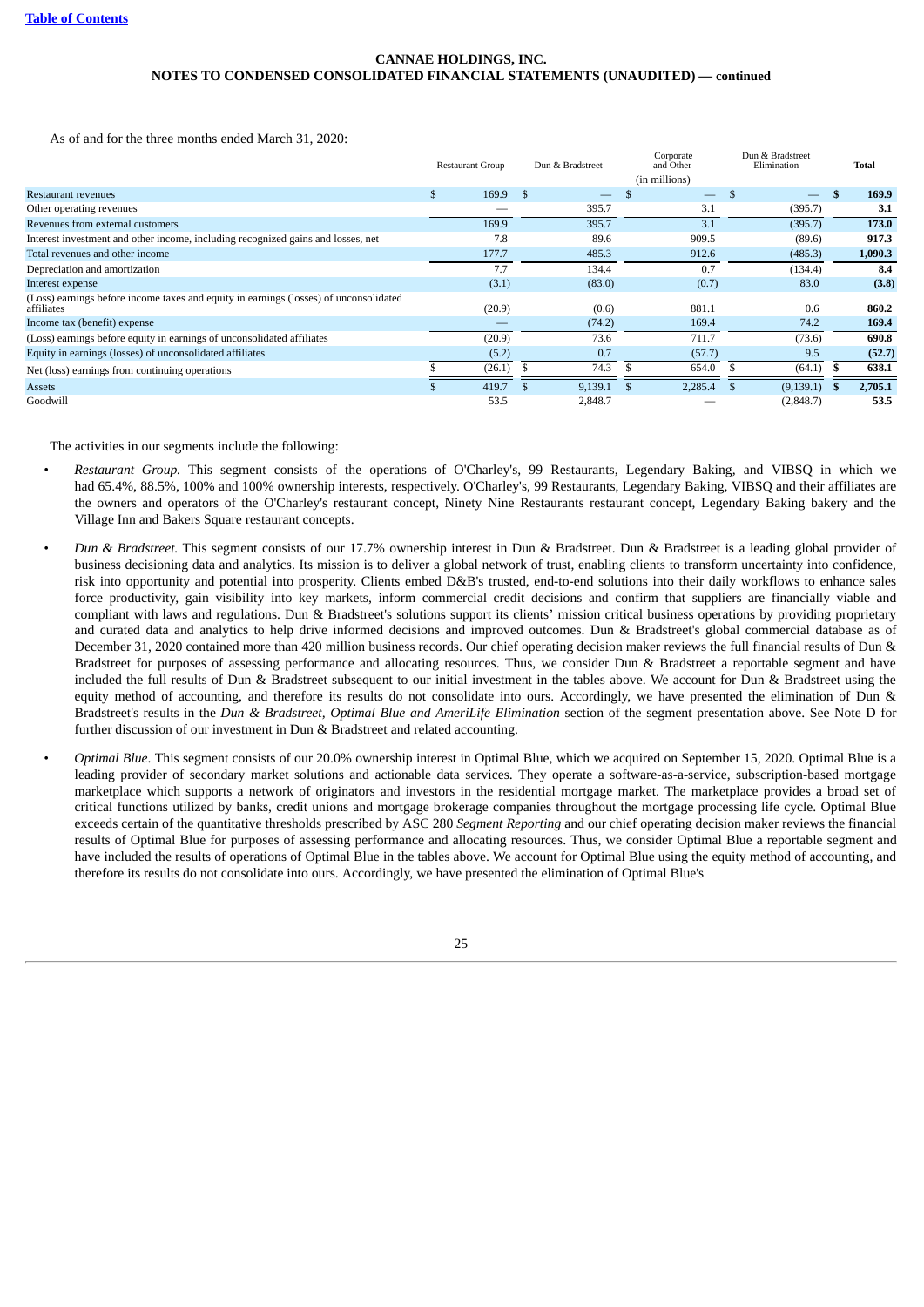results in the *Dun & Bradstreet, Optimal Blue and AmeriLife Elimination* section of the segment presentation above. See Note D for further discussion of our investment in Optimal Blue and related accounting.

- *AmeriLife.* This segment consists of our 19.8% ownership interest in AmeriLife. AmeriLife is a leader in marketing and distributing life, health, and retirement solutions. AmeriLife has partnered with the nation's leading insurance carriers to provide value and quality to customers served through a national distribution network of insurance agents and advisors, marketing organizations, and insurance agency locations. AmeriLife exceeds certain of the quantitative thresholds prescribed by ASC 280 *Segment Reporting* and our chief operating decision maker reviews the financial results of AmeriLife for purposes of assessing performance and allocating resources. Thus, we consider AmeriLife a reportable segment and have included the results of operations of AmeriLife in the tables above. We account for our investment in AmeriLife as an equity method investment and report our equity in earnings or loss of AmeriLife on a three-month lag and therefore its results do not consolidate into ours. Our net earnings and the segment tables above for the three months ended March 31, 2021 includes our equity in AmeriLife's losses for the period from September 30, 2020 through December 31, 2020. Accordingly, we have presented the elimination of AmeriLife's results in the *Dun & Bradstreet, Optimal Blue and AmeriLife Elimination* section of the segment presentation above. See Note D for further discussion of our investment in AmeriLife and related accounting.
- *• Corporate and Other.* This nonreportable segment consists of our share in the operations of certain controlled portfolio companies and other equity investments, activity of the corporate holding company and certain intercompany eliminations and taxes.

### **Note I — Supplemental Cash Flow Information**

The following supplemental cash flow information is provided with respect to certain cash payments, as well as certain non-cash investing and financing activities.

|                              | Three months ended March 31, |      |  |  |
|------------------------------|------------------------------|------|--|--|
|                              | 2021                         | 2020 |  |  |
|                              | (In millions)                |      |  |  |
| Cash paid during the period: |                              |      |  |  |
| Interest                     | 1.3<br>S                     | 2.3  |  |  |
| Income taxes                 |                              | 0.2  |  |  |
| <b>Operating leases</b>      | 10.2                         | 11.5 |  |  |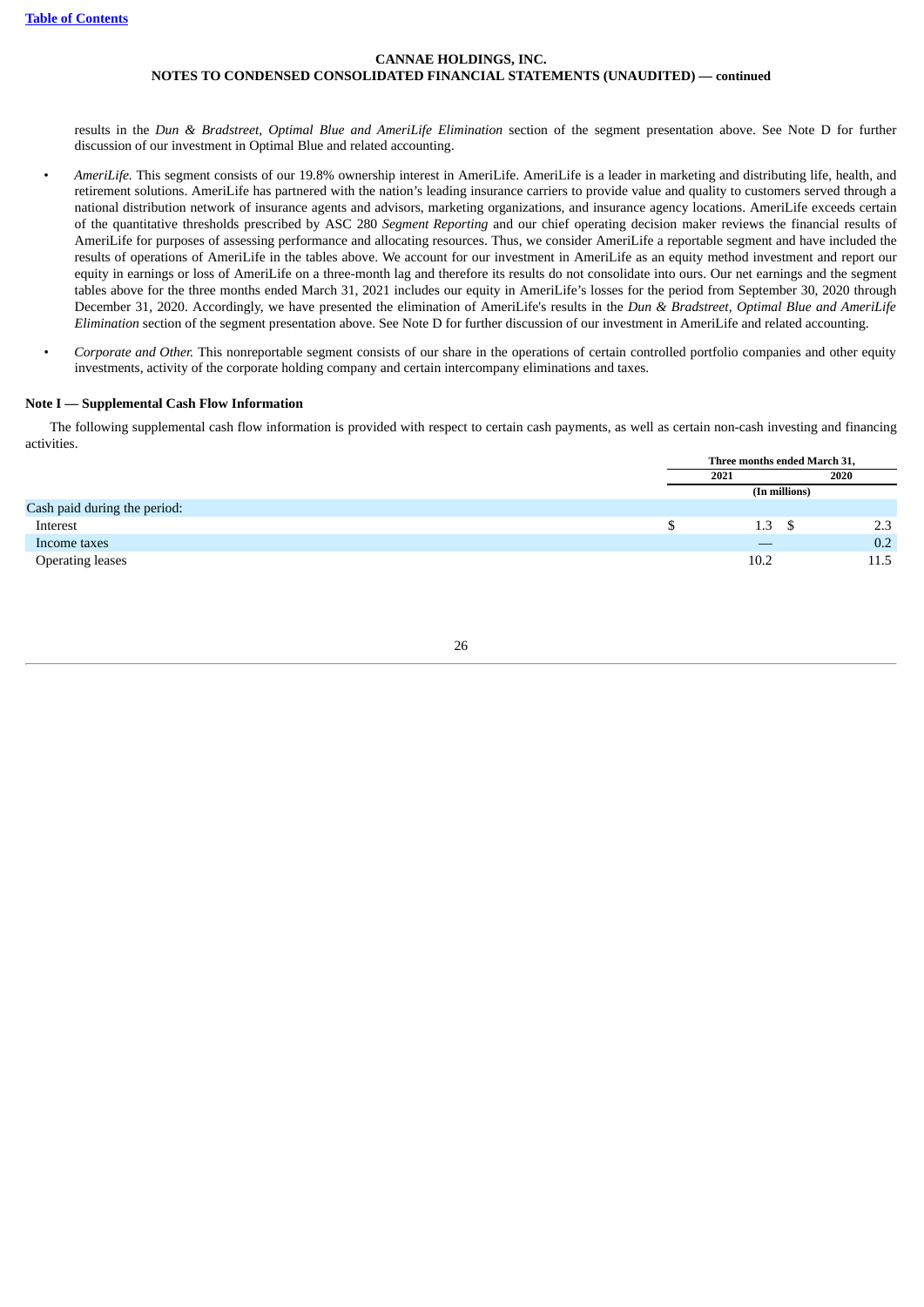# **CANNAE HOLDINGS, INC.**

# **NOTES TO CONDENSED CONSOLIDATED FINANCIAL STATEMENTS (UNAUDITED) — continued**

### **Note J — Assets Held for Sale**

In March 2021, the Company received the LOIs for the sale of all of our ownership interests in Legendary Baking and VIBSQ. As a result of the Company's plan to sell Legendary Baking and VIBSQ and receipt of the LOIs, we have reclassified the assets and liabilities of Legendary Baking and VIBSQ as assets and liabilities held for sale on our Condensed Consolidated Balance Sheet as of March 31, 2021.

The carrying amounts of the major classes of assets and liabilities included as part of the disposal groups classified as held for sale is presented below:

|                                                | March 31, 2021<br>(In millions) |
|------------------------------------------------|---------------------------------|
| Assets                                         |                                 |
| Cash and cash equivalents                      | \$                              |
| Trade receivables, net                         | 8                               |
| Inventory                                      | 8                               |
| Property and equipment, net                    | 20                              |
| Right of use assets                            | 16                              |
| Intangible assets                              | 21                              |
| Other assets                                   |                                 |
| Valuation allowance                            | (7                              |
| <b>Total Assets</b>                            | 76                              |
|                                                |                                 |
| Liabilities                                    |                                 |
| Accounts payable and other accrued liabilities | \$<br>21                        |
| Lease liabilities                              | 16                              |
| Other liabilities                              | $\overline{2}$                  |
| <b>Total liabilities</b>                       | 40                              |

<span id="page-29-0"></span>We recorded a loss of \$7.0 million as a result of classifying Legendary Baking and VIBSQ as held for sale which is included in Recognized (losses) gains, net on the Condensed Consolidated Statement of Operations for the three months ended March 31, 2021. These disposal groups are included in the Restaurant Group segment.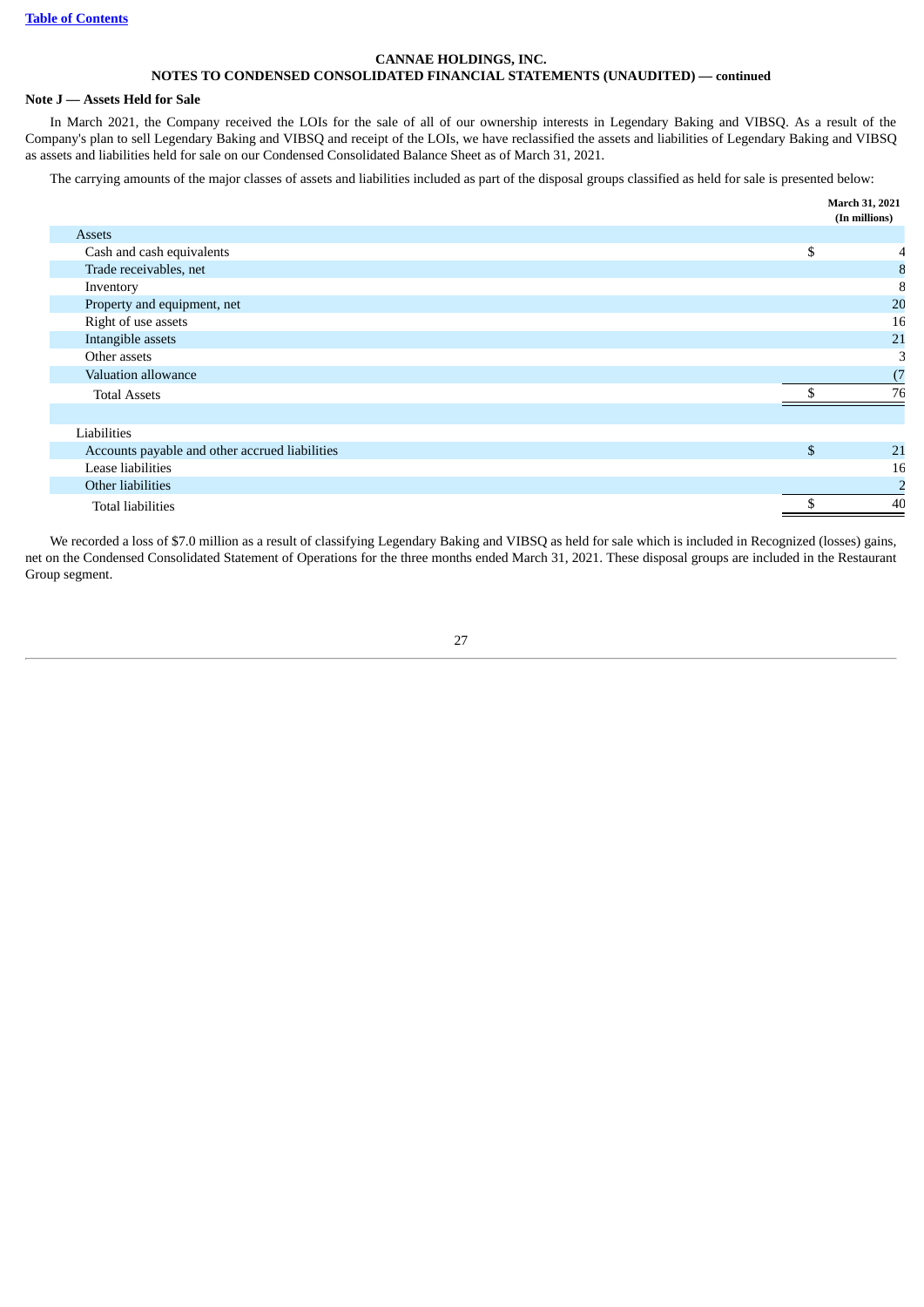#### **Item 2. Management's Discussion and Analysis of Financial Condition and Results of Operations**

The statements contained in this Quarterly Report on Form 10-Q (this "Quarterly Report") that are not purely historical are forward-looking statements within the meaning of Section 27A of the Securities Act of 1933, as amended, and Section 21E of the Securities Exchange Act of 1934, as amended (the "Exchange Act"), including statements regarding our expectations, hopes, intentions or strategies regarding the future. All forward-looking statements included in this document are based on information available to us on the date hereof, and we assume no obligation to update any such forward-looking statements. It is important to note that our actual results could vary materially from those forward-looking statements contained herein due to many factors, including, but not limited to: changes in general economic, business and political conditions, including changes in the financial markets and changes in conditions resulting from the outbreak of a pandemic such as the novel coronavirus COVID-19 ("COVID-19"); the overall impact of the outbreak of COVID-19 and measures to curb its spread, including the effect of governmental or voluntary mitigation measures such as business shutdowns, social distancing, and stay-at-home orders; our potential inability to find suitable acquisition candidates, acquisitions in lines of business that will not necessarily be limited to our traditional areas of focus, or difficulties in integrating acquisitions; significant competition that our operating subsidiaries face; risks associated with our Split-Off from Fidelity National Financial, Inc., including the Investment Company Act of 1940; risks related to our Externalization; and other risks detailed in the "Statement Regarding Forward-Looking Information," "Risk Factors" and other sections of our Annual Report on Form 10-K for the year ended December 31, 2020 (our "Annual Report") and other filings with the SEC.

The following discussion should be read in conjunction with our Annual Report.

#### **Overview**

For a description of our business, including descriptions of segments and recent business developments, see the discussion under *Basis of Financial Statements* in Note A to the Condensed Consolidated Financial Statements included in Item 1 of Part I of this Quarterly Report, which is incorporated by reference into this Part I, Item 2.

#### **Business Trends and Conditions**

*Dun & Bradstreet.* Businesses rely on business-to-business data and analytics providers to extract data-driven insights and make better decisions. For example, in commercial lending and trade credit, the scarcity of readily available credit history makes the extension of credit a time-consuming and imprecise process. In procurement, businesses face increasingly complex and global supply chains, making the assessment of compliance and viability of all suppliers prohibitively difficult and expensive if not conducted effectively. In sales and marketing, businesses have benefited from the proliferation of customer relationship management, Marketing Automation and Sales Acceleration tools designed to help identify, track and improve both customer management and prospecting growth activities. While these tools are helping to fill sales funnels and improve the progression of opportunities, key challenges remain in sales force productivity, effective client segmentation and marketing campaign activation. Common stumbling blocks include incorrect, or outdated, contact information, duplicated or inaccurate firmographic data and a lack of synchronization between the various platforms in the marketing technology ecosystem.

D&B helps its clients solve these mission critical business problems. D&B believes the total addressable market (''TAM'') in which it operates is large, growing and significantly underpenetrated. D&B participates in the big data and analytics software market, as defined by Interactive Data Corporation, or IDC, which represents a collection of software markets that functionally address decision support and decision automation. This market includes business intelligence and analytics tools, analytic data management and integration platforms and analytics and performance management applications. Within the broader market of data and analytics solutions, D&B serves a number of different markets, including the commercial credit data, sales and marketing data and Governance, Risk and Compliance ("GRC") markets to provide clients with decisioning support and automation. As D&B continues to drive innovation in its solutions, it expects to address a greater portion of this TAM as new use cases for its data assets and analytical capabilities are introduced.

D&B believes there are several key trends in the global macroeconomic environment generating additional growth in D&B's TAM and increasing the demand for its solutions, including growing recognition by business of the value of analytics and data-informed business decisioning, growth in data creation and applications driven by the proliferation of new technologies with new data sets and applications, advances in analytical capabilities that are unlocking the value of data, and heightened compliance requirements in the regulatory environment for business driven by the growth of new technologies.

*Restaurant Group*. The restaurant industry is highly competitive and is often affected by changes in consumer tastes and discretionary spending patterns; changes in general economic conditions; public safety conditions or concerns; demographic trends; weather conditions; the cost of food products, labor, energy and other operating costs; and governmental regulations. Higher labor costs due to state and local minimum wage increases and shopping pattern shifts to e-commerce and "ready to eat" grocery and convenience stores have had a negative impact on restaurant performance, particularly in the casual and family dining restaurants in which the company operates.

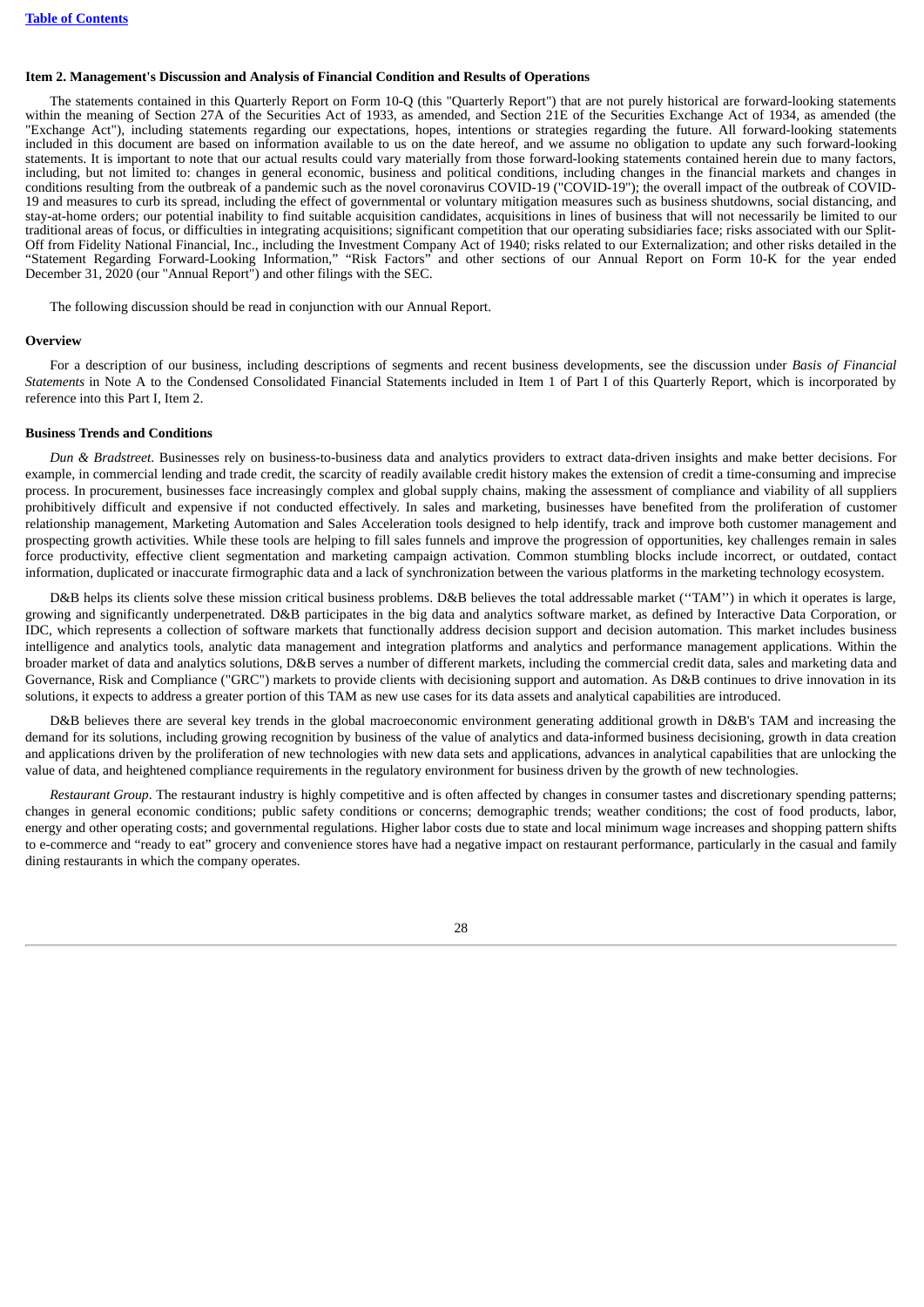The restaurant industry is also characterized by high capital investments for new restaurants and relatively high fixed or semi-variable restaurant operating expenses. Because of the high fixed and semi-variable expenses, changes in sales in existing restaurants are generally expected to significantly affect restaurant profitability because many restaurant costs and expenses are not expected to change at the same rate as sales. The most significant commodities that may affect our cost of food and beverage are beef, seafood, poultry, and dairy, which accounted for approximately half of our overall cost of food and beverage in the past. Generally, temporary increases in these costs are not passed on to guests; however, in the past, we have adjusted menu prices to compensate for increased costs of a more permanent nature.

Average weekly sales per restaurant are typically higher in the first and fourth quarters than in other quarters, and we typically generate a disproportionate share of our earnings from operations in the first and fourth quarters. Holidays, severe weather and other disruptive conditions may impact sales volumes seasonally in some operating regions.

Our revenues in future periods will continue to be subject to these and other factors that are beyond our control and, as a result, are likely to fluctuate.

*COVID-19.* In March 2020, the outbreak of COVID-19 was declared a national health emergency in the United States and worldwide. As a result of the unprecedented social restrictions related to COVID-19, our Restaurant Group brands experienced a significant reduction in guest counts beginning in the last two weeks of March 2020 and continuing through the end of the year. In response to the outbreak and these changing conditions, our Restaurant Group brands closed the dining rooms in substantially all of our restaurants in late March 2020 with substantially all remaining closed to dine in customers through early May 2020. During such time, most of our restaurants were solely operating to-go and delivery services in the jurisdictions where government regulations permit restaurants to continue to operate and where the guest demand made such operations sustainable. We temporarily closed certain restaurants, modified work hours for our Restaurant Group employees and identified and implemented cost savings measures throughout our Restaurant Group operations.

Timing of reopening stores and resulting guest traffic has varied by jurisdiction. In the second half of 2020, our Restaurant Group experienced a gradual increase in guest traffic and revenues compared to the first half of 2020; however, the volume of customers visiting our stores remained below our historical levels through December 31, 2020. We experienced an increase in revenues from to-go and delivery sales from historical experience; however, comparable store sales across all of our restaurant brands remained depressed compared to previous years.

Coinciding with the first available vaccines for COVID-19 in December 2020, capacity restrictions on dining rooms began to ease in most jurisdictions in which our Restaurant Group operates. Furthermore, the U.S. Treasury provided a new round of stimulus through direct payments to U.S. citizens. Through the three months ended March 31, 2021, we are still operating a limited number of restaurants with restricted capacity. Uncertainty remains regarding the continued rate of immunization in the public, timing of an economic recovery, and changed guest decision-making with regard to dining in restaurants.

The COVID-19 outbreak and these responses have affected and may continue to adversely affect our Restaurant Group brands' guest traffic, sales and operating costs. See further discussion of the impact of COVID-19 on our Restaurant Group in the *Results of Operations* subsection below*.*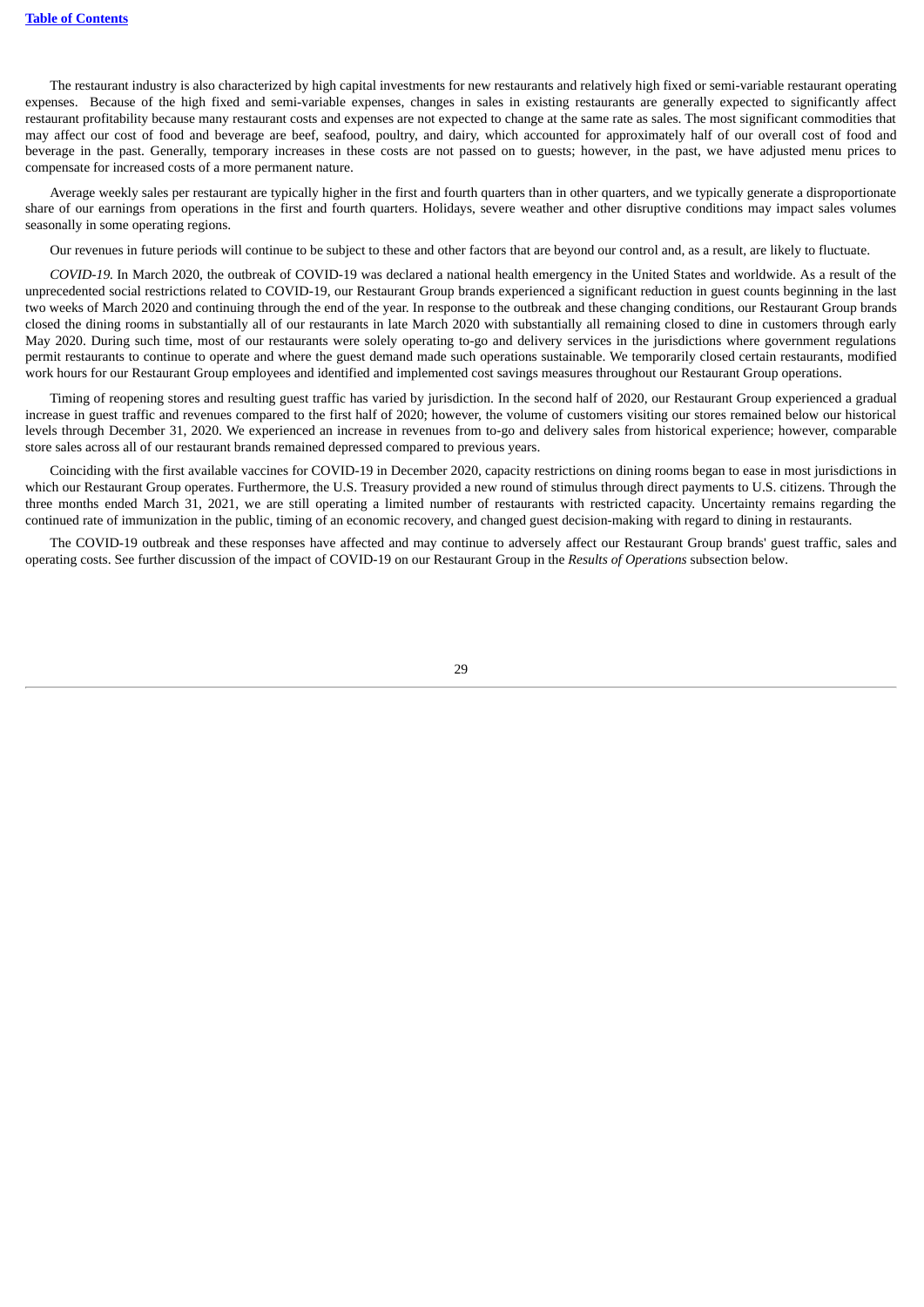# **Results of Operations**

# *Consolidated Results of Operations*

*Net Earnings.* The following table presents certain financial data for the periods indicated:

|                                                                                       | Three months ended March 31, |         |                       |  |
|---------------------------------------------------------------------------------------|------------------------------|---------|-----------------------|--|
|                                                                                       |                              | 2021    |                       |  |
|                                                                                       |                              |         | (Dollars in millions) |  |
| Revenues:                                                                             |                              |         |                       |  |
| Restaurant revenue                                                                    | \$                           | 167.3   | \$<br>169.9           |  |
| Other operating revenue                                                               |                              | 4.6     | 3.1                   |  |
| Total operating revenues                                                              |                              | 171.9   | 173.0                 |  |
| Operating expenses:                                                                   |                              |         |                       |  |
| Cost of restaurant revenue                                                            |                              | 147.7   | 153.1                 |  |
| Personnel costs                                                                       |                              | 12.0    | 29.2                  |  |
| Depreciation and amortization                                                         |                              | 7.9     | 8.4                   |  |
| Other operating expenses                                                              |                              | 40.3    | 27.9                  |  |
| Goodwill impairment                                                                   |                              |         | 7.7                   |  |
| Total operating expenses                                                              |                              | 207.9   | 226.3                 |  |
| <b>Operating loss</b>                                                                 |                              | (36.0)  | (53.3)                |  |
| Other income (expense):                                                               |                              |         |                       |  |
| Interest, investment and other income                                                 |                              | 0.9     | 2.2                   |  |
| Interest expense                                                                      |                              | (2.1)   | (3.8)                 |  |
| Recognized (losses) gains, net                                                        |                              | (312.5) | 915.1                 |  |
| Total other (expense) income                                                          |                              | (313.7) | 913.5                 |  |
| (Loss) earnings before income taxes and equity in losses of unconsolidated affiliates |                              | (349.7) | 860.2                 |  |
| Income tax (benefit) expense                                                          |                              | (62.0)  | 169.4                 |  |
| (Loss) earnings before equity in earnings (losses) of unconsolidated affiliates       |                              | (287.7) | 690.8                 |  |
| Equity in earnings (losses) of unconsolidated affiliates                              |                              | 53.9    | (52.7)                |  |
| Net (loss) earnings                                                                   |                              | (233.8) | 638.1                 |  |
| Less: Net loss attributable to non-controlling interests                              |                              | (0.7)   | (9.6)                 |  |
| Net (loss) earnings attributable to Cannae Holdings, Inc. common shareholders         | \$                           | (233.1) | 647.7<br>\$           |  |

*Revenues.*

Total revenues decreased \$1.1 million, or 0.6%, in the three months ended March 31, 2021 compared to the corresponding period in 2020.

Net earnings attributable to Cannae Holdings, Inc. common shareholders decreased \$880.8 million, or 136.0%, in the three months ended March 31, 2021 compared to the corresponding period in 2020.

The change in revenue and net earnings (loss) is discussed in further detail at the segment level below.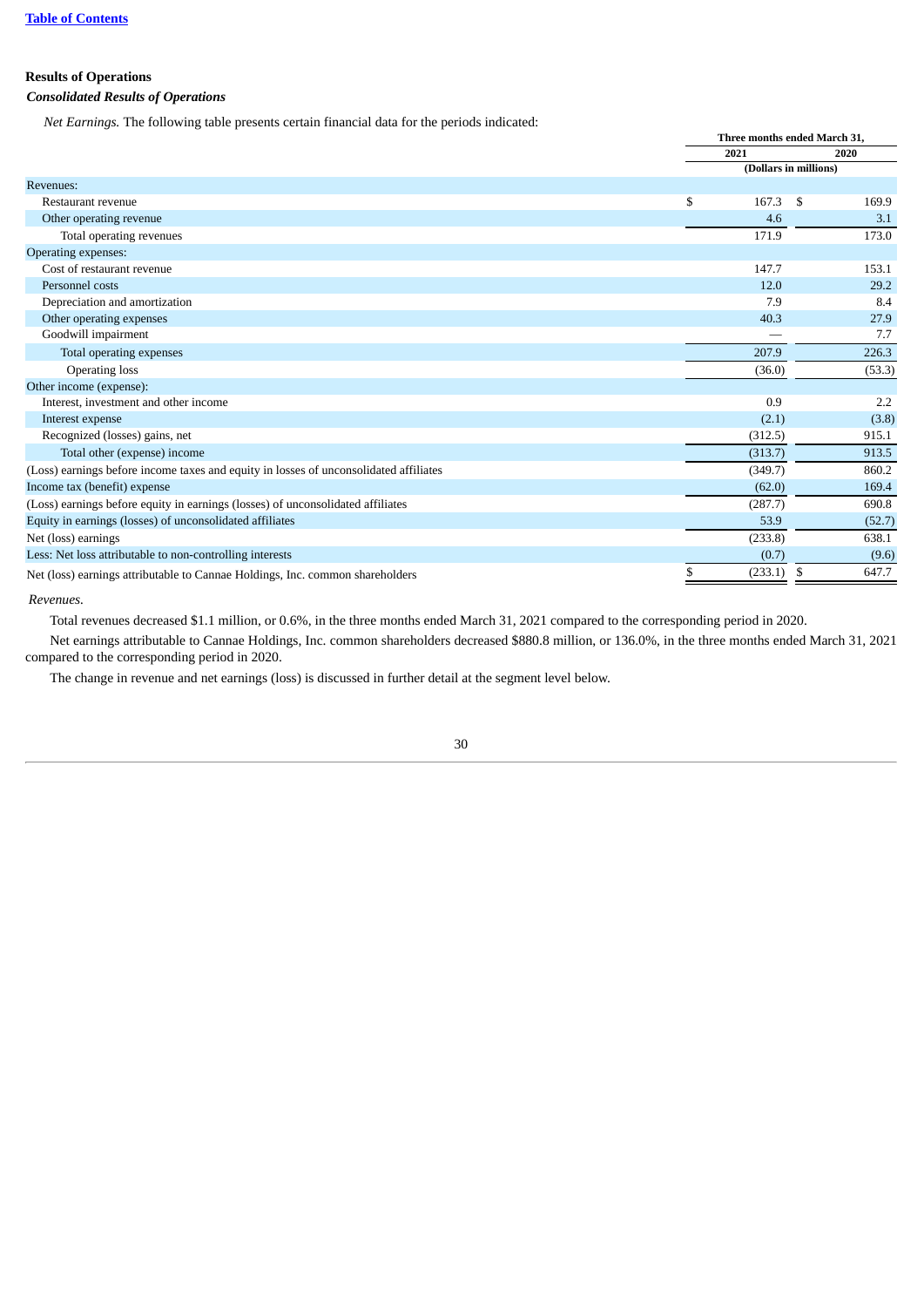*Expenses.*

Our operating expenses consist primarily of personnel costs, cost of restaurant revenue, other operating expenses, and depreciation and amortization.

Cost of restaurant revenue includes cost of food and beverage, primarily the costs of beef, groceries, produce, seafood, poultry and alcoholic and nonalcoholic beverages, net of vendor discounts and rebates, payroll and related costs and expenses directly relating to restaurant level activities, and restaurant operating costs including occupancy and other operating expenses at the restaurant level.

Personnel costs include base salaries, commissions, benefits, stock-based compensation and bonuses paid to employees, and are one of our most significant operating expenses. Personnel costs that are directly attributable to the operations of the Restaurant Group are included in Cost of restaurant revenue.

Other operating expenses include rent, professional fees, advertising costs, travel expenses and impairments of operating assets.

Depreciation and amortization expense consists of our depreciation related to investments in property and equipment as well as amortization of intangible assets.

The change in expenses from our segments is discussed in further detail at the segment level below.

Income tax (benefit) was \$62.0 million and income tax expense was \$169.4 million in the three-month periods ended March 31, 2021 and 2020, respectively. Our effective tax rate was 17.7% and 19.7% in the three months ended March 31, 2021 and 2020, respectively. Our effective tax rate fluctuates depending on our estimate of ultimate income tax liability and changes in the characteristics of net earnings, such as the weighting of operating income versus investment income or earnings of unconsolidated affiliates.

### *Other.*

\_\_\_\_\_\_\_\_\_\_\_\_\_\_\_\_\_\_\_\_\_\_\_\_\_\_\_\_\_\_\_\_\_\_\_\_\_

Equity in earnings (losses) of unconsolidated affiliates for the three months ended March 31, 2021 and 2020 consisted of the following (in millions):

|                     | March 31, 2021 | Three months ended | Three months ended<br><b>March 31, 2020</b> |
|---------------------|----------------|--------------------|---------------------------------------------|
| Dun & Bradstreet    |                | (6.4)              | ΙU                                          |
| Ceridian (1)        |                |                    |                                             |
| <b>Optimal Blue</b> |                | (4.0)              |                                             |
| Senator JV          |                | (1.2)              | (58)                                        |
| AmeriLife           |                | (5.9)              |                                             |
| Other               |                | 71.4               |                                             |
| Total               |                | 53.9               | (52)                                        |
|                     |                |                    |                                             |

(1) The amount for the three months ended March 31, 2020 represents the Company's equity in earnings of Ceridian in the three months ended March 31, 2020 prior to the change in accounting for the investment beginning March 31, 2020.

Other equity in earnings (losses) of unconsolidated affiliates in the table above for the three months ended March 31, 2021 includes the Company's ratable share of the gain recorded by the sponsor of FTAC II associated with the sponsor's accounting for its investment in Paysafe.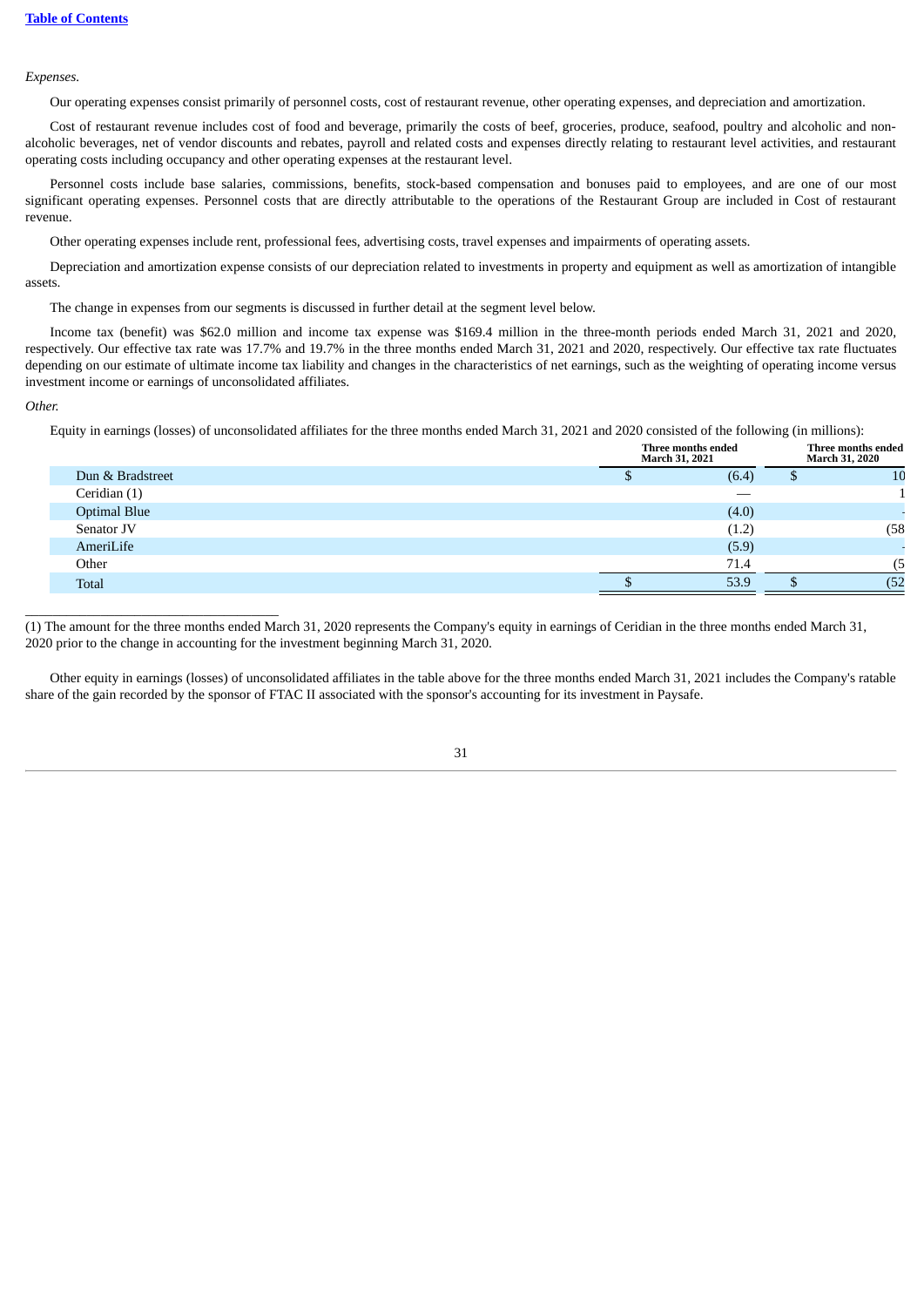### *Restaurant Group*

The following table presents the results from operations of our Restaurant Group segment:

|                                                                            |      | Three months ended March 31, |        |  |  |
|----------------------------------------------------------------------------|------|------------------------------|--------|--|--|
|                                                                            | 2021 |                              | 2020   |  |  |
|                                                                            |      | (In millions)                |        |  |  |
| Revenues:                                                                  |      |                              |        |  |  |
| Restaurant revenue                                                         | \$.  | 167.3<br>\$                  | 169.9  |  |  |
| Total operating revenues                                                   |      | 167.3                        | 169.9  |  |  |
| Operating expenses:                                                        |      |                              |        |  |  |
| Cost of restaurant revenue                                                 |      | 147.7                        | 153.1  |  |  |
| Personnel costs                                                            |      | 8.2                          | 8.5    |  |  |
| Depreciation and amortization                                              |      | 7.2                          | 7.7    |  |  |
| Other operating expenses                                                   |      | 10.0                         | 18.5   |  |  |
| Goodwill impairment                                                        |      |                              | 7.7    |  |  |
| Total operating expenses                                                   |      | 173.1                        | 195.5  |  |  |
| <b>Operating loss</b>                                                      |      | (5.8)                        | (25.6) |  |  |
| Other income (expense):                                                    |      |                              |        |  |  |
| Interest expense                                                           |      | (2.4)                        | (3.1)  |  |  |
| Recognized gains, net                                                      |      | 0.2                          | 7.8    |  |  |
| Total other (expense) income                                               |      | (2.2)                        | 4.7    |  |  |
| Loss before income taxes and equity in losses of unconsolidated affiliates | ъ    | (8.0)<br>-\$                 | (20.9) |  |  |

Total revenues for the Restaurant group segment decreased \$2.6 million, or 1.5%, in the three months ended March 31, 2021 compared to the corresponding periods in 2020. The decrease was primarily driven by: (1) an overall decrease in comparable store sales (discussed in further detail below) driven by continued recovery from the COVID-19 pandemic and the related social restrictions imposed by state and local governments beginning in March 2020, which resulted in the closing of dining rooms for substantially all of our restaurants beginning in late March 2020 and (2) the closing or sale of company-owned restaurants primarily associated with our O'Charley's, Village Inn, and Baker's Square concepts subsequent to the prior year periods. The decrease was partially offset by increased revenue related to the reconsolidation of Legendary Baking and VIBSQ beginning October 2, 2020 as part of their emergence from bankruptcy.

Revenue of \$20.5 million was recorded in the three months ended March 31, 2020 associated with stores closed subsequent to March 31, 2020. Revenue associated with our Blue Ribbon brands was \$19.6 million and \$17.8 million in the three months ended March 31, 2021 and 2020, respectively.

*Comparable Store Sales.* One method we use in evaluating the performance of our restaurants is to compare sales results for restaurants period over period. A new restaurant is included in our comparable store sales figures starting in the first period following the restaurant's first seventy-eight weeks of operations. Changes in comparable store sales reflect changes in sales for the comparable store group of restaurants over a specified period of time. This measure highlights the performance of existing restaurants, as the impact of new restaurant openings is excluded. Comparable store sales for our O'Charley's brand increased by 8.6%. The increase is attributable to the closure of underperforming stores and the impact of COVID-19 on sales in March 2020. Comparable store sales for our 99 Restaurants, Village Inn, and Baker's Square brands decreased 7.7%, 12.5%, and 31.5% respectively, in the three months ended March 31, 2021 compared to the comparable periods in 2020. The decrease is primarily attributable to the continued impact of COVID-19 for the full quarter ended March 31, 2021 compared to an impact of approximately two weeks for the quarter ended March 31, 2020. The decrease was partially offset by an overall increase in the average guest check in the 2021 period compared to the corresponding 2020 period.

Cost of restaurant revenue decreased directionally consistent with Restaurant revenues. Cost of restaurant revenue as a percentage of restaurant revenue was 88.3% and 90.1% in the three months ended March 31, 2021 and 2020, respectively. The decrease in cost of restaurant revenue as a percentage of restaurant revenue in the three months ended March 31, 2021 compared to the comparable period in 2020 is primarily attributable to improvements in overall labor costs resulting from a gradual return of the workforce during the recovery from the COVID-19 pandemic, partially offset by increased costs of food and supplies.

Other operating expense decreased \$8.5 million, or 45.9%, in the three months ended March 31, 2021 from the corresponding period in 2020. The decrease is primarily attributable to the impairment of assets of \$6.8 million in the three

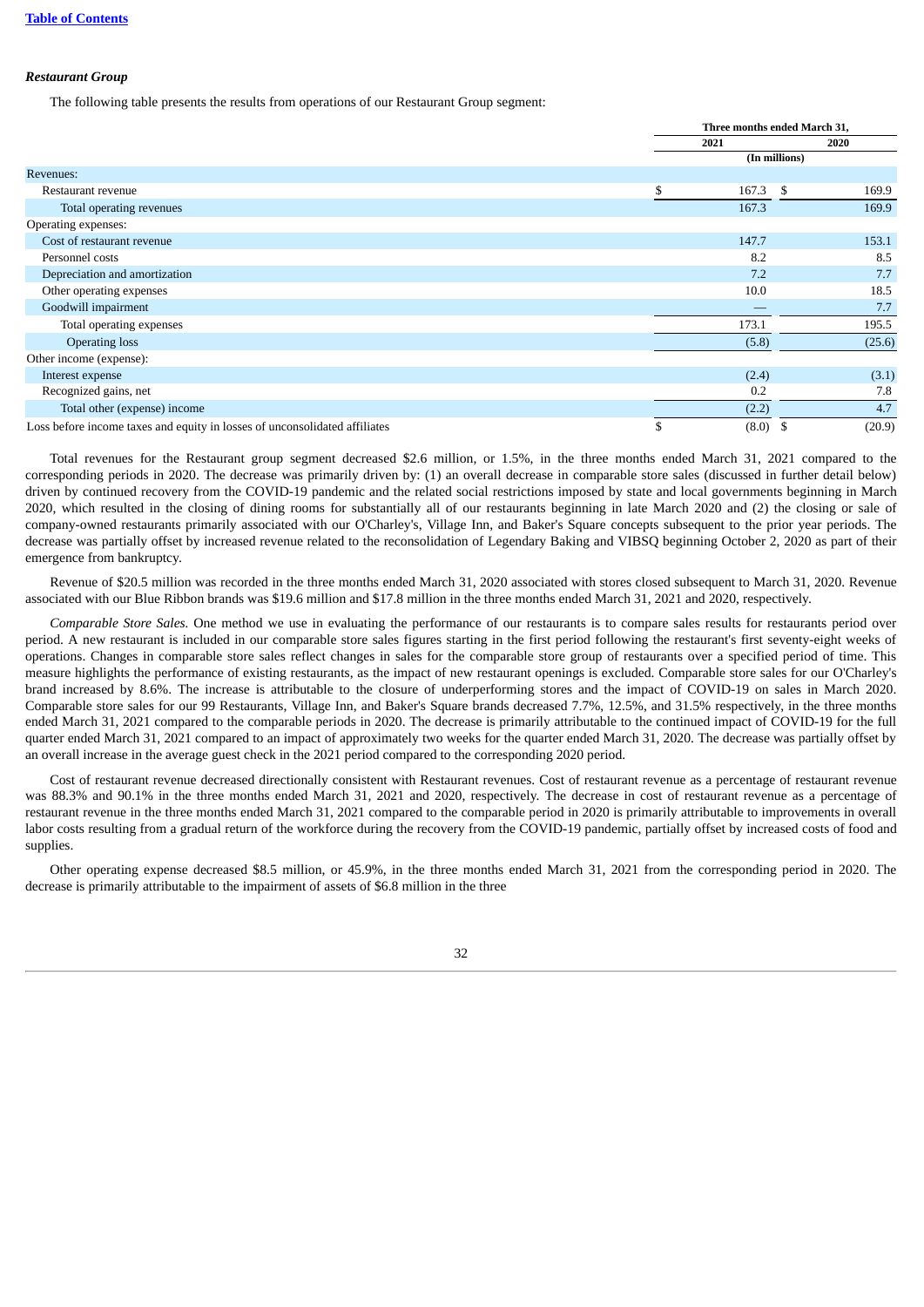months ended March 31, 2020 along with a decrease in spending on advertising at O'Charley's and 99 Restaurants in the three months ended March 31, 2021 compared to the comparable period in 2020.

Recognized gains and losses, net for the three months ended March 31, 2020 includes a gain of ### as a result of the deconsolidation of Blue Ribbon on January 27, 2020 and an other-than-temporary impairment loss on our recorded investment in Blue Ribbon of ###.

Loss before income taxes decreased by \$12.9 million, or 61.7%, in the three months ended March 31, 2021 from the corresponding periods in 2020. The decrease in loss was primarily attributable to the factors discussed above.

#### *Dun & Bradstreet*

As of March 31, 2021, we own approximately 17.7% of the outstanding common stock of Dun & Bradstreet. We account for our investment in Dun & Bradstreet under the equity method of accounting; therefore, its results of operations do not consolidate into ours.

Summarized financial information for Dun & Bradstreet for the relevant dates and time periods included in Investments in unconsolidated affiliates and Equity in earnings (losses) of unconsolidated affiliates in our Condensed Consolidated Balance Sheets and Statements of Operations, respectively, is presented below. Financial information for the three months ended March 31, 2020 represents that of Star Parent, L.P. ("Star Parent"), the former parent of D&B through which the Company was invested prior to D&B's initial public offering in July 2020.

|                                                                                | Three months ended March 31. |        |               |      |  |
|--------------------------------------------------------------------------------|------------------------------|--------|---------------|------|--|
|                                                                                | 2021                         |        |               | 2020 |  |
|                                                                                |                              |        | (In millions) |      |  |
| Total revenues                                                                 |                              | 504.5  |               | 395. |  |
| Loss before income taxes                                                       |                              | (33.7) |               | (0,  |  |
| Net (loss) earnings                                                            |                              | (23.3) |               | 74.  |  |
| Dividends attributable to preferred equity and noncontrolling interest expense |                              | (1.7)  |               | (32. |  |
| Net (loss) income attributable to Dun & Bradstreet                             |                              | (25.0) |               | 41   |  |

Details relating to the results of operations of Dun & Bradstreet (NYSE: "DNB") can be found in its periodic reports filed with the SEC.

### *Optimal Blue*

On September 15, 2020, we completed our investment in Optimal Blue. We account for our investment in Optimal Blue under the equity method of accounting; therefore, its results of operations do not consolidate into ours.

Summarized financial information for Optimal Blue for the relevant dates and time periods included in Equity in earnings (losses) of unconsolidated affiliates in our Statements of Operations is presented below.

|                | <b>Three Months Ended Mar</b><br>31, 2021 |
|----------------|-------------------------------------------|
|                | (In millions)                             |
| Total revenues | 41                                        |
| Operating loss | (17)                                      |
| Net loss       | (21)                                      |

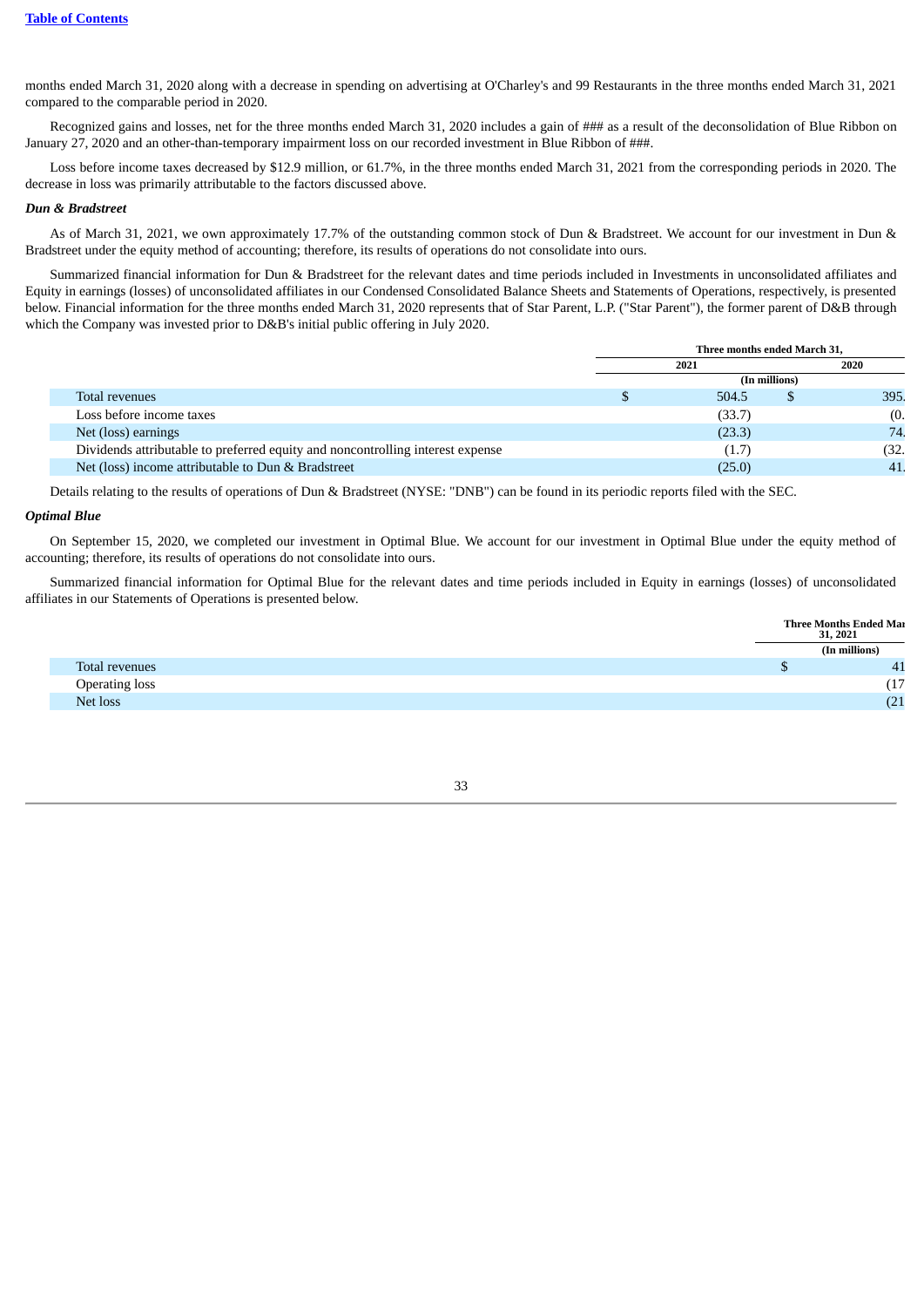### *AmeriLife*

On March 18, 2020, we closed on our \$125.0 million investment in the AmeriLife Joint Venture. Summarized financial information for AmeriLife for the relevant dates and time periods included in Investments in unconsolidated affiliates and Equity in earnings (losses) of unconsolidated affiliates in our Condensed Consolidated Balance Sheets and Statements of Operations, respectively, is presented below. We account for our investment in AmeriLife as an equity method investment and report our equity in earnings or loss of AmeriLife on a three-month lag. Accordingly, there is no equity in earning or loss of AmeriLife included in the Company's results of operations for the three months ended March 31, 2020 and our net earnings for the three months ended March 31, 2021 includes our equity in AmeriLife's losses for the period from September 30, 2020 through December 31, 2020.

|                                                 | <b>Three Months Ended Mar</b><br>31, 2021 |
|-------------------------------------------------|-------------------------------------------|
|                                                 | (In millions)                             |
| Total revenues                                  | 131                                       |
| Operating income                                | (2.                                       |
| Net loss                                        | (13.                                      |
| Income attributable to noncontrolling interests | 11                                        |
| Net loss attributable to AmeriLife              | (24)                                      |
|                                                 |                                           |

#### *Corporate and Other*

The Corporate and Other segment consists of our share in the operations of certain controlled portfolio companies and other equity investments, activity of the corporate holding company and certain intercompany eliminations and taxes.

The following table presents the results from operations of our non-reportable Corporate and other segment:

|                                                                                       | Three months ended March 31,<br>2021<br>2020 |         |               |                |
|---------------------------------------------------------------------------------------|----------------------------------------------|---------|---------------|----------------|
|                                                                                       |                                              |         |               |                |
|                                                                                       |                                              |         | (In millions) |                |
| Revenues:                                                                             |                                              |         |               |                |
| Other operating revenue                                                               | \$                                           | 4.6     | \$            |                |
| Operating expenses:                                                                   |                                              |         |               |                |
| Personnel costs                                                                       |                                              | 3.8     |               | 20             |
| Depreciation and amortization                                                         |                                              | 0.7     |               |                |
| Other operating expenses                                                              |                                              | 30.3    |               |                |
| Total operating expenses                                                              |                                              | 34.8    |               | 3 <sup>c</sup> |
| Operating loss                                                                        |                                              | (30.2)  |               | (27)           |
| Other income (expense):                                                               |                                              |         |               |                |
| Interest, investment and other income                                                 |                                              | 0.9     |               |                |
| Interest expense                                                                      |                                              | 0.3     |               | (0)            |
| Recognized (losses) gains, net                                                        |                                              | (312.7) |               | 907            |
| Total other (expense) income                                                          |                                              | (311.5) |               | 908            |
| (Loss) earnings before income taxes and equity in losses of unconsolidated affiliates |                                              | (341.7) |               | 881            |

Personnel costs decreased \$16.9 million in the three months ended March 31, 2021 compared to the corresponding period in 2020. The decrease was primarily driven by \$16.8 million in investment success bonuses paid in the 2020 period related to our sales of shares of Ceridian paid in 2020.

Other operating expenses increased by \$20.9 million in the three months ended March 31, 2021 compared to the corresponding period in 2020. The increase was primarily driven by \$17.1 million of carried interest expense incurred with our Manager related to distributions received by the Company from the Senator JV.

Recognized (losses) gains, net, decreased \$1,220.0 million in the three months ended March 31, 2021 compared to the corresponding period in 2020. The decrease is primarily attributable to a loss of \$312.1 million on our equity securities of Ceridian in the three months ended March 31, 2021 compared to a gain of \$223.1 million on the sale of a portion of our

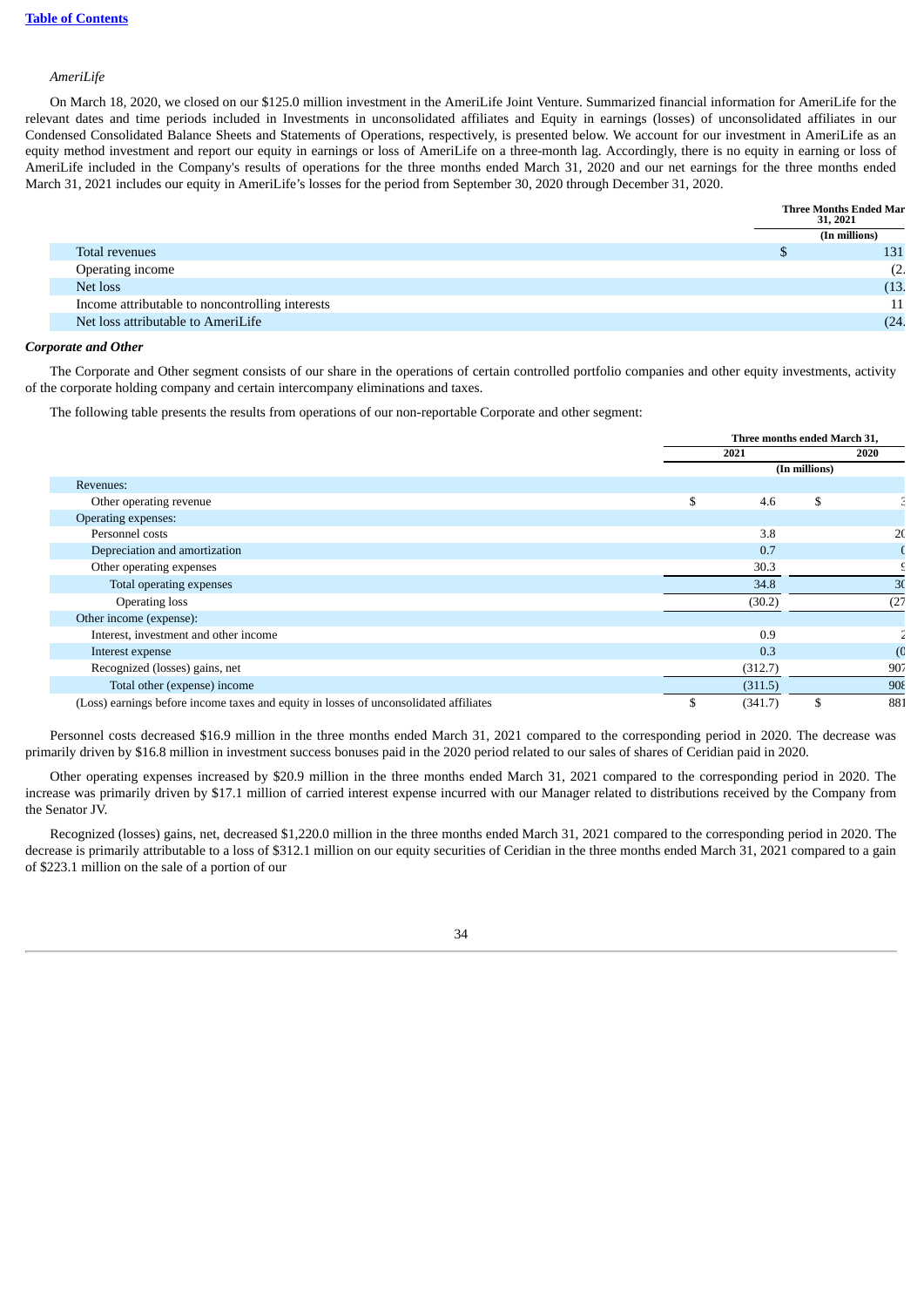holdings of Ceridian stock in February 2020 and a gain of \$684.9 million on our change in accounting for our investment in Ceridian in the 2020 period. See Note D for further information on recognized gains on equity securities.

(Loss) earnings before income taxes decreased \$1,222.8 million in the three months ended March 31, 2021 compared to the corresponding period in 2020. The decreased earnings was primarily attributable to the factors noted above.

#### **Liquidity and Capital Resources**

*Cash Requirements.* Our current cash requirements include personnel costs, operating expenses, taxes, payments of interest and principal on our debt, capital expenditures, and business acquisitions. There are no restrictions on our retained earnings regarding our ability to pay dividends to stockholders, although there are limits on the ability of certain subsidiaries to pay dividends to us, as a result of provisions in certain debt agreements. The declaration of any future dividends is at the discretion of our Board of Directors. Additional uses of cash flow are expected to include additional investments, business acquisitions or stock repurchases.

As of March 31, 2021, we had cash and cash equivalents of \$439.7 million, of which \$387.2 million was cash held by the corporate holding company, and \$200.0 million of capacity under our existing holding company credit facilities with the ability to add an additional \$400.0 million of borrowing capacity by amending our 2020 Margin Facility.

We continually assess our capital allocation strategy, including decisions relating to reducing debt, repurchasing our stock, and/or conserving cash. We believe that all anticipated cash requirements for current operations will be met from internally generated funds, cash dividends from subsidiaries, cash generated by investment securities, potential sales of non-strategic assets, and borrowings on existing credit facilities. Our short-term and long-term liquidity requirements are monitored regularly to ensure that we can meet our cash requirements. We forecast the needs of all of our subsidiaries and periodically review their short-term and long-term projected sources and uses of funds, as well as the asset, liability, investment and cash flow assumptions underlying such forecasts.

We are focused on evaluating our assets and investments as potential vehicles for creating liquidity. Our intent is to use that liquidity for general corporate purposes, including future investments, potentially reducing debt, repurchasing shares of our stock, other strategic initiatives and/or conserving cash.

*Operating Cash Flow*. Our cash flows provided by (used in) operations for the three months ended March 31, 2021 and 2020 totaled \$6.0 million and \$(34.3) million, respectively. The increase in cash provided by (decrease in cash used in) operations of \$40.3 million is primarily attributable to the timing of payment and receipt of working capital assets and liabilities.

*Investing Cash Flows.* Our cash flows (used in) provided by investing activities for the three months ended March 31, 2021 and 2020 were \$(282.8) million and \$31.3 million, respectively. The decrease in cash provided by (increase in cash used in) investing activities of \$314.1 million in the 2021 period from the 2020 period is primarily attributable to a net increase in new and additional investments in unconsolidated affiliates of 303.3 million in the 2021 period compared to the 2020 period.

*Capital Expenditures.* Total capital expenditures for property and equipment and other intangible assets were \$1.9 million and \$13.6 million for the threemonth periods ended March 31, 2021 and 2020, respectively. The capital expenditures in 2021 and 2020 primarily consisted of purchases of property and equipment in our Restaurant Group segment.

*Financing Cash Flows.* Our cash flows used in financing activities for the three months ended March 31, 2021 and 2020 were \$4.1 million and \$86.4 million, respectively. The decrease in cash used in financing activities of \$82.3 million is primarily attributable to a net decrease in debt proceeds net of service payments of \$4.4 million in the 2021 period compared to \$78.7 in the 2020 period and \$10.8 million of cash paid for purchases of Treasury stock in the 2020 period.

*Financing Arrangements.* For a description of our financing arrangements, see Note F included in Item 1 of Part 1 of this Quarterly Report, which is incorporated by reference into this Item 2 of Part I.

*Seasonality.* There have been no material changes to the seasonality experienced in our businesses from those described for the period as of and for the year ended December 31, 2020 included in our Annual Report on Form 10-K.

*Contractual Obligations.* Our long term contractual obligations generally include our credit agreements and other debt facilities, lease payments and financing obligations on certain of our premises and equipment, purchase obligations of the Restaurant Group and payments to our Manager.

Operating lease payments include the expected future rent payments of the Company and its operating subsidiaries, primarily for the Restaurant Group. The operating leases are accounted for pursuant to ASC 842 *Leases*.

Purchase obligations include agreements to purchase goods or services that are enforceable, are legally binding and specify all significant terms, including fixed or minimum quantities to be purchased; fixed, minimum or variable price provisions; and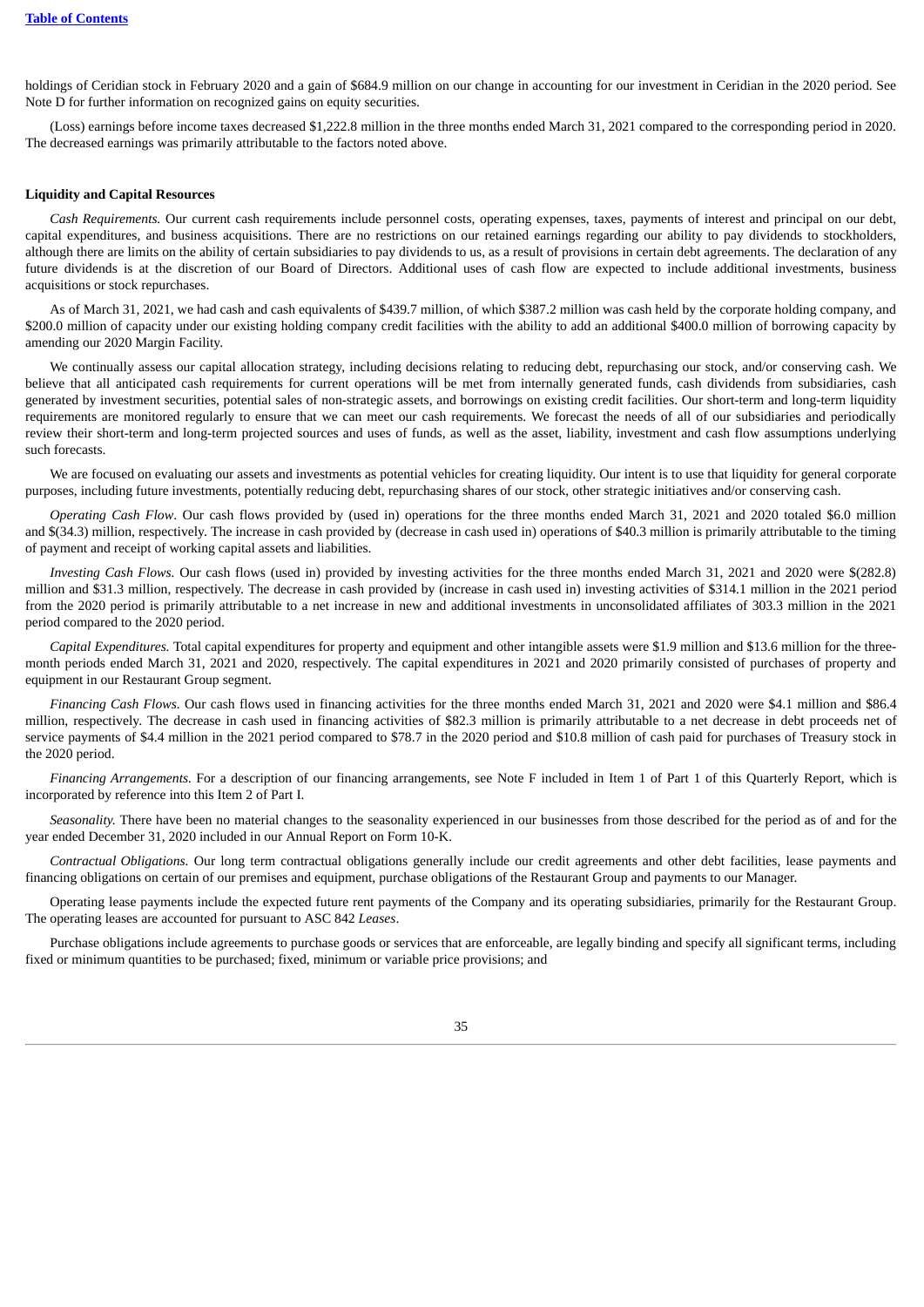the approximate timing of the transaction. The Restaurant Group has unconditional purchase obligations with various vendors, primarily related to food and beverage obligations with fixed commitments in regards to the time period of the contract and the quantities purchased with annual price adjustments that can fluctuate. Future purchase obligations are estimated by assuming historical purchase activity over the remaining, non-cancellable terms of the various agreements. For agreements with minimum purchase obligations, at least the minimum amounts we are legally required to purchase are included. These agreements do not include fixed delivery terms. We used both historical and projected volume and pricing as of March 31, 2021 to determine the amount of these obligations.

Pursuant to the terms of the Management Services Agreement between Cannae LLC and our Manager, Cannae LLC is obligated to pay our Manager a quarterly management fee equal to 0.375% (1.5% annualized) of the Company's cost of invested capital (as defined in the Management Services Agreement) as of the last day of each fiscal quarter, payable in arrears in cash, as may be adjusted pursuant to the terms of the Management Services Agreement. Management fees payable to our Manager are included for the initial 5-year term of the Management Services Agreement that began in September 2019 and are based on our cost of invested capital of \$2,024.9 million as of March 31, 2021.

Restaurant Group financing obligations include its agreements to lease its corporate office and certain O'Charley's restaurant locations which are accounted for as failed sale and leaseback transactions.

|  |  | As of March 31, 2021, our required annual payments relating to these contractual obligations were as follows: |
|--|--|---------------------------------------------------------------------------------------------------------------|
|  |  |                                                                                                               |

|                                                  |   | 2021  |    | 2022 | 2023        |    | 2024          |        | 2025 |    | Thereafter |              | <b>Total</b> |
|--------------------------------------------------|---|-------|----|------|-------------|----|---------------|--------|------|----|------------|--------------|--------------|
|                                                  |   |       |    |      |             |    | (In millions) |        |      |    |            |              |              |
| <b>Operating lease</b><br>payments               | S | 27.4  | \$ | 35.6 | \$<br>32.2  | \$ | 24.2          | \$     | 21.2 | \$ | 146.6      | $\mathbb{S}$ | 287.         |
| Unconditional purchase<br>obligations            |   | 70.6  |    | 12.8 | 7.8         |    | 7.0           |        | 5.9  |    | 6.8        |              | 110.         |
| Notes payable                                    |   | 12.9  |    | 6.8  | 29.2        |    | 0.9           |        | 0.6  |    | 10.2       |              | 60.          |
| Management fees<br>payable to Manager            |   | 22.4  |    | 29.8 | 29.8        |    | 24.9          |        |      |    |            |              | 106.         |
| <b>Restaurant Group</b><br>financing obligations |   | 2.5   |    | 3.4  | 3.4         |    | 3.4           |        | 3.5  |    | 24.3       |              | 40.          |
| Total                                            | σ | 135.8 | σ  | 88.4 | \$<br>102.4 | Φ  | 60.4          | ¢<br>D | 31.2 | c  | 187.9      | \$           | 606.         |

See Note A and Note C to our Condensed Consolidated Financial Statements included in Item 1 of Part I of this Quarterly Report for further discussion of our commitments to fund the Forward Purchase Agreement and Subscription Agreements.

*Capital Stock Transactions*. On September 19, 2019, our Board of Directors approved a three-year stock repurchase program effective September 19, 2019 (the "2019 Repurchase Program") under which we may purchase up to 5 million shares of our CNNE common stock through September 30, 2022. We may make repurchases from time to time in the open market, in block purchases or in privately negotiated transactions, depending on market conditions and other factors.

On March 1, 2021, we announced that our Board has authorized an additional three-year stock repurchase program, effective February 26, 2021 (the "2021 Repurchase Program"), under which the Company may repurchase up to 10 million shares of its common stock. Purchases may be made from time to time in the open market at prevailing prices or in privately negotiated transactions through February 26, 2024. The repurchase program does not obligate the Company to acquire any specific number of shares and may be suspended or terminated at any time.

We did not repurchase any shares of CNNE common stock during the three months ended March 31, 2021 under either the 2019 Repurchase Program or the 2021 Repurchase Program. Since the original commencement of the 2019 Repurchase Program through market close on March 31, 2021, we repurchased a total of 688,416 common shares for approximately \$19.3 million in the aggregate, or an average of \$28.06 per share.

*Off-Balance Sheet Arrangements.* There have been no significant changes to our off-balance sheet arrangements since our Annual Report.

#### <span id="page-38-0"></span>**Item 3. Quantitative and Qualitative Disclosure about Market Risk**

There have been no material changes in the market risks described in our Annual Report on Form 10-K for the year ended December 31, 2020.

### <span id="page-38-1"></span>**Item 4. Controls and Procedures**

As of the end of the period covered by this report, we carried out an evaluation, under the supervision and with the participation of our principal executive officer and principal financial officer, of the effectiveness of the design and operation of our disclosure controls and procedures, as such term is defined in Rule 13a-15(e) under the Securities Exchange Act of 1934, as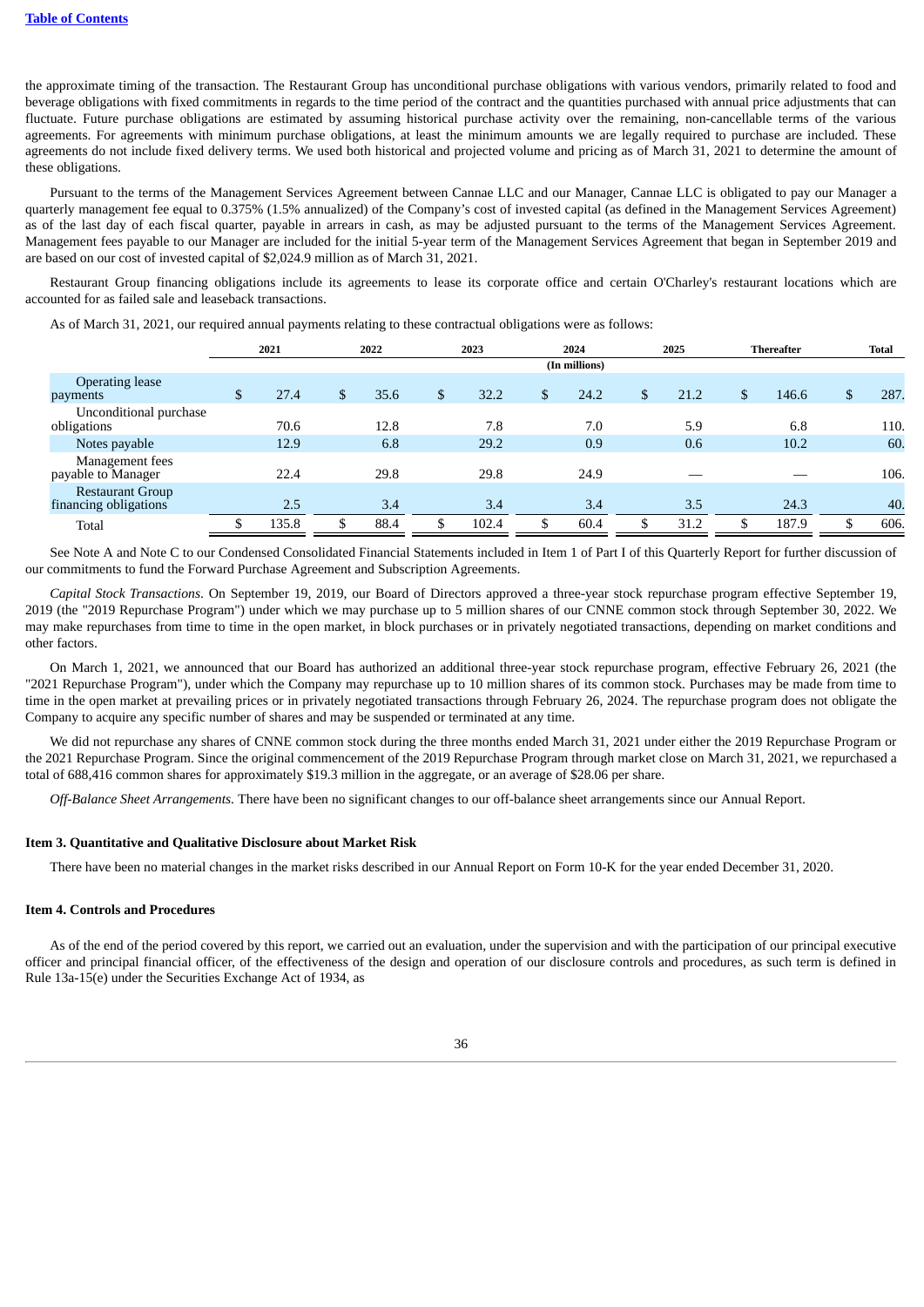amended. Based on this evaluation, our principal executive officer and principal financial officer concluded that our disclosure controls and procedures are effective to ensure that information required to be disclosed by us in the reports that we file or submit under the Securities Exchange Act of 1934 is: (a) recorded, processed, summarized and reported, within the time periods specified in the Commission's rules and forms; and (b) accumulated and communicated to management, including our principal executive and principal financial officers, as appropriate to allow timely decisions regarding required disclosure.

There were no changes in our internal control over financial reporting that occurred during the quarter ended March 31, 2021 that have materially affected, or are reasonably likely to materially affect, our internal control over financial reporting.

### <span id="page-39-0"></span>**Part II: OTHER INFORMATION**

# <span id="page-39-1"></span>**Item 1. Legal Proceedings**

See discussion of legal proceedings in Note G. *Commitments and Contingencies* to the Condensed Consolidated Financial Statements included in Item 1 of Part I of this Quarterly Report, which is incorporated by reference into this Item 1 of Part II.

### <span id="page-39-2"></span>**Item 2. Unregistered Sales of Equity Securities and Use of Proceeds**

<span id="page-39-3"></span>None.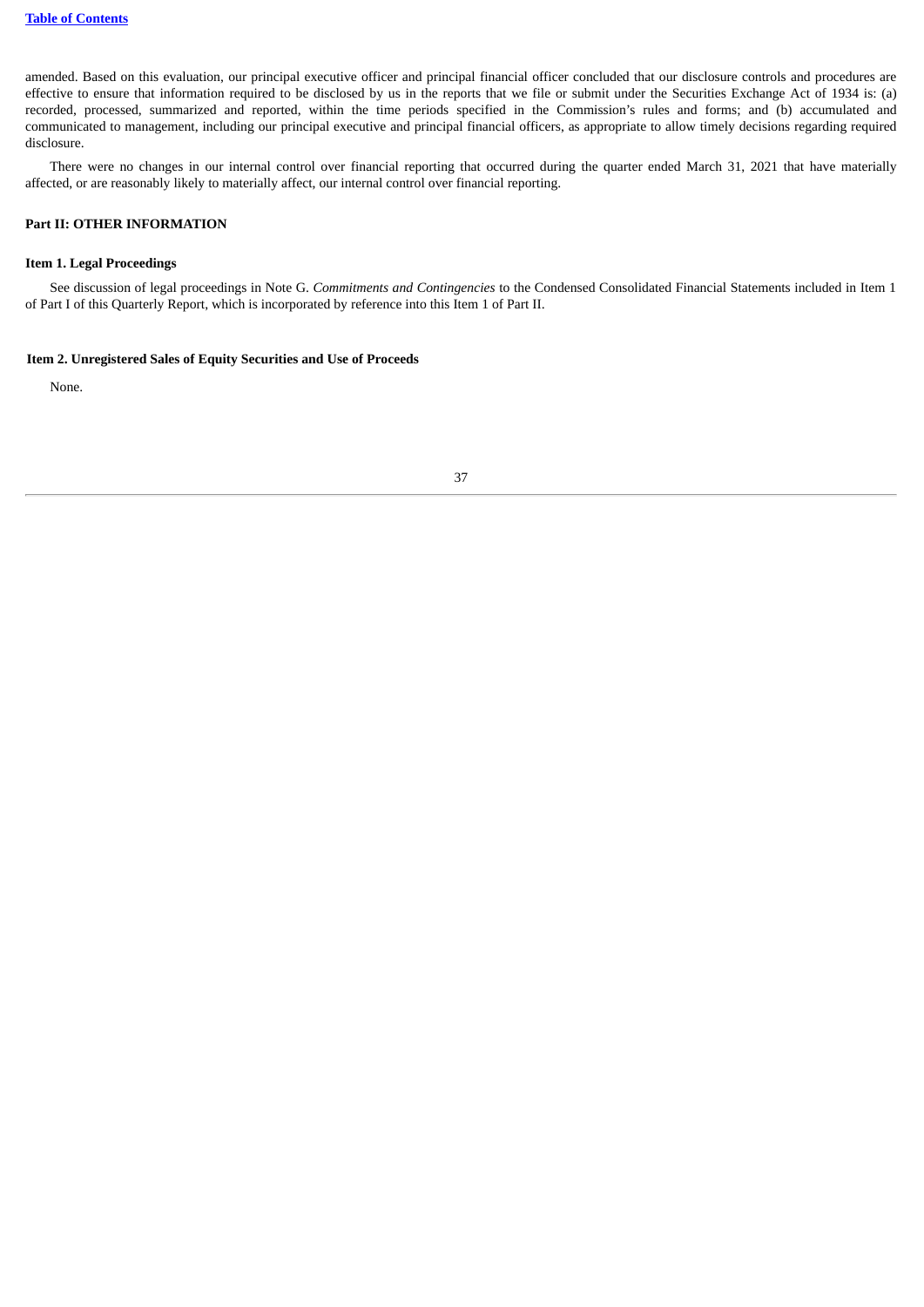# **Item 6. Exhibits**

| (a) Exhibits:        |                                                                                                                                                                                                                                                                                                       |  |  |  |  |  |
|----------------------|-------------------------------------------------------------------------------------------------------------------------------------------------------------------------------------------------------------------------------------------------------------------------------------------------------|--|--|--|--|--|
| <b>EXHIBIT INDEX</b> |                                                                                                                                                                                                                                                                                                       |  |  |  |  |  |
| 10.1                 | Subscription Agreement, dated as of January 25, 2021, by and among Foley Trasimene Acquisition Corp., Acrobat Holdings, Inc. and<br>Cannae Holdings, LLC (incorporated by reference to Exhibit 10.1 to the Company's Current Report on Form 8-K, filed January 27,<br>2021).                          |  |  |  |  |  |
| $10.2*$              | Amended and Restated Sponsor Agreement, dated as of January 25, 2021 (incorporated by reference to Exhibit 10.2 to the Company's<br><u>Current Report on Form 8-K, filed January 27, 2021).</u>                                                                                                       |  |  |  |  |  |
| 10.3                 | First Amendment to Management Services Agreement, dated as of January 27, 2021, by and among Cannae Holdings, Inc., Cannae<br>Holdings, LLC and Trasimene Capital Management, LLC (incorporated by reference to Exhibit 10.1 to the Company's Current Report<br>on Form 8-K, filed January 29, 2021). |  |  |  |  |  |
| 31.1                 | Certification of Chief Executive Officer pursuant to Section 302 of the Sarbanes-Oxley Act of 2002.                                                                                                                                                                                                   |  |  |  |  |  |
| 31.2                 | Certification of Chief Financial Officer pursuant to Section 302 of the Sarbanes-Oxley Act of 2002.                                                                                                                                                                                                   |  |  |  |  |  |
| 32.1                 | Certification by Chief Executive Officer of Periodic Financial Reports pursuant to Section 906 of the Sarbanes-Oxley Act of 2002, 18<br><b>U.S.C. Section 1350.</b>                                                                                                                                   |  |  |  |  |  |
| 32.2                 | Certification by Chief Financial Officer of Periodic Financial Reports pursuant to Section 906 of the Sarbanes-Oxley Act of 2002, 18<br>U.S.C. Section 1350.                                                                                                                                          |  |  |  |  |  |
| 101.INS              | Inline XBRL Instance Document **                                                                                                                                                                                                                                                                      |  |  |  |  |  |
| 101.SCH              | Inline XBRL Taxonomy Extension Schema Document                                                                                                                                                                                                                                                        |  |  |  |  |  |
| 101.CAL              | Inline XBRL Taxonomy Extension Calculation Linkbase Document                                                                                                                                                                                                                                          |  |  |  |  |  |
| 101.DEF              | Inline XBRL Taxonomy Extension Definition Linkbase Document                                                                                                                                                                                                                                           |  |  |  |  |  |
| 101.PRE              | Inline XBRL Taxonomy Extension Presentation Linkbase Document                                                                                                                                                                                                                                         |  |  |  |  |  |
| 101.LAB              | Inline XBRL Taxonomy Extension Label Linkbase Document                                                                                                                                                                                                                                                |  |  |  |  |  |
| 104                  | Cover Page Interactive Data File formatted in Inline XBRL and contained in Exhibit 101.                                                                                                                                                                                                               |  |  |  |  |  |

\* Certain schedules have been omitted pursuant to Item 601(b)(5) of Regulation S-K. Cannae Holdings, Inc. agrees to furnish supplementally a copy of any omitted schedule to the Securities and Exchange Commission upon request.

\*\* The instance document does not appear in the interactive data file because its XBRL tags are embedded within the inline XBRL document.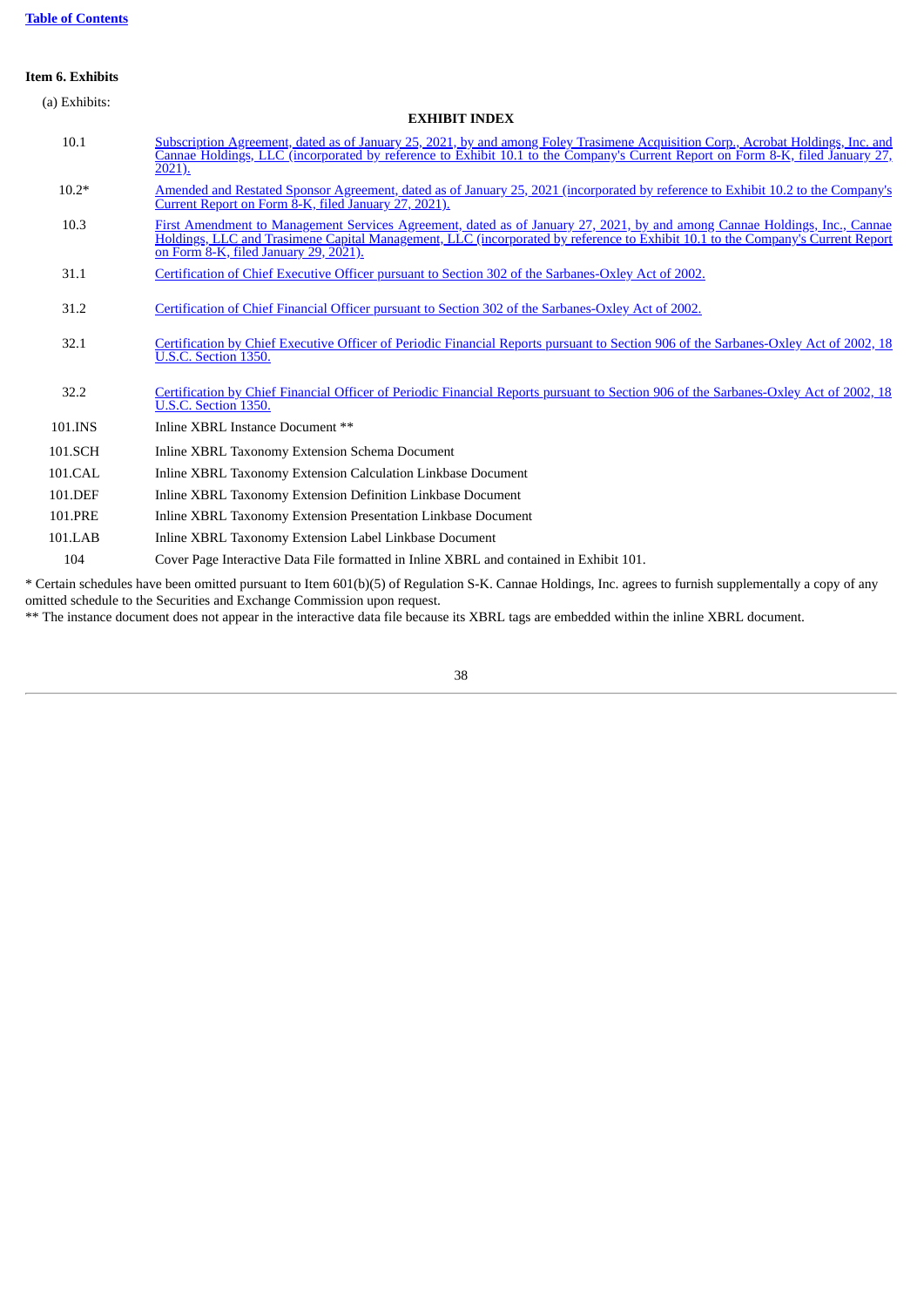# SIGNATURES

Pursuant to the requirements of the Securities Exchange Act of 1934, as amended, the registrant has duly caused this report to be signed on its behalf by the undersigned thereunto duly authorized.

Date: July 30, 2021 CANNAE HOLDINGS, INC. (registrant)

By: */s/ Bryan D. Coy*

Bryan D. Coy Executive Vice President and Chief Financial Officer (Principal Financial and Accounting Officer)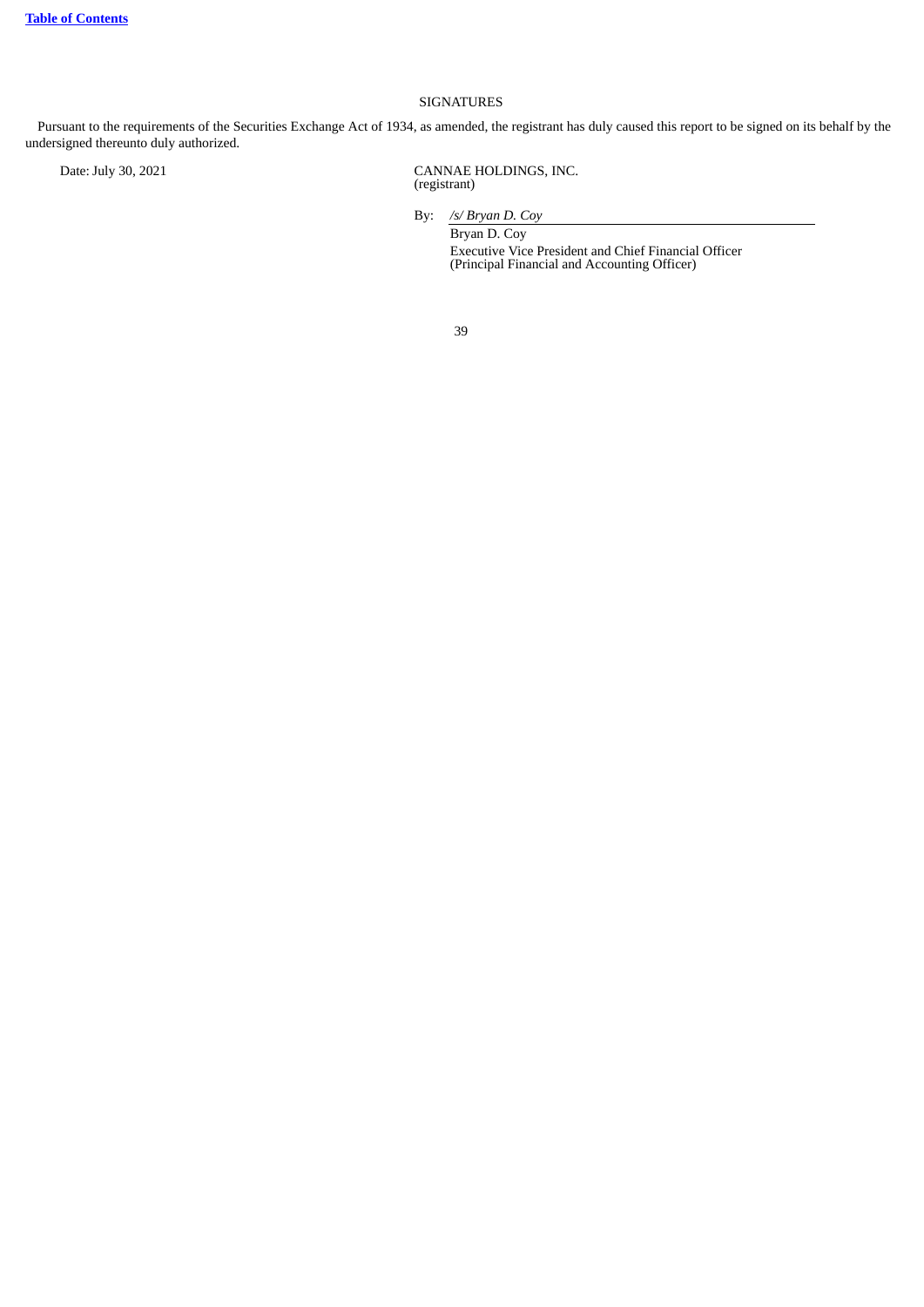# **CERTIFICATIONS**

<span id="page-42-0"></span>I, David W. Ducommun, certify that:

1. I have reviewed this quarterly report on Form 10-Q/A of Cannae Holdings, Inc.;

2. Based on my knowledge, this report does not contain any untrue statement of a material fact or omit to state a material fact necessary to make the statements made, in light of the circumstances under which such statements were made, not misleading with respect to the period covered by this report;

3. Based on my knowledge, the financial statements, and other financial information included in this report, fairly present in all material respects the financial condition, results of operations and cash flows of the registrant as of, and for, the periods presented in this report;

4. The registrant's other certifying officer and I are responsible for establishing and maintaining disclosure controls and procedures (as defined in Exchange Act Rules 13a-15(e) and 15d-15(e)) and internal control over financial reporting (as defined in Exchange Act Rules 13a-15(f) and 15d-15(f)) for the registrant and have:

- (a) designed such disclosure controls and procedures, or caused such disclosure controls and procedures to be designed under our supervision, to ensure that material information relating to the registrant, including its consolidated subsidiaries, is made known to us by others within those entities, particularly during the period in which this report is being prepared;
- (b) designed such internal control over financial reporting, or caused such internal control over financial reporting to be designed under our supervision, to provide reasonable assurance regarding the reliability of financial reporting and the preparation of financial statements for external purposes in accordance with generally accepted accounting principles;
- (c) evaluated the effectiveness of the registrant's disclosure controls and procedures and presented in this report our conclusions about the effectiveness of the disclosure controls and procedures, as of the end of the period covered by this report based on such evaluation; and
- (d) disclosed in this report any change in the registrant's internal control over financial reporting that occurred during the registrant's most recent fiscal quarter (the registrant's fourth fiscal quarter in the case of an annual report) that has materially affected, or is reasonably likely to materially affect, the registrant's internal control over financial reporting; and

5. The registrant's other certifying officer and I have disclosed, based on our most recent evaluation of internal control over financial reporting, to the registrant's auditors and the audit committee of registrant's board of directors (or persons performing the equivalent functions):

- (a) all significant deficiencies and material weaknesses in the design or operation of internal control over financial reporting which are reasonably likely to adversely affect the registrant's ability to record, process, summarize and report financial information; and
- (b) any fraud, whether or not material, that involves management or other employees who have a significant role in the registrant's internal control over financial reporting.

Date: July 30, 2021

By: */s/ David W. Ducommun* David W. Ducommun President and Principal Executive Officer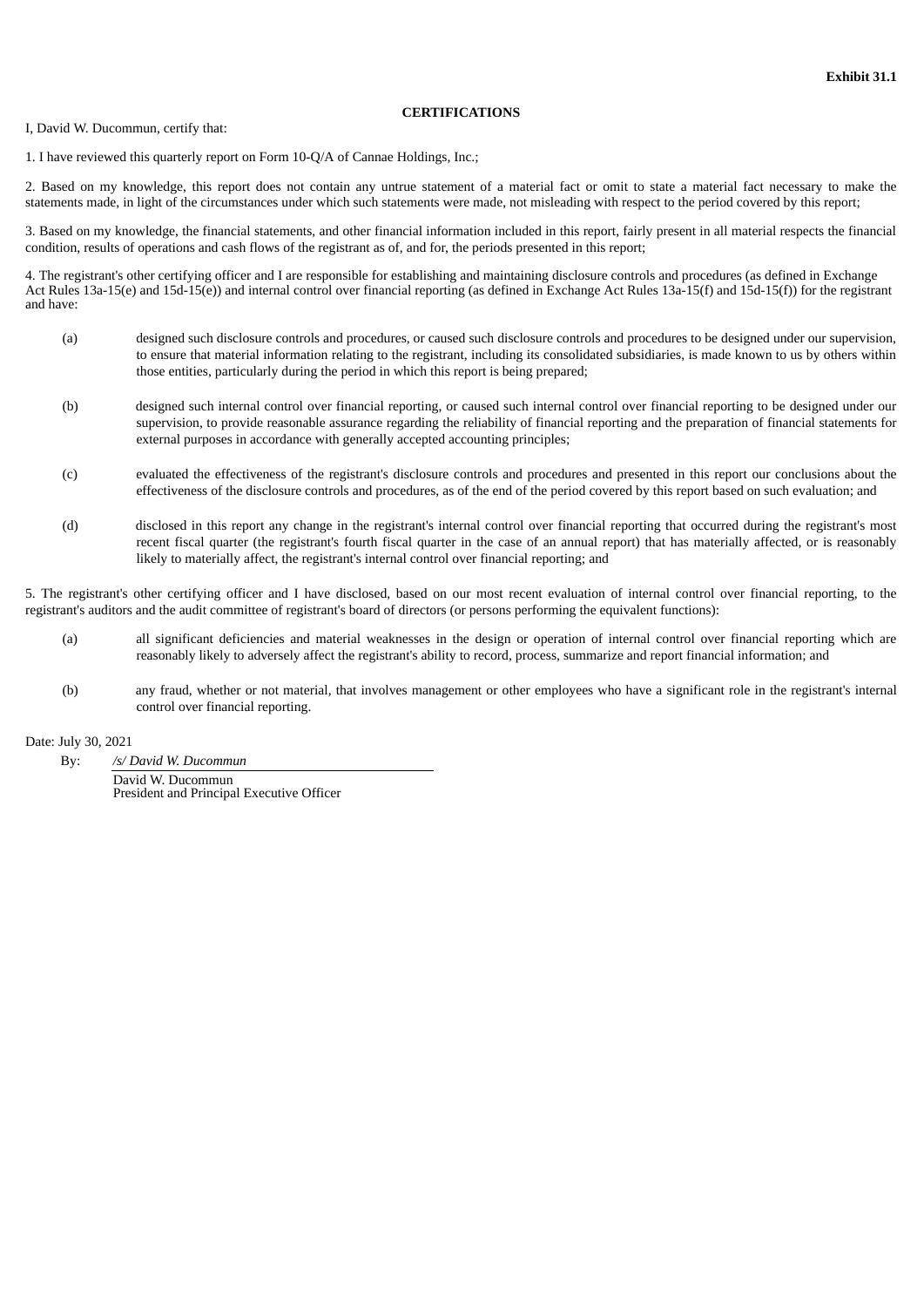# **CERTIFICATIONS**

<span id="page-43-0"></span>I, Bryan D. Coy, certify that:

1. I have reviewed this quarterly report on Form 10-Q/A of Cannae Holdings, Inc.;

2. Based on my knowledge, this report does not contain any untrue statement of a material fact or omit to state a material fact necessary to make the statements made, in light of the circumstances under which such statements were made, not misleading with respect to the period covered by this report;

3. Based on my knowledge, the financial statements, and other financial information included in this report, fairly present in all material respects the financial condition, results of operations and cash flows of the registrant as of, and for, the periods presented in this report;

4. The registrant's other certifying officer and I are responsible for establishing and maintaining disclosure controls and procedures (as defined in Exchange Act Rules 13a-15(e) and 15d-15(e)) and internal control over financial reporting (as defined in Exchange Act Rules 13a-15(f) and 15d-15(f)) for the registrant and have:

- (a) designed such disclosure controls and procedures, or caused such disclosure controls and procedures to be designed under our supervision, to ensure that material information relating to the registrant, including its consolidated subsidiaries, is made known to us by others within those entities, particularly during the period in which this report is being prepared;
- (b) designed such internal control over financial reporting, or caused such internal control over financial reporting to be designed under our supervision, to provide reasonable assurance regarding the reliability of financial reporting and the preparation of financial statements for external purposes in accordance with generally accepted accounting principles;
- (c) evaluated the effectiveness of the registrant's disclosure controls and procedures and presented in this report our conclusions about the effectiveness of the disclosure controls and procedures, as of the end of the period covered by this report based on such evaluation; and
- (d) disclosed in this report any change in the registrant's internal control over financial reporting that occurred during the registrant's most recent fiscal quarter (the registrant's fourth fiscal quarter in the case of an annual report) that has materially affected, or is reasonably likely to materially affect, the registrant's internal control over financial reporting; and

5. The registrant's other certifying officer and I have disclosed, based on our most recent evaluation of internal control over financial reporting, to the registrant's auditors and the audit committee of registrant's board of directors (or persons performing the equivalent functions):

- (a) all significant deficiencies and material weaknesses in the design or operation of internal control over financial reporting which are reasonably likely to adversely affect the registrant's ability to record, process, summarize and report financial information; and
- (b) any fraud, whether or not material, that involves management or other employees who have a significant role in the registrant's internal control over financial reporting.

Date: July 30, 2021

By: /s/ Bryan D. Coy Bryan D. Coy Chief Financial Officer and Principal Financial Officer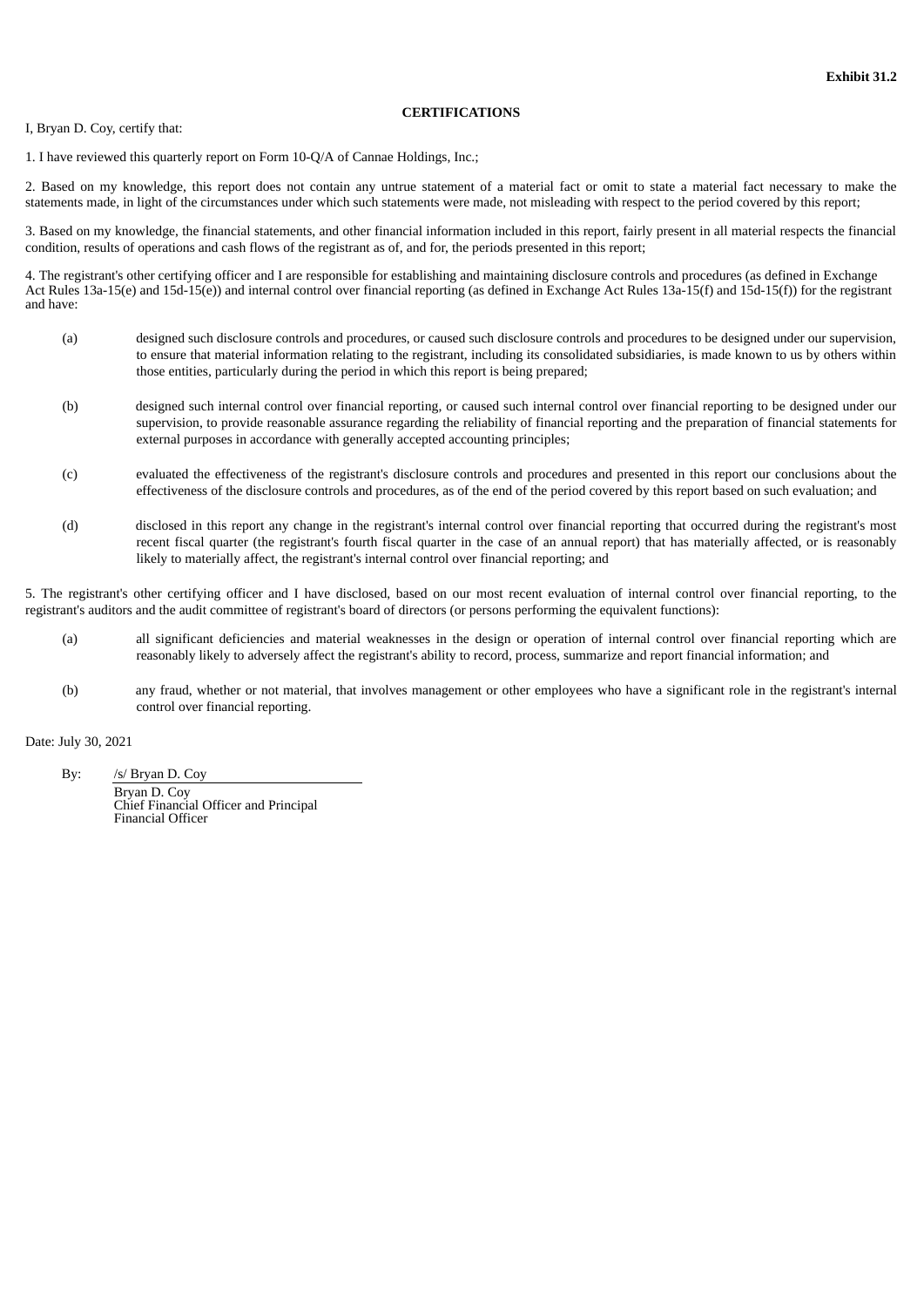# **CERTIFICATION OF PERIODIC FINANCIAL REPORTS PURSUANT TO 18 U.S.C. §1350**

<span id="page-44-0"></span>The undersigned hereby certifies that he is the duly appointed and acting Chief Executive Officer of Cannae Holdings, Inc., a Delaware corporation (the "Company"), and hereby further certifies as follows.

- 1. The periodic report containing financial statements to which this certificate is an exhibit fully complies with the requirements of Section 13(a) or 15(d) of the Securities Exchange Act of 1934.
- 2. The information contained in the periodic report to which this certificate is an exhibit fairly presents, in all material respects, the financial condition and results of operations of the Company.

In witness whereof, the undersigned has executed and delivered this certificate as of the date set forth opposite his signature below.

Date: July 30, 2021

By: */s/David W. Ducommun* David W. Ducommun Chief Executive Officer and Principal Executive Officer